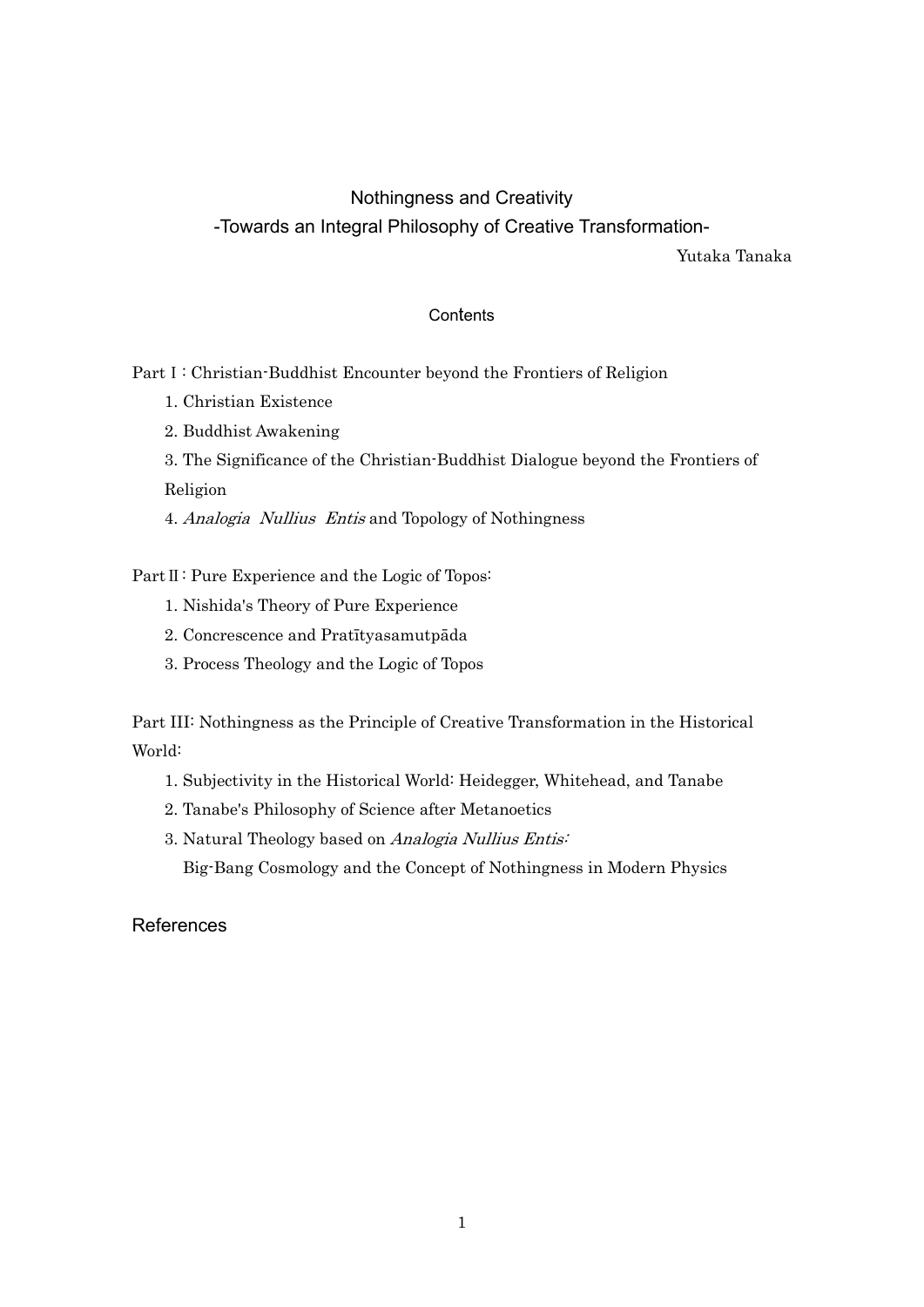#### PartⅠ Christian-Buddhist Encounter beyond the Frontiers of Religion

The dialogue between Christianity and Buddhism is usually characterized as "inter-religious". We have taken it for granted that "religion" is the universal genus which comprehends both Christianity and Buddhism, as we distinguish between their specific differences. Observing Christianity and Buddhism as socio-historical institutions which have been established in various syncretic forms, we seems to have no scruple in saying that they are religions. We may enumerate such "religious" characteristics as the existence of holy hierarchy, canonical scriptures and laws, liturgical systems, etc.; they are common or analogous to Christianity and Buddhism at various levels.

Is it self-evident, however, that Christianity is a kind of religion and Buddhism is another? Comprehending them in the category of religion, don't we thereby fail to grasp the core of matters? In the first part of this paper I shall argue that both Christianity and Buddhism really contain something that denies the very concept of religion in the making, and then reconsider the possibility of a mutual transformation through their encounter beyond the frontiers of religion.

### 1. Christian Existence

 A thesis that Christianity essentially involves the abolition of religion was explicitly launched by K. Barth in The Epistle to the Romans. He says:  $(1)$ 

All that religion can do is to expose the complete godlessness of human behaviour. As a concrete human being and having and doing, religion is — flesh; it shares, that is to say, in the profligacy and essential worldliness of everything human, and is in fact the crown and perfection of human achievement. Religion neither overcomes human worldliness nor transfigures it; not even the religion of Primitive Christianity or of Isaiah or of the Reformers can rid itself of this limitation....

Religion casts us into the deepest of all passions; it cannot liberate us. Flesh is flesh; and all that takes place within its sphere, every step we undertake towards God, is as such weak. Because of the qualitative distinction between God and man, the history of religion, Church History, is weak—utterly weak. Since religion is human, utterly human history, it is flesh, even though it be draped in the flowing garments of the "History of Salvation"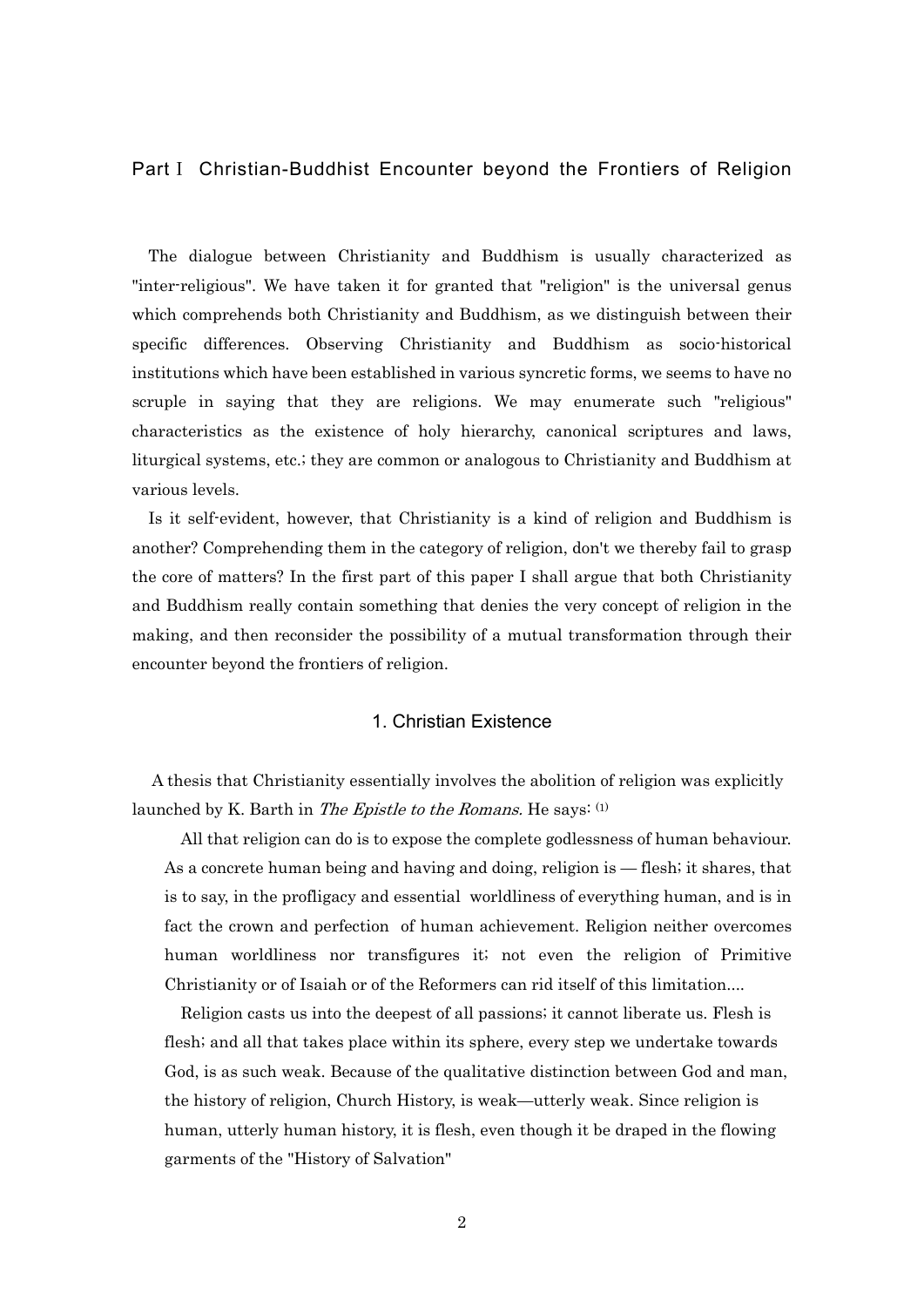Barth's denial of religion should not be confused, as is the case with his many followers, with the absolutist claim that Christianity is the only true religion, other religions false. What he means is simply that the essential Christianity is not a religion at all, and that even the established Christianity as a positive religion must be rejected for the very reason that it has been degenerated into "a religion as unbelief". These words must be taken at their face values. The religion is counted as "true" only in its awareness of its dependence on what is absolutely not a religion just in the same way that a human being is "just" only in his or her repentance of sins before God.

Why should we reject religion in the Christian perspective? The answer is that religion is no more than the vanity of human wishes and desires, nothing but the ideal self-projection of human beings who suffer from the miserable states of sinfulness. It may be admitted that religion sometimes looks like the crown and perfection of humanity, showing itself in various "sublime" forms, for example, magnificent temples with fine arts where solemn ceremonies take place accompanied by celestial music. All the same, Christians will surely view these "perfect" forms as nothing unless they find something proper to their faith in God. They cannot forget the words of Jesus foretelling to his disciples the destruction of Jerusalem where they were amazed at the magnificence of the stone Temple." Christianity demands realizing the arrogance of religion and the renewal of humanity even in its most "perfect" form. This renewal means that Christians, unsatisfied with the established order of this world, continue to travel on the earth hoping the coming of God's Kingdom. In his earthly life Jesus himself proclaims this kingdom as the Son of Man "without place to lay his head", (3) and recommends his disciples to imitate the absolute perfection of the heavenly Father<sup>(4)</sup>. Even the performance of funeral ceremony essential to every religion is of secondary importance to Jesus, as he tells one of his disciples to "let the dead to bury their own dead." (5) If these words of Jesus are too radical to religious people, Jesus's disciples must "seek first for God's Kingdom and His righteousness before anything else".(6) The world of religion is merely "flesh"; however sublime religious elements may seem, they must be judged to be worthless in themselves from the Christian viewpoint.

As "flesh" is a key word to Barth's criticism of religion, we have to consult the Bible in order to clarify the original usage of this word. In the context of the Bible we find that "flesh(σάρξ bāśār)" signifies one reality: the earth-bound wholeness of a human being, and not the mere body distinguished from the soul.<sup>(7)</sup> Hebrew people use indiscriminately the terms nepeš (soul) and bāśār (flesh); the expressions "Kōl bāśār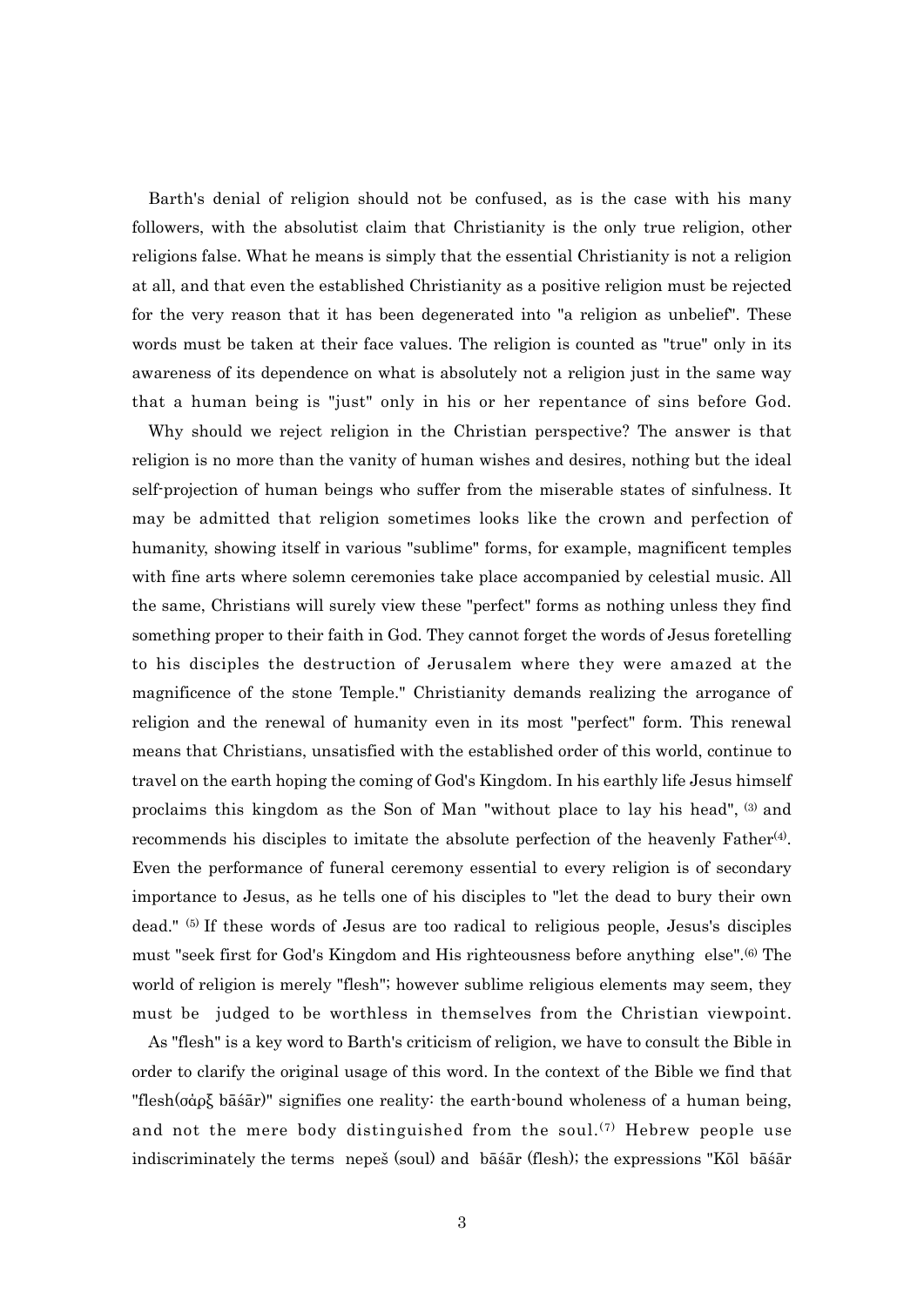(all flesh)" and "Kōl hanepeš (every soul)" are equivalent. What is called σάρξ in the New testament can characterize the totality of a human being including his or her thoughts, words, acts, and negligence. Such expressions as "not to walk according to the flesh(σάρξ)", "not to judge according to the flesh", and "not to live according to the flesh" do not indicate exhortations to ascetic life as in mystical religions. What opposes the flesh in the Bible is the "ruaḥ (πνεῦμα =spirit)" which signifies a participation in the supernatural order, a call to transformation. The Biblical distinction between σάρξ and πεῦμα holds between creatures and the Creator/Redeemer, not between body and soul. The prophet is called "a man of spirit",<sup>(8)</sup> and "the spirit sees all things, even the depth of God."  $(9)$  The words of Jesus are spirit and life,  $(10)$  and a man cannot enter the kingdom of God unless he is born of water and spirits.<sup>(11)</sup> The testimony of Christian faith is also due to the fact that "the Spirit himself testifies with our spirit that we are God's children<sup>(12)</sup>." Theπνεῦμα-σάρξ (spirit-flesh) dialectics should be distinguished from the ψυχή-σῶμα (soul-body) dualism in Greek philosophy because the former is the opposition between grace and nature, whereas the latter is dualism within nature in the biblical perspective. The religious world which belongs to the flesh can be overcome not through the immanent principles in this world but through God's self-revelation only.

In this event of God's becoming, as Barth aptly formulates, "the revealing God, the revelation, and its effect upon man"(13) constitute the inseparable wholeness of trinity. The Christian testimony is based on this self-revealing event of One who is, as Pascal said, "not a god of philosophers, but the God of Abraham, Issac, and Jacob."<sup>(14)</sup> This event enables Christians to proclaim the truth of the cross, which was "a scandal to Jews, and folly to Gentiles."(15) The paradoxical nature of inter-personal communion between God and man is essential to Christian Existence, in which the revelation as God's free self-giving abolishes "religion as unbelief".

### 2. Buddhist Awakening

What we encounter in Buddhism today as well as in Christianity is an established religion with various syncretic forms, in which the fundamental spirit of original Buddhism has been lost amid the various forms of idolatry and magics for worldly desires. Shōkō Watanabe points out how the key words of Buddhism have acquired quite different usages from their original ones in the process of syncretization in the polytheistic soil of folk religions."(16) Though Gautama Buddha's last sermon urges his disciples to depend on themselves and the Law of Truth(dharma) as the island of refuge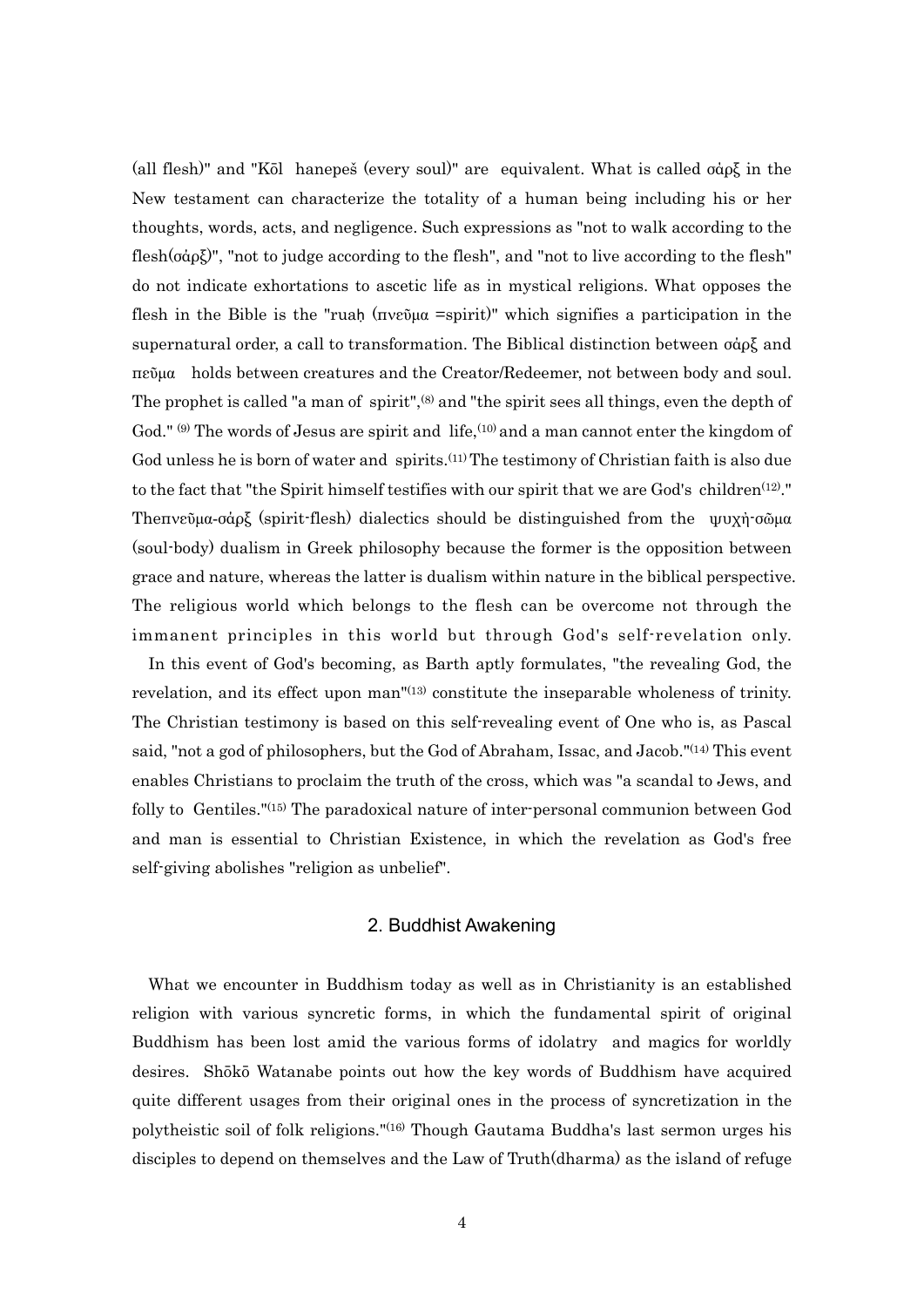in the ocean of transmigration(saṃsāra) or as the lamp shining in the darkness of Ignorance(avidyā),"(17) Buddhism has become a religion of Buddha as the god-like object of worship. The doctrines of Original Buddhism, as understood in the practice of the Eightfold Way based on the saving wisdom of the Fourfold Truth and the theory of dependent arising, does not impose any theistic belief upon his followers, nor contain any teachings of the immortal soul. Therefore, Buddhism is sometimes called an atheistic religion by Western scholars. But if atheism is defined as the denial of God's or gods' existence, then Buddhism cannot properly be called atheistic. Buddhism does not deny the existence of gods which it has succeeded from polytheistic Hinduism."<sup>(18)</sup> These gods, however, are considered by Buddhists to be continuous to other sentient beings totally swallowed up in the circle of death and life(saṃsāra). Though gods have a long span of life and superhuman abilities, they also remain in the state of suffering, self-love and mutual hate, and have to struggle for existence in the state of Ignorance. Buddhists do not seek their salvation through these deities because they are indeed inferior to the Enlightened One who have overcome Ignorance and testified to Freedom (nirvāna) through awakening to the Law of Truth. As many Buddhist scriptures depict, Hindu gods themselves came to hear and worship Gautama Buddha for their own enlightenment.<sup>(19)</sup> The Buddhist concept of salvation is thoroughgoingly free from illusion, and more radical than that of any other religion which presupposes the immortal soul. The salvation from the sufferings of this world comes neither from reliance on super-human deities nor from believing in the well-being in the heavenly world because even the next life in the heavenly world is another stage of transmigration characterized by inevitable sufferings and Ignorance after all. True Salvation(nirvāna) comes only when Buddhists transcend not only this world but also the next life at the same time.(20) Therefore the doctrine of the immortal soul is not relevant to Buddhists as to Socrates in *Phaedo* in spite of the similarity of moral theses. As the doctrine of non-ego (anātman) denies the concept of soul as the substantial ego apart from the body, the Buddhist wisdom(prajñā) cannot be equated with the Hellenistic idea of salvation knowledge (γνῶσις), : Socrates insists on the liberation of the immortal soul from the tomb of body, whereas Buddhists reject the body-mind dualism itself as a result of the illusion of objectifying intelligence. Buddhists do not prize the ascetic practice of mystic religion in the doctrine of the *Middle Way* (madyama pratipad) which is based on the fundamentally different principle from Aristotle's idea of Golden Mean (μεσότης) in the Nicomachean Ethic. As the doctrine of Dependent Arising (pratītya-samutpāda) denies the concept of absolute existence (svabhāva) as illusory,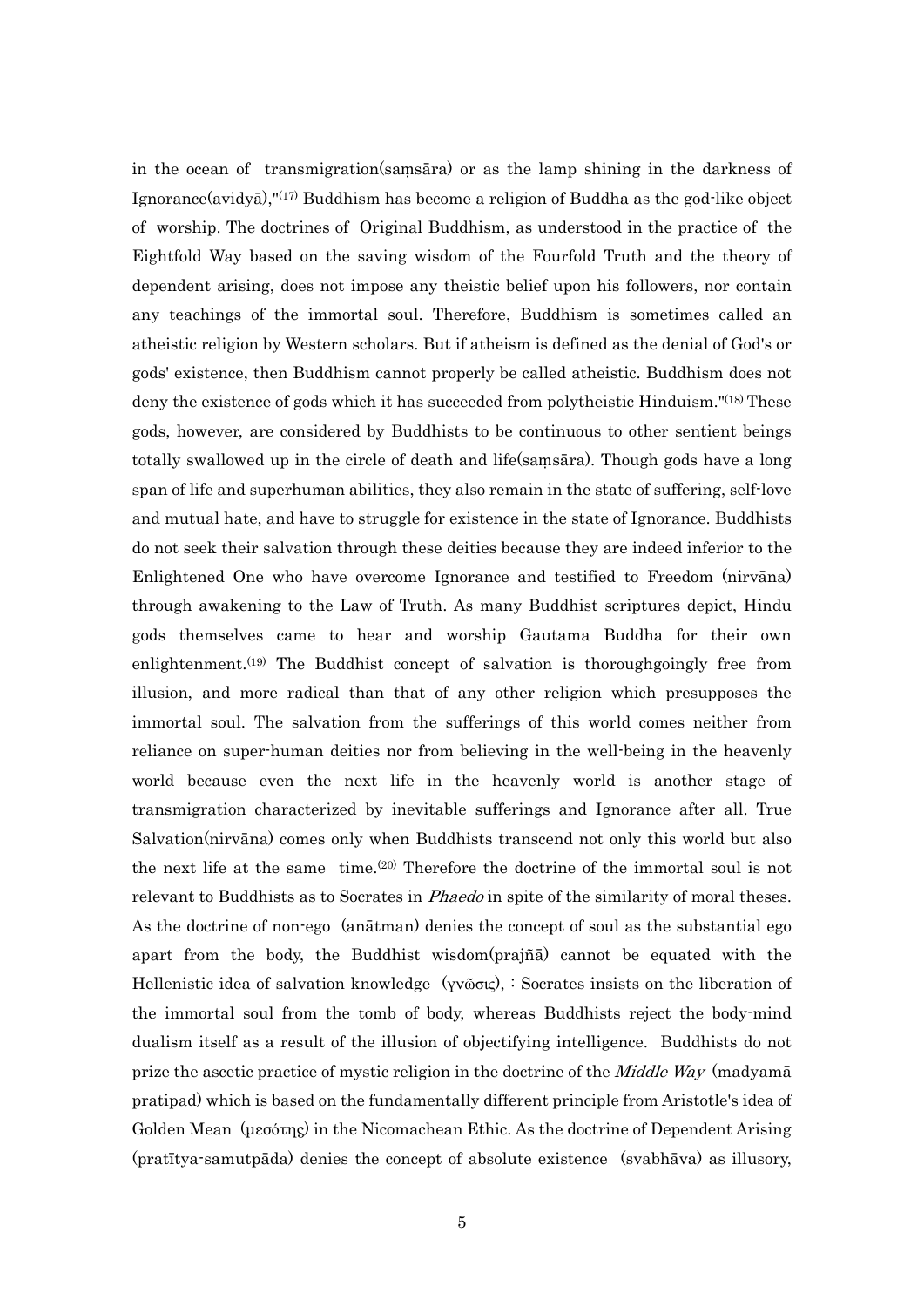Buddhists have overcome both hedonism and asceticism not because the extremes could not lead to happiness in the secular empirical sense, but because the extremes coincide with each other co-inhering in the realm of life and death(samsara) and thus they become an obstacle to salvation in so far as they erroneously assume the empty ego as an absolute substance. The reason why Gautama Buddha has rejected the metaphysical Brahmanism which equates the ego (ātman) with the Absolute (brahman) is that the extreme form of ascetic practice, in so far as attached to the ego, has become futile and even carnal from the Buddhist perspective. Awakened to the law of Dependent Arising and the Emptiness (śūnyatā) of the ego, Buddhists has overcome not only this world of life and death(samsara) but also Brahmanists' practice of *apotheosis* with their misleading faith in gods and immortality.

## 3. The Significance of the Christian-Buddhist Dialogue beyond the Frontiers of Religion

 Many participants of the interfaith dialogue cite Arnold Toynbee's words that future historians will consider the Christian-Buddhist encounter at their deepest levels as the most important event of this century.<sup>(20)</sup> The dialogue between two religions, howerver, is often very dubious in so far as the truth claim is concerned. Exclusiveness and dogmaticism are almost incurable diseases of any established religion, and the religious dialogue tends to be a disguised attempt of preaching or only deals with the peripheral problems. If the Buddhist-Christian dialogue remains "inter-religious", then it cannot have such an epoch-making significance today as Toynbee said. That dialogue must transcend the frontier of religion through comparing Buddhist Awakening with Christian Existence as the abolition (Aufhebung) of religion.

 Katsumi Takizawa, a theological successor of K. Barth and philosophical disciple of Kitarō Nishida, is a pioneer of the Christian-Buddhist dialogue in the above sense. He tries to deconstruct the supra-structure of religion into the openness to "the primordial divine-human relationships", and understands both Christian Revelation and Buddhist Awakening as the paradoxical event of God-man encounter which transcends the frontier of religion. The essence of his theological anthropology may well be expressed in the phrase, God-with-us (Emmanuel), which he borrows from the Bible. This phrase was originally used as another name of Christ according to Matthew, and signifies the fulfilment of Isaiah's prophesy of salvation in the unique event of God's revelation in Jesus of Nazareth. K. Barth elaborates the doctrine of Reconciliation on the basis of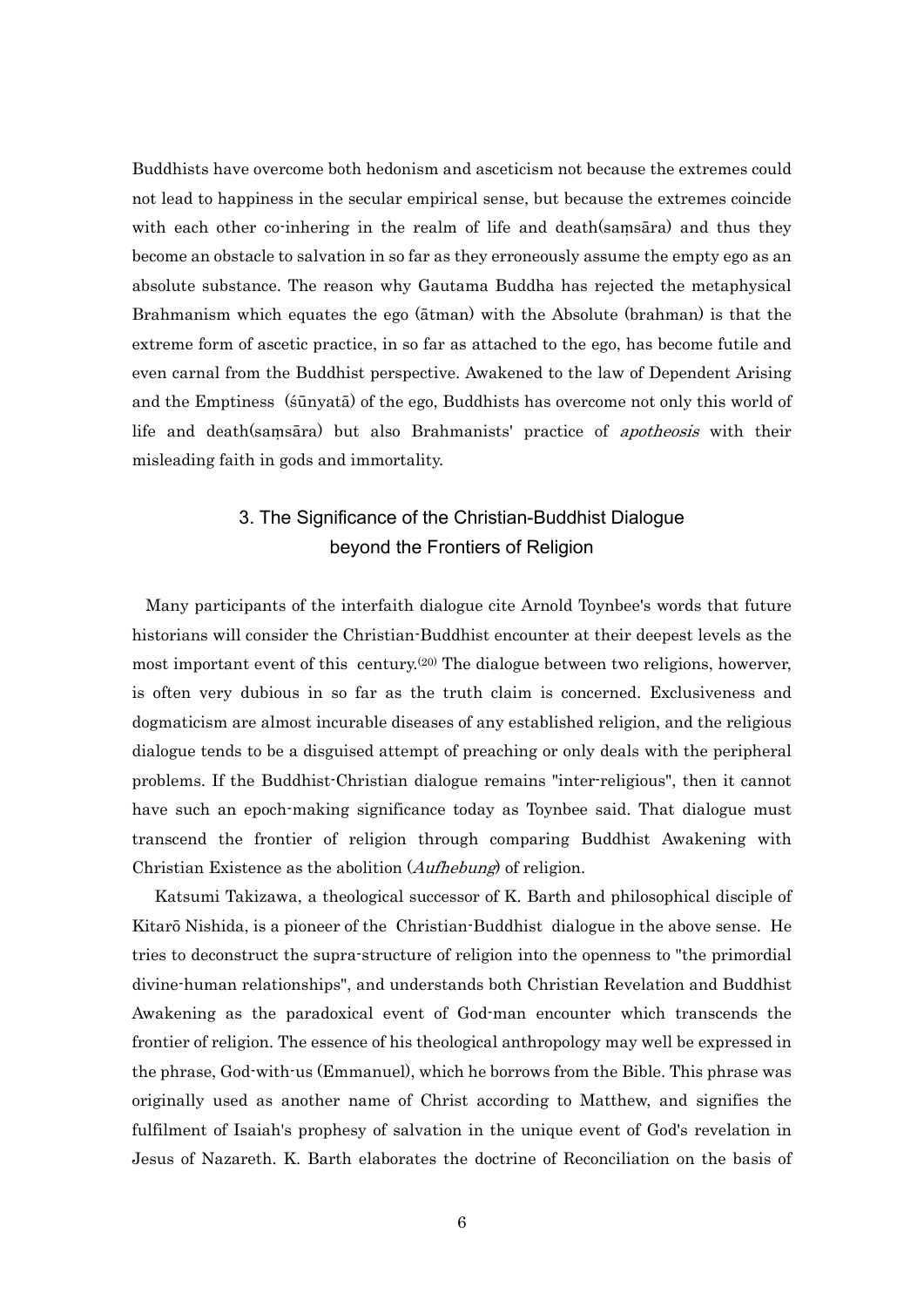"Gott-mit-uns" in his Church Dogmatics.(22) Takizawa's doctrine of God-with-us is different from many followers of Barth in that he has abandoned the absolutist claim of Christianity, extending God-with-us beyond the frontier of the "Christian religion" to the paradoxical structure of "Emmanuel in the primary sense". Takizawa interprets "Emmanuel" not only as the unique event of God's revelation in Jesus of Nazareth in the exclusively Christian sense, but also as the event which can happen in principle outside "the wall of Christendom", and even as the event which he firmly believes to have happened in Zen and Pure Land Buddhism. In the context of Buddhism Takizawa mentions "Emmanuel" sometime as "the fact that Defilement has been absolutely annihilated, and Pure Life recovers itself at the same time", and at other time as "the discovery of the critical point where we can distinguish absolutely between the Pure Land and the Defiled Land, the True Man and the False Worldliness".<sup>(23)</sup> He admits that "those who fight against the idolatrous man, ourselves by nature, are few", but believes in the universal grace which is given to every human being to overcome the divine-human separation regardless of personal capacity or achievement in the worldly standard, and equally regardless of religious differences between Christianity and Buddhism. Discussing with Karl Barth such theological problems as the unity of human nature and Godhead in the person of Jesus Christ, a true man and true God, Takizawa recognizes the same *problematik* as that he has found in the philosophy of Nishida who elaborates a Mahāyāna Buddhistic thesis of the paradoxical identity between sentient beings and Buddha. This recognition makes Takizawa to rethink Nishida's work as "a philosophy of metanoia which bears testimony to the true God in this country in this particular age".(24) Takizawa reports in his memoirs that he tried to persuade Barth to accept the possibility of the triune God's revelation outside "the wall of Christendom", but Barth flatly denied it as a real possibility, charging Takizawa of an idealistic philosopher and pantheist.

 Despite his failure of persuading Barth, Takizawa insists on the importance of the interfaith dialogue between Christianity and Buddhism on the basis of his theological anthropology. According to him "the primordial divine-human relationship" is the same between East and West, not belonging to a particular age and country; the different aspects of Christianity and Buddhism are so many human reflections of the same Light, i.e. so many replies to the primordial Fact which constitutes human being itself. In order to explain these differences he introduces the ideas of "primary Emmanuel" and "secondary Emmanuel". Primary Emmanuel means "God-with-us absolutely antecedent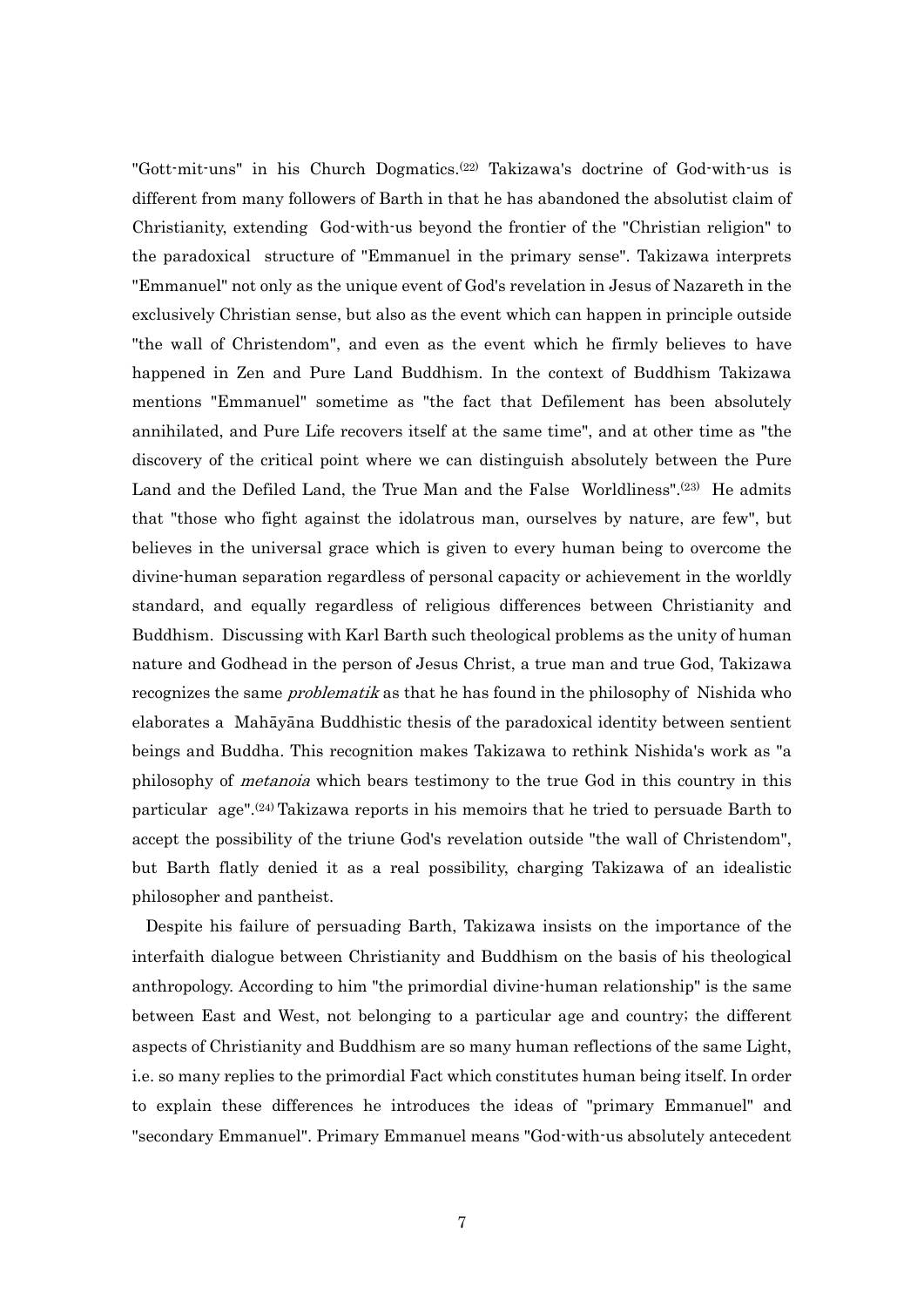to our own subjectivity": it holds everywhere and everytime before all our thoughts, words, acts, and even negligence. In Mahayana Buddhism this kind of God's omnipresence is recognized as "Original Enlightenment" as we find in, for example, the Awakening of Faith in Mahāyāna attributed by Asvagosha. Only through awakening to the authentic self in the original Enlightenment, a finite human being can begin to participate in the process of actualizing the divine-human relationship in concrete forms. This historical process of actualization is called by Takizawa "Secondary Emmanuel" which corresponds to human's response to God's call or guidance in Christianity and "the inceptive enlightenment (particular events of enlightenment)" in Mahāyāna Buddhism.  $(25)$  It seems impossible for Barthians to accept Takizawa's argument for the triune God's revelation outside Christendom, for such possibility would deny the privileged status of the Christian religion. But if we accept the thesis that Christianity is essentially not a religion, we cannot remain in and should go beyond Barth's own standpoint in *Church Dogmatics*. Barth's misconception of Buddhism as a religion may have caused his followers not to take seriously the interfaith dialogue between Christianity and Buddhism. In *Church Dogmatics* Barth flatly denies the truth claim of Jyōdo Shinshū simply because Pure Land Buddhists do not call on the name of Jesus Christ though he acknowledges the parallels between Shinran's and Luther's teachings of salvation by faith through "Other Power's Pledge" and "Cod's grace alone".(26) Barth does not seem to have considered the equally possible claim of Pure Land Buddhists that Christianity might be a false religion simply because Christians do not rely on the name of Amida Buddha. The mere worship of the holy Name would become invalid if it involves idolatry without self-denial. Not every one who calls to Jesus "Lord" will enter the kingdom of Heaven, but only those who do the will of his Heavenly Father, as Jesus himself says in Matthew.<sup>(27)</sup> Calling on the name of Jesus Christ means at the same time living in the universal Truth for which Jesus has come into the world, and to which he bears witness through his death and resurrection. Rejecting philosophical idealism, Barth rightly stresses the importance of proper names which have been historically handed over from person to person. The use of proper names cannot be reduced to conceptual categories, and both Christians and Pure Land Buddhists need proper names in their respective faith. What made Barth dogmatic in the very sense of the word was that his arguments are confined only within the data of Christian revelation considered as fixed axioms. He was a kind of positivist who did not seriously care for the problem of how the holy Name was given to us as a salvific revelation. If revelation abolishes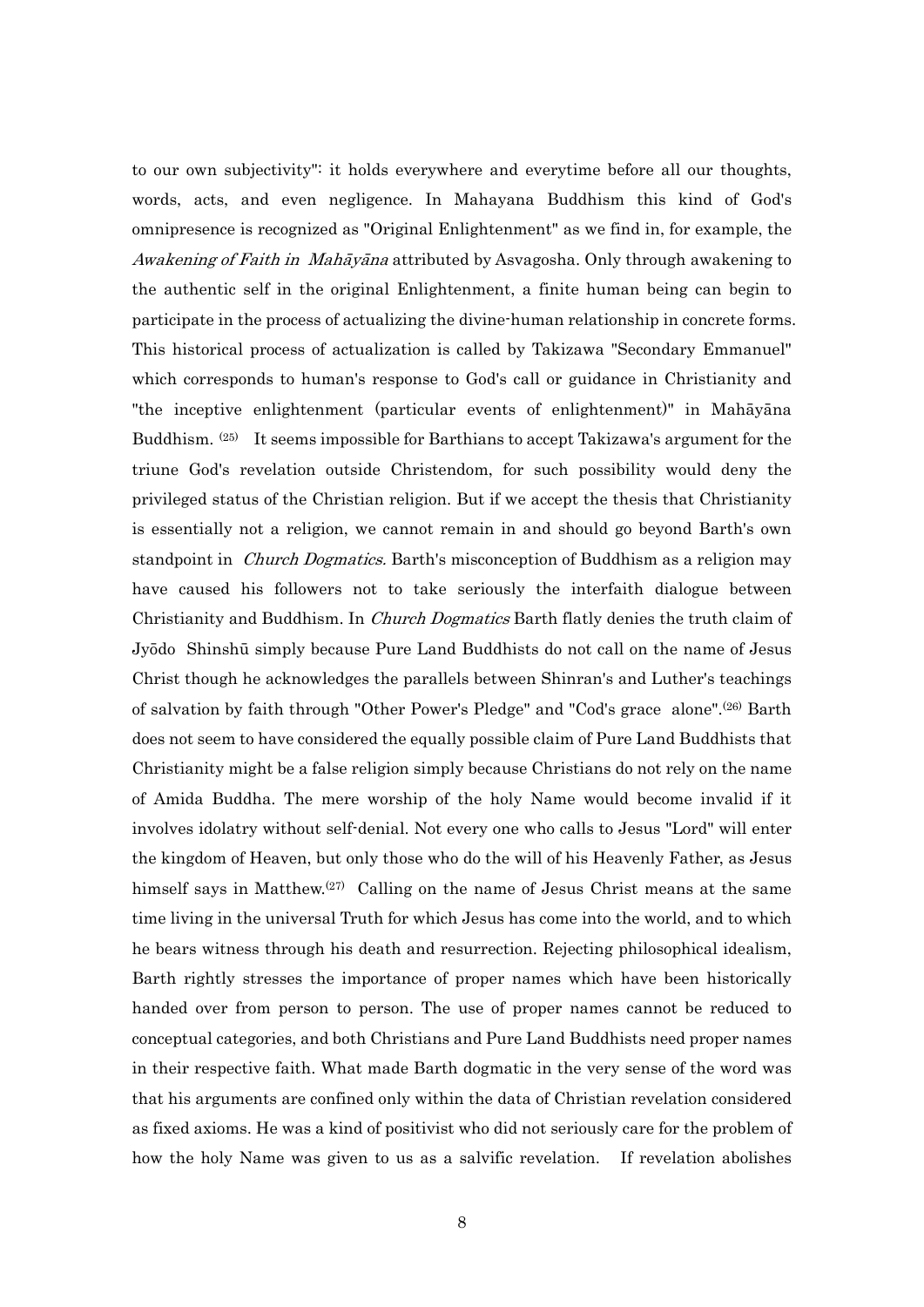religion, then we may characterize Christianity as "the revealed religion" only in a self-contradictory sense. Those who have put Jesus on the cross are his most "religious" contemporaries who firmly observes the Law and respect rituals of the Jerusalem Temple as the sanctuary of their faith. Though they have overcome polytheistic idolatry in the tradition of Judaism since Moses, they are not free from monotheistic idolatry in which they imagine God as the absolute dictator of this world. When Jesus says, "My Father and I are one", they pick up stones, saying "we are going to stone you for your blasphemy; you, a mere man, claim to be God."(99) To Jesus, however, those whom the word of God is delivered to are rightly to be called gods.<sup>(29)</sup> Jesus' proclamation that "God and I are one" is the core of Good News which testifies the Primordial Fact of God-with-us; the Gospels are narratives about the man who is "one with Heavenly Father", his teachings and acts, and his resurrection after death on the cross for the salvation of humanity. The religion which is abolished by Christian revelation is idolatry in the sense of both polytheism and monotheism.

The trinitarian concept of God can be understood as a human interpretation of God's self-revelation which denies such idolatry. This theology recognizes three Persons as one God; the Father, the Son, and the Holy Spirit are the same God on account of "*circumincessio*", i.e. their mutual immanence. Despite the overwhelming influences of Greek ontology, Christian theologians have insisted on the equality of three Persons, which signifies the core of the New Testament; the Father who is the hidden God of Israel, the Son who is Jesus Christ as a historical revelation, and the Holy Spirit who has filled disciples of Jesus after Pentecost, are essentially the same God. The doctrine of trinity is the middle way which has overcome the antithesis of pluralism and monism in theology on the basis of the relation of mutual immanence of three Persons without losing their distinctive features. The implications of trinitarian thinking are not to be restricted within revealed theology, though the doctrine of trinity has not been considered intelligible to unaided human reason alone. The vestige of trinity (*vestigia*) trinitatis) has been the source of creative thinking in Christian natural theology. As Alfred North Whitehead noted in Adventures of Ideas, the trinitarian theologians may have the distinction of being the only thinkers who in a fundamental metaphysical doctrine have improved upon Plato.<sup>(30)</sup> They have rejected the dogmatic priority of the Absolute One over the Many in the triad of Neoplatonism through the concrete historical events of revelation in the biblical tradition. Thus, the trinitarian mode of thinking can be retrieved as the prerequisite for. our understanding the universal Truth which holds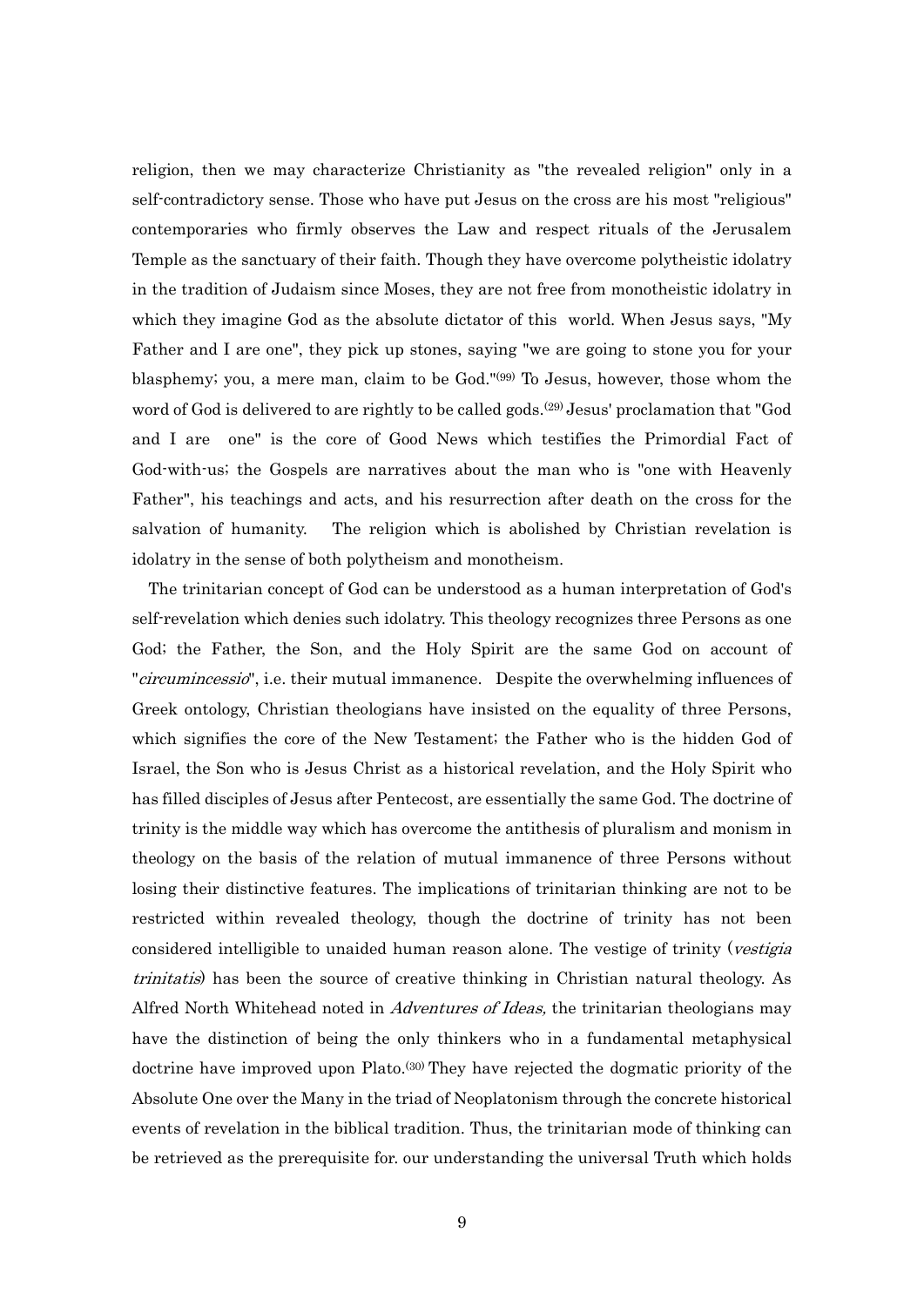beyond the frontier of the religious dogma, though the doctrine of trinity has been often misused as the petrified dogma of orthodoxy erroneously supposed to give a privileged status to the Christian "religion" over all others.

The thesis that Buddhism is not a religion but essentially the overcoming of religion seems unintelligible to those who see Buddhism only in the various forms of its syncretization with racial religions. In Japan, for example, we can find many remains of idolatry and superstition in various denominations of Buddhism especially before the Meiji Era. These aspects are the result of Japanese Buddhists' ambiguous attitudes towards their racial religions: they usually take advantage of gods and magics as skillful conventions (upāya) for the weakness of superstitious people. The modernization of Japan, however, necessitates the reformation of Buddhism faithful to its original spirit because scientific enlightenment has liberated Buddhists from the yoke of magics. Modern men's dilemma is that they can neither go back to religion in the past nor remain in the present state of irreligion and nihilism engendered by science: they will not find the way out of this dilemma unless they grasp the principle which truly overcomes the antithesis between religion and science.

 In Buddhism and Christianity Takizawa discusses the radical form of Zen Buddhism which Shin'ichi Hisamatsu has propounded in the article titled Atheism. What Takizawa recognizes in Hisamatsu's article is not atheism in the usual sense of the word, but rather "the providence of the true God who does not abide in the human-made temple"'" operating in Zen Buddhism which has been thought to be diametrically opposed to the traditional form of theism in Christianity. In Atheism Hisamatsu discusses three fundamental modes of human existence: theistic heteronomy in the premodern age, humanistic autonomy in the modern age, and absolute autonomy as the abolition of both theism and humanism in the coming postmodern age.<sup>(32)</sup> His concept of absolute autonomy comes from *Lin Chi's* idea of "a true person with no rank", only possible after "great death" of human's egocentrism and "resurrection" through awakening to the non-self. Hisamatsu rejects the authority of any established religion and relying on the authentic "self with no form", thus reviving the spirit of Zen patriarchs with their iconoclasm and freedom from illusion and superstition. Both a consistent atheist and Zen Buddhist, he is reported to have prohibited any religious funeral ceremony to be held at his death, telling his disciples to awaken to the non-self in their own experience of "death and resurrection" rather than to come to his funeral.<sup>(33)</sup> It is noteworthy that Takizawa recognizes in Hisamatsu's atheology and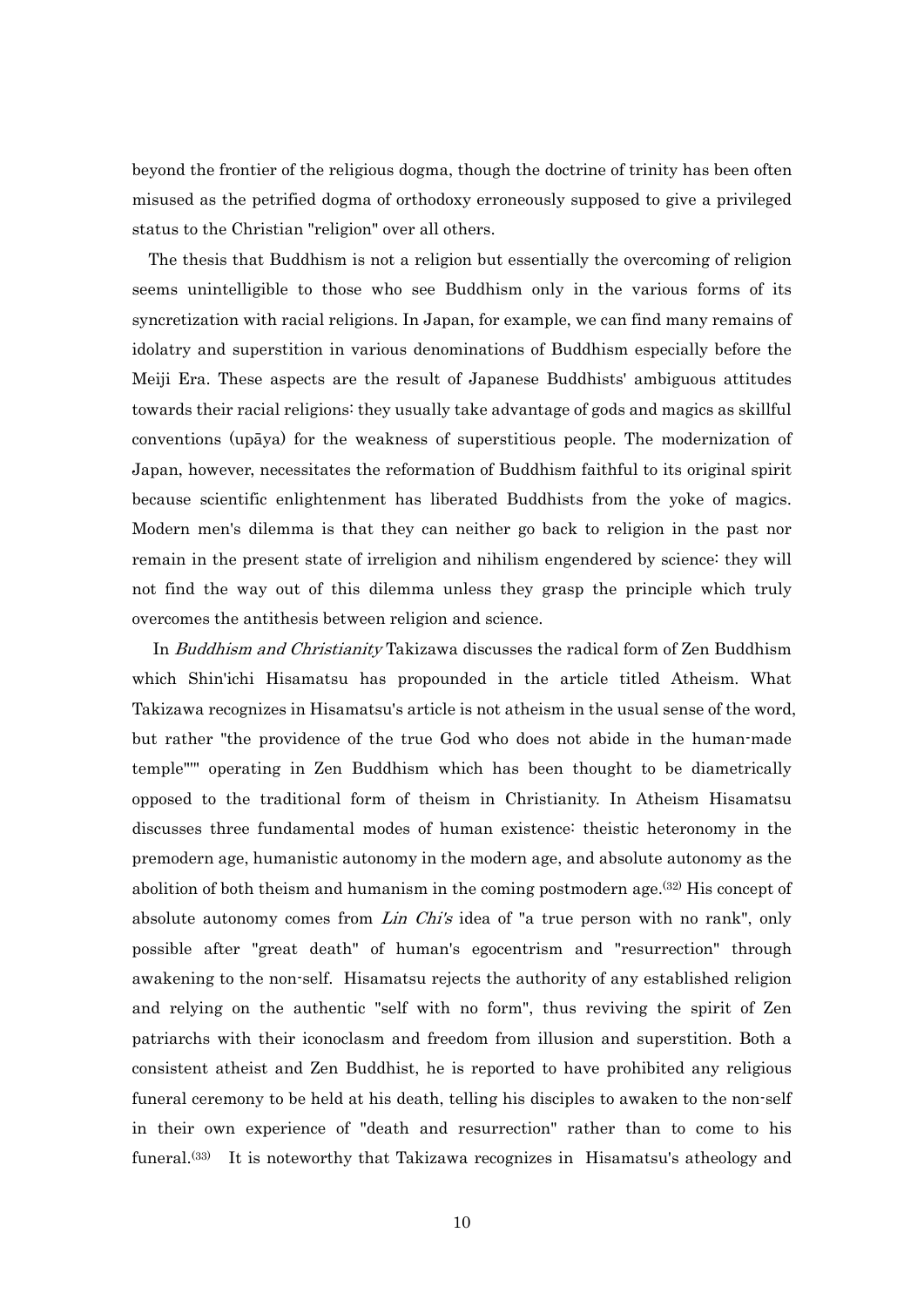Barth's theology the common *problematik* to be discussed in the future Buddhist-Christian dialogue. Christian theology and Buddhist atheology seem divergent in each of their conceptions of ultimate reality: "the personal God as absolute Being" on the one hand, and "Nothingness or Emptiness (śūnyatā) as the impersonal Field of dependent arising" on the other. Why, then, despite these differences, are they convergent in their conceptions of a human being's authentic existence when abolishing religion as unbelief and idolatry? Is there anything common to the event of God's self-revelation and the event of a human's awakening to the non-self? The universal Truth comprehending the traditions of both Buddhism and Christianity could not be obtained by the mere understanding of different religious traditions; the dialogue must go deeper for the mutual self-transformation of the partners.(34)

In Problems of Religious Pluralism John Hick rejects the absolute claim of Christianity in the pluralistic age. His standpoint, similar in many ways to Takizawa's, may be characterized by "Copernican Theology" of religions, in the perspective of which "the religious universe centres upon the divine Reality, and Christianity is seen as one of a number of worlds of faith which circle around and reflect that Reality."(35) Rejecting both Christian exclusivism and inclusivism as "Ptolemaic theology", he recommends religious pluralism defined as below: (36)

By this I mean the view that the great world faiths embody different perceptions and conceptions of, and correspondingly different responses to, the Real or the Ultimate from within the major variant cultural ways of being human; and that within each of them the transformation of human existence from self-centredness to Reality-centredness is manifestly taking place—and taking place, so far as human observation can tell, to much the same extent. Thus the great religious traditions are to be regarded as alternative soteriological "spaces" within which, or "ways" along which, men and women can find salvation/liberation/fulfilment.

 In order to elucidate the significance of this "Copernican Revolution" in theology, I would like to consider the logical scheme of mutually opposing propositions which seem to be involved in any inter-religious dialogue. Suppose there are conflicting truth-claims between Religion A and Religion B. Then we have four alternatives concerning the truth of religion:

 $(I)$  A is true but B is false;

(II) B is true but A is false;

(III) Neither A nor B is true; and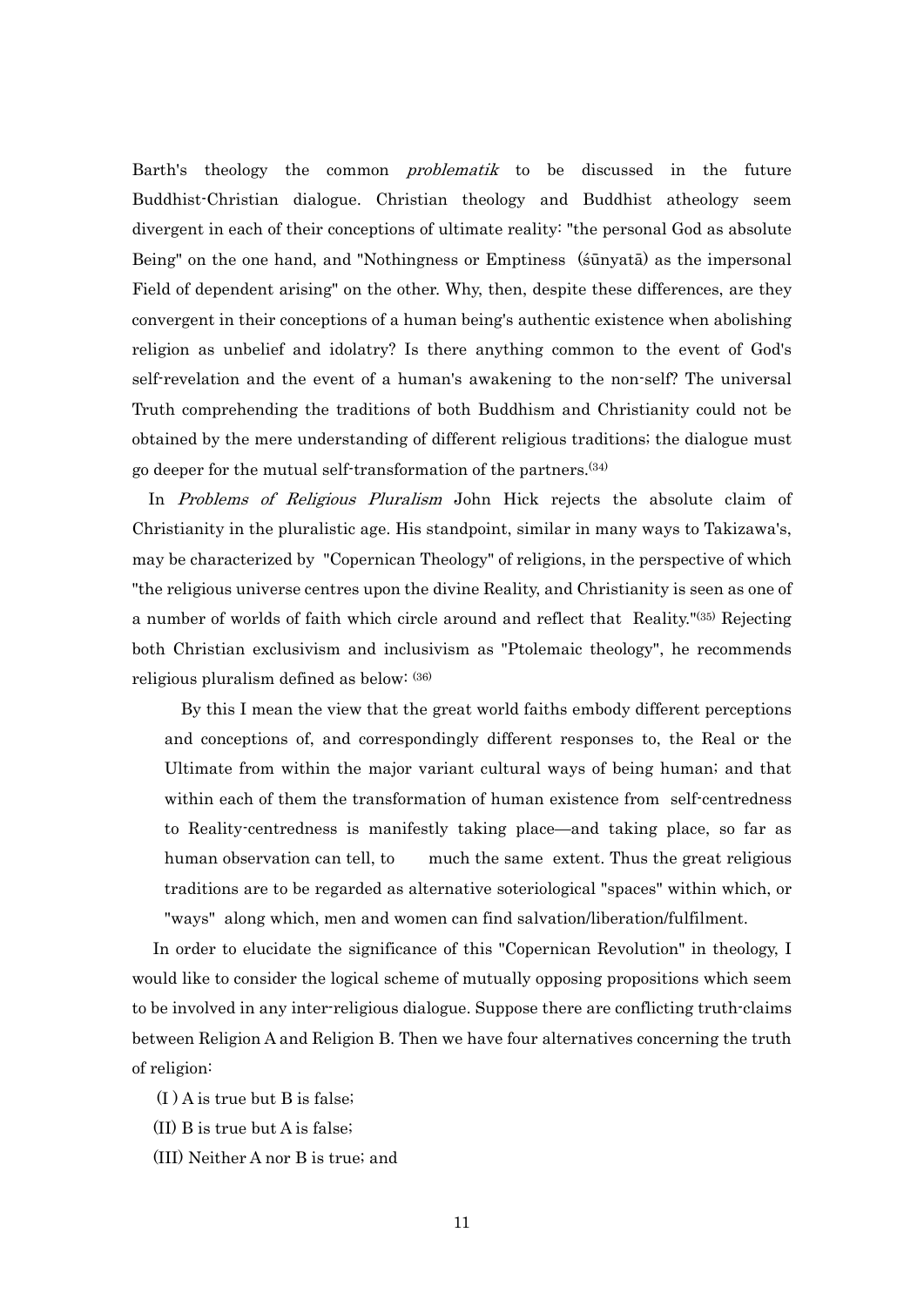(IV) Both A and B are true.

These propositions constitutes the *tetralemma* one of which we, when unable to decide on any empirical ground, seem to have to presuppose dogmatically. We may compare the above *tetralemma* with that between Ptolemaic and Copernican Theories:

(Ⅰ) Geocentrism is true but Heliocentrism is false (the dogma of the Inquisition);

 $(\Pi)$  Heliocentrism is true but Geocentrism is false (Galileo's new system);

 (Ⅲ)Neither Geocentrism nor Heliocentrism is true (Newton's theory of Absolute Space); and

(Ⅳ) Both Geocentrism and Heliocentrism are true (Epistemological relativism or the paradigm-shift theory of scientific revolution).

As I have argued elsewhere, modern physics denies all of these propositions on the basis of Einstein's principle of relativity; there is no such priviledged place as the centre of the universe, and every place can be a centre of the world in the sense that the universal laws of physics should hold and can be expressed quite independently of any choice of the coordinate system of reference."(37) Modern physicists warn us not to mistake Einstein's theory for epistemological relativism (the proposition IV) ; the task of physics is, according to Einstein, to find the absolute Truth that holds independently of our choice of the coordinate frame of reference, whereas epistemological relativism erroneously considers that the truth-claims always depend on our choice of such a frame. "Relativity" refers only to our choice of alternative frames rather than the Real that is described by us: truth-claims should be absolute and hold beyond our choice of alternative frames or paradigms.

 Using the analogy of relativity, I would like to compare many religions to so many coordinate frames of reference, but not to the Real that shows itself in any chosen one. There is no privileged religion; every religion is equal in the sense that we can face the Real in any tradition of religion. In defense of religious relativity, I must emphasize the important element of *absolute negation* which Hick does not seem to mention in his theory of religious pluralism: the Real cannot be grasped by us without making us negate the absolute truth-claims of any religion. Just as the *Middle Way* of Buddhism consists in its rejection of all propositions of the *tetralemma* (wyjmo, in the same way the universal Truth, whose light shines on every religion indifferently, would be realized by us only after our radical abolition of any religious ideology. A religion would be counted as "true" only when it realizes its ground which is absolutely not a religion.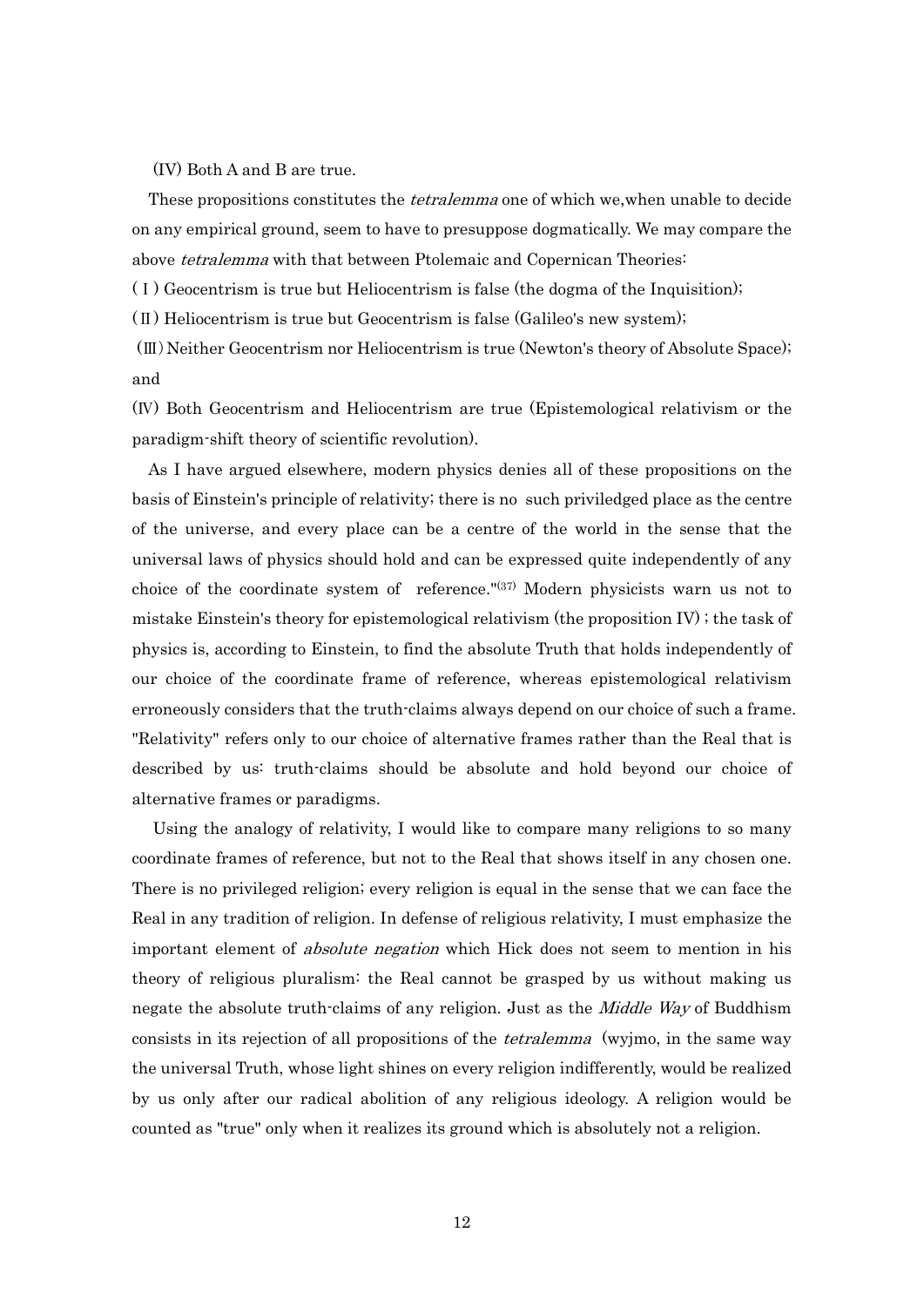#### 4. *Analogia Nullius Entis* and Topology of Nothingness

It is common knowledge that Barth rejects the possibility of natural theology through replacing *analogia entis* by *analogia fidei* in his Church Dogmatics.<sup>(36)</sup> Whereas Thomists maintain the consistency and continuity between grace and nature in the celebrated principle that "grace does not destroy nature but perfects it (*gratia non tollit*) naturam sed perficit)", $(39)$  Barth emphasizes the inconsistency and discontinuity between grace and nature; analogy holds between God's revelation and a human's decision and response, and between God's knowing me and my knowing God. In Barth's analogy of faith, "being" follows "operations" (*esse sequitur operari*) rather than the vice versa. The identification of God with Being itself, i.e. the concept of God as the first Cause of creatures' beings, would be a misplaced one if we can neither know God's Being through *analogia entis* of this world, nor abstract the mere Being of God from His self-revelation as the triune God in history. Thus, Barth's denial of *analogia entis* is closely related to his intolerance of religion as unbelief. But what about *analogia nullius* entis?

Whereas Christian theology does not seem to have ever used such an analogy, it is obvious that the Buddhistic realization of nothingness (śūnyatā) cannot positively be without *analogia nullius entis* because of the primacy of nothingness over being, and of the negative over the positive way. Shin'ichi Hisamatsu's tractatus titled "The characteristics of Oriental Nothingness" deals with the Zen Buddhist's self-understanding of sūnyatā.<sup>(40)</sup> To avoid possible conceptual confusions when we apply "Western" categories to śūnyatā, he discusses the problem of "what Oriental Nothingness is not" as the *via negativa*, and has classified five types of our misunderstanding "Oriental Nothingness";

- (1) Nothingness as the negation of existence;
- (2) Nothingness as the negation of predication;
- (3) Nothingness as the abstract idea;
- (4) Nothingness as imagined; and
- (5) Nothingness as unconsciousness.

Though śūnyatā is a transcendental concept, or more presisely that which transcends conceptualization, we may use linguistic conventions as the figure or analogy of Nothingness if we truly awaken to the absolute denial of Nothingness.

Hisamatsu lists six kinds of analogy of "Oriental Nothingness" as the *via positiva*;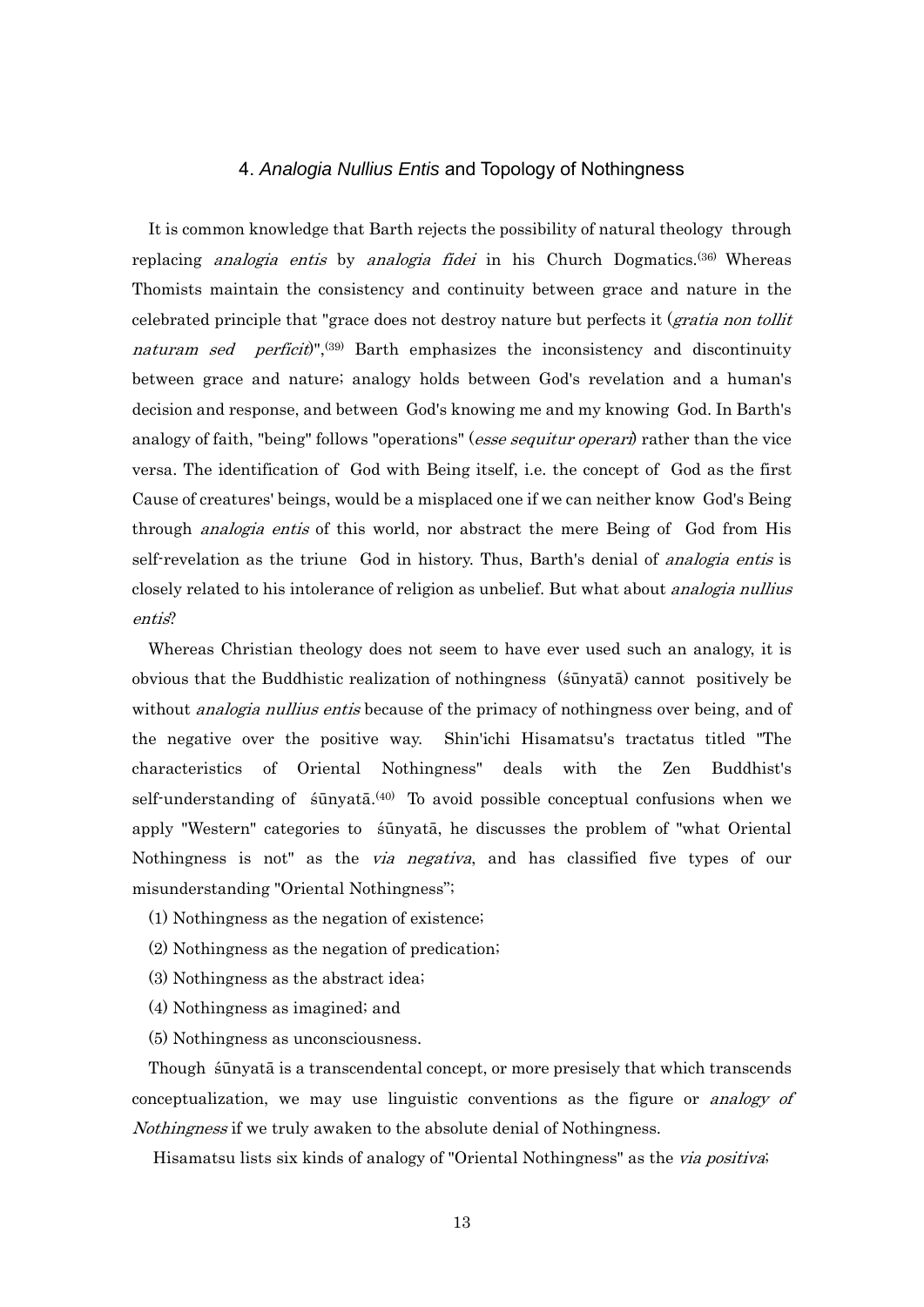- (1) Having nothing at all (nothingness as poverty in spirit);
- (2) Firmament over us nothingness as infinite extension or omnipresence);
- (3) Mind as the topos of everything (nothingness as spirituality);
- (4) Selfness (nothingness as the self-transcending subjectivity);
- (5) Unhindered activity (nothingness as freedom); and
- (6) Creative activity (nothingness as creativity operating without discrimination between created beings and the Creator).

Fritz Buri compares Hisamatsu's analogy of "Oriental Nothingness" with the analogy of Being in the Western tradition of natural theology."(41) Although he does not systematically discuss the implications of *analogia nullius entis* to Christian theology, his comparative analysis suggests a new perspective in which we can see the univeral Truth which transcends the discrimination between East and West, or Buddhism and Christianity. The adjective "Oriental" would be superfluous if we realize "Absolute Nothingness" just in the same way that we find in the *Buddha Nature* no such discrimination between South and North as in human beings. (42)

As Hans Waldenfels and Van Bragt rightly point out, the Kyoto School philosophers of religion including Hisamatsu and Takizawa tend to disregard the Catholic tradition of Christianity."(43) They prefer subjective faith of Protestantism to the objectivity of Catholic truth. If they are interested in the medieval Christianity, their discussions seem to be about Christian mystics exclusively. The historical relation between Christian mystics and catholic theology is generally skipped over by them. Keiji Nishitani's God and Absolute Nothingness, for example, compares the works of the German mystic Meister Eckhart with Zen Buddhism on the basis of German vernacular sermons, but does not seem to recognize the background of medieval Catholic theology found in Eckhart's Latin works. If we mean by "Catholicism" the universal Truth of Christian faith (*veritas catholica*) which transcends the antithesis between subjective faith and objective truth, that is, the Truth as the middle way between the negative theology of mysticism and the positive theology of dogmatism, then we must reconsider the relation between Nishida's philosophy and Catholic Christianity.

 There is no such thing as "Roman" or "Anglican" Catholicism in the strict sense of the word. We cannot identify Catholicism with a particular denomination of Christianity historically and culturally restricted within a particular climate of thoughts. The Catholic truth of Christian faith is the Ideal which Christians must seek and realize through the negation of "religious" ideologies. It necessitates a radical criticism of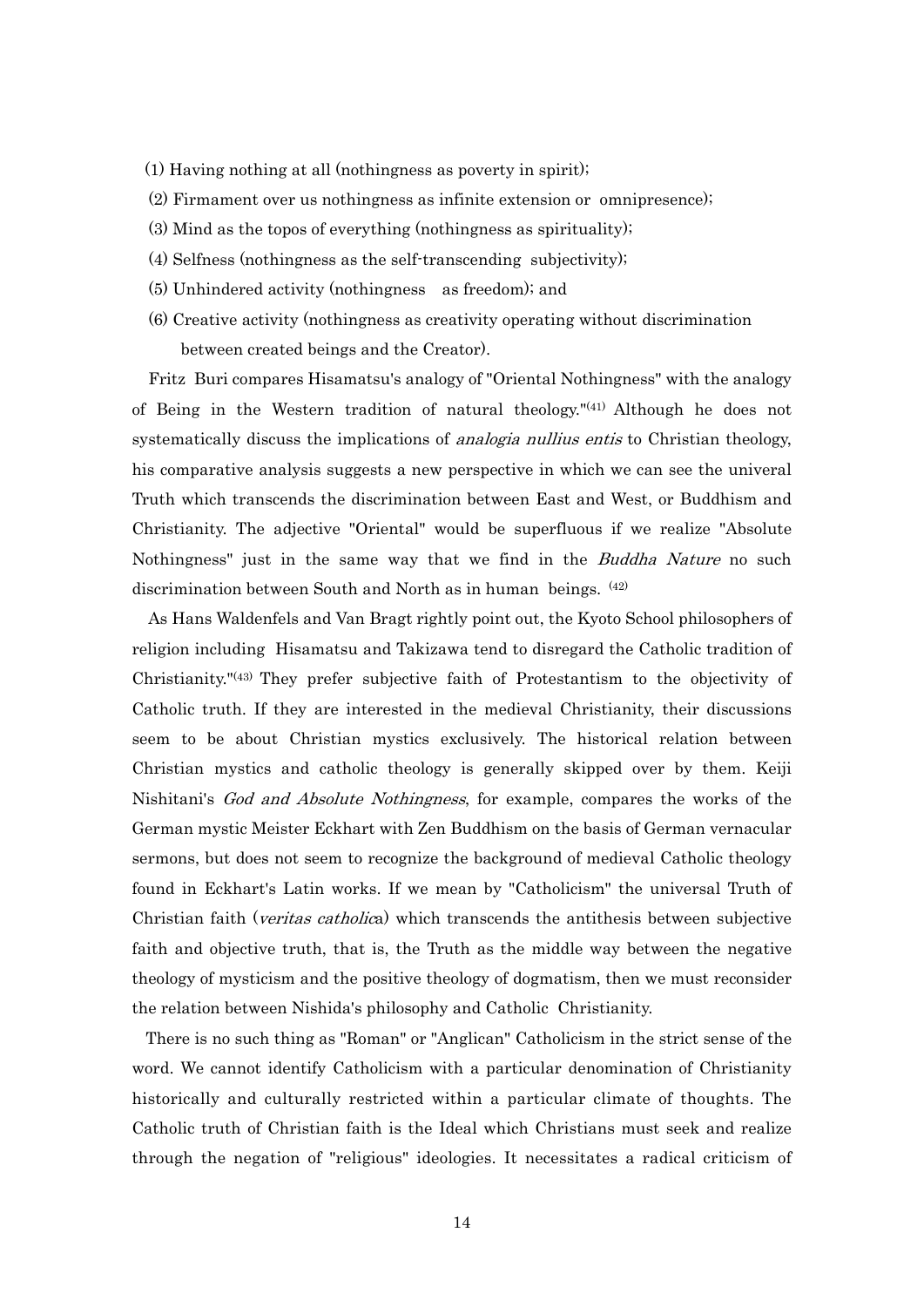ideology just in the same way that the *Middle Way* of Buddhism does in the examination of biased views (dṛṣṭi‐parīkṣā). The purpose of Nishida's philosophy is to grasp the true individual in the Universal which he calls "the topos of Absolute Nothingness" that transcends every kind of categorial predication.(44) Through this transcendence of Nothingness over categories we are, far from being confined within subjective mysticism, totally open to the universal Truth; we can communicate with each other beyond the restriction of biased views only through the realization of the universal "topos of Nothingness". Nishida's quest for Nothingness can be compared with that of Being in the Western tradition of onto-theology from Parmenides to Hegel. As Aristotle elucidates in his Metaphysics, "being" can be "said in many ways", but it is not ambiguous in the sense of accidental homonym. "Being" has the unity of analogy with the distinction between central and derivative meanings. Existentia and essentia constitute two foci of "being" which presuppose the Aristotelian concept of *substance*.<sup>(45)</sup> "Being" as existence is properly said of the primary substance which is "neither predicated of nor immanent in any subject", and "being" as essence is properly said of the secondary substance which "can be predicated of some subjects but never immanent in any subject." In contrast with Aristotle, Nishida's concept of Nothingness as the topos is characterized as that which is always predicate, never a subject. There is no such thing as nothing that is a predicable subject. "Nothingness" is nothing other than the topos where beings are realized. Faithful to the tradition of Mahayana Buddhism, he rejects the concept of substance (svabhāva); individuals are not ready-made entities that exist and that then enjoy their own experiences. Rather, they are interdependent, and immanent in each other as "foci of the creative world" because an individual's experience of others constitutes its own existence. Thus, Nishida's concept of nothingness as topos suggests a new way of the Buddhist-Christian dialogue through *analogia nullius entis* as the synthesis of positive and negative ways. As this analogy concerns nothingness, it can face absolute transcendence in both Christianity and Buddhism, avoiding the fallacy of *via positiva* as the analogy of being. At the same time we can discuss the absolutely immanent elements both in Christian existence and Buddhist awakening because they are analogical in the *topos* of nothingness.

 Kant's concept of transcendental subjectivity may help us to understand Nishida's meaning of "nothingness as *topos*". Nishida characterizes the field of consciousness as a topos of nothingness, in which "I think" (transcendental apperception) and "I will" (free will) are one. As there is no self-identical substratum of my ideas and will,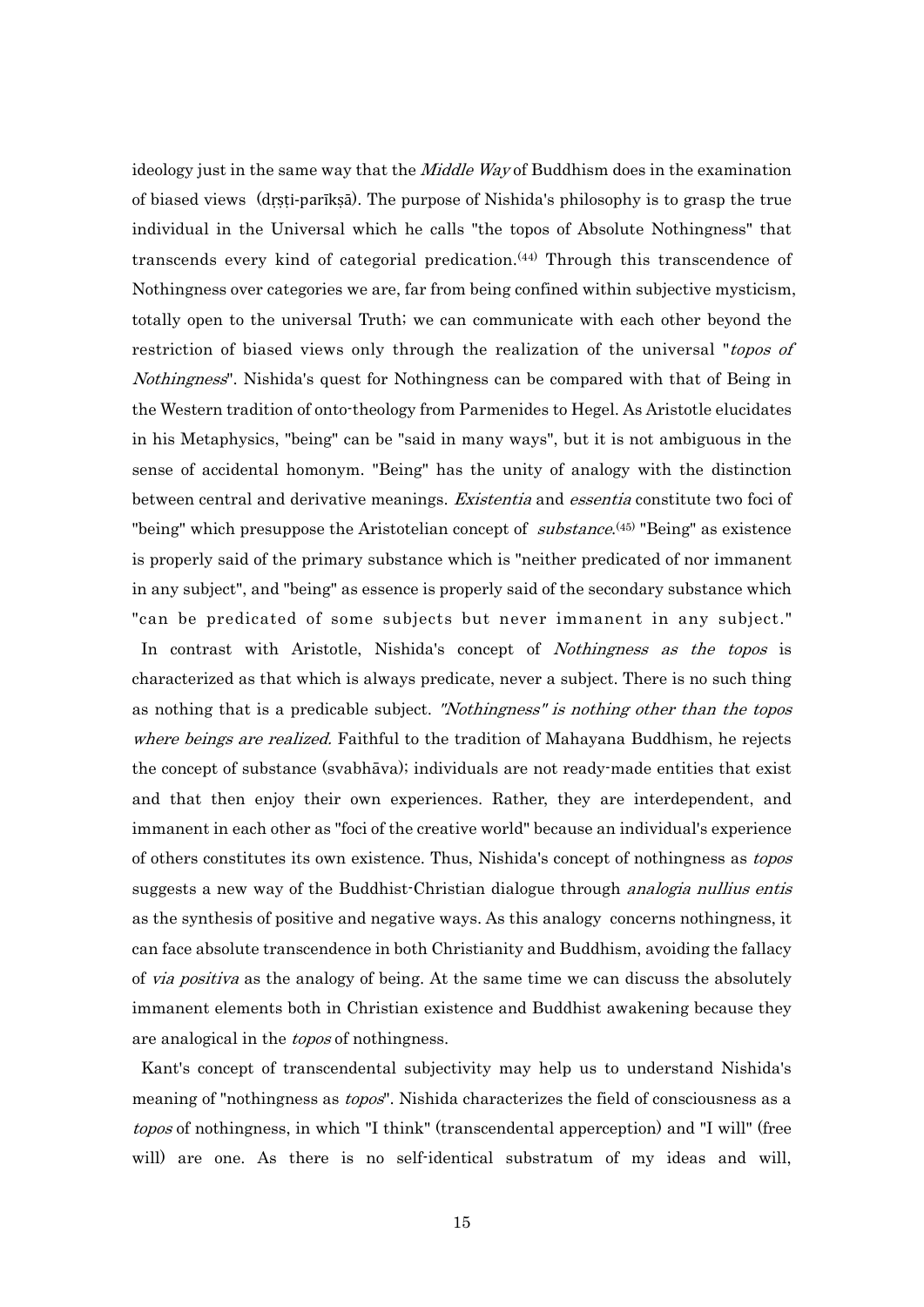transcendental subjectivity is not a thing at all in spite of its involvement in every act of consciousness. Rather, it is pure activity in which the empirical subject posits itself and objects of experience. Nishida considers the field of consciousness as the necessary condition of the possibility of this substantial activity. Voluntarism is to be replaced by a kind of intuitionism in the topos of Nothingness. "Seeing without seer" in Nishida's concept of transcendental subjectivity denotes the *topos* of nothingness. Nishida goes beyond the celebrated law of self-identity, which Fichte formulates in his Wissenschaftslehre as the primordial Act (Tathandlung). What Fichte means by Tathandlung before every act of objective consciousness is not absolute in Nishida's sense, but possible only after its being radically negated in the *topos* of Absolute Nothingness."(46) Thus, Nishida recognizes self-identity ("I am I") as necessarily involving contradiction("I am not I") in the topos of Absolute Nothingness.

 One of the most persistent objections against Nishida's philosophy raised by Christian theologians is that his concept of Nothingness lacks the elements of positivity and concreteness which Christians need in their faith and historical practice. To deal with this objection, I would like to discuss Nishida's concept of pure experience and its relation to the logic of topos in the second part of this paper. I shall argue that Nishida's theory of pure experience can be characterised both as radical positivism and as prolegomena to metaphysical topology of Nothingness, and then compare Nishida's philosophy of topos with Whitehead's process theology in the context of the Christian-Buddhist interfaith dialogue.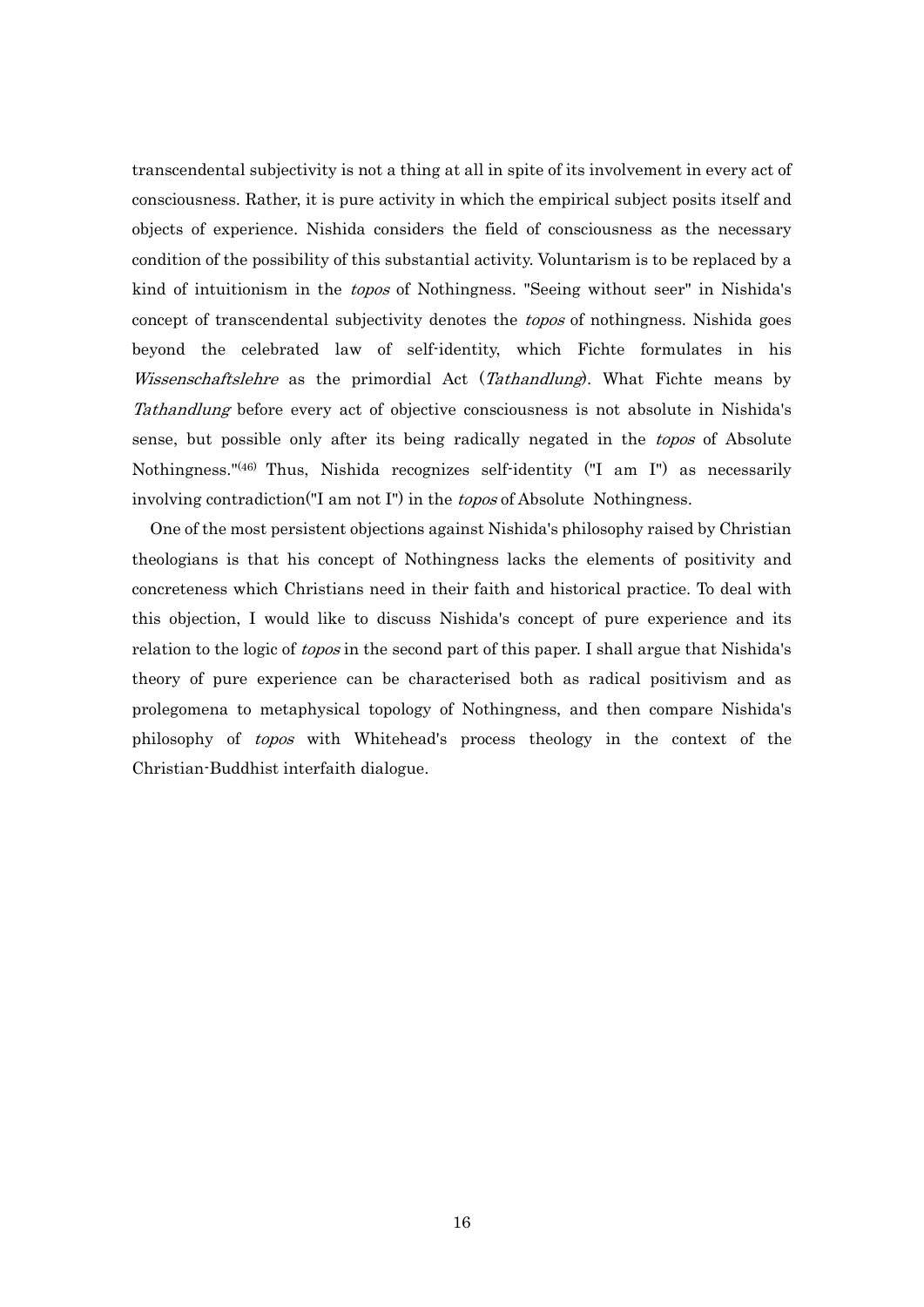## Part II : Pure Experience and the Logic of Topos: Nishida's Philosophy and Process Theology

#### 1. Nishida's theory of Pure Experience

 John Cobb and Shizuteru Ueda have pointed out the congeniality of Nishida and Whitehead in their conception of "radical" experience which at least involves three issues: (1) Experience is a unified, concrete whole; (2) experience is prior to the individual; it is from experience that an individual is born and that a subject-object dichotomy comes to be; and (3) experience is active.<sup>(47)</sup> Drawing attention to the fact that Whitehead did not use the term "pure experience", Cobb has pointed out the ambiguities of the problematic adjective "pure" used by William James. Cobb contends:

 In the first, James says that pure experience is "the immediate flux of life which furnishes the material to our later reflection with its conceptual categories." This could lead us to think that there are two kinds of experience occurring in succession; first, pure experience, and then, later, reflective experience. Yet in the second quote James says that "the instant field of the present is at all times what I call the  $\leq$  pure  $\geq$  experience." In that case reflective experience must also be pure since nothing can occur anywhere other than in the instant field of the present. Something of this ambiguity or tension may be present in Nishida as well. Whitehead emphatically agrees that the instant field of the present is where all experience occurs. He calls this concrescence, and concrescence is characterized by sheer immediacy. Speaking reflectively about the multiplicity of concrescences, we find that some of them involve reflection and some do not. But there can be no other locus of reflection than in the immediacy of concrescing experience.... In any case, from Whitehead's point of view all experience is pure experience as defined in the second quote from James. This is by no means an unimportant point. Indeed, I take it that this is at the heart of Nishida's project.(48)

From this emerge two interrelated problems to be examined. The first is whether we can recognize such ambiguity in Nishida's earliest work as Cobb has pointed out. The second is to what extent the concept of "concrescence", one of the proto-words in Whitehead's metaphysics, is relevant to the contents of Nishida's theory of pure experience, and then, how the logic of *topos* as a philosophical development of pure experience is related to the principle of relativity or solidarity in Whitehead's philosophy of organism. The first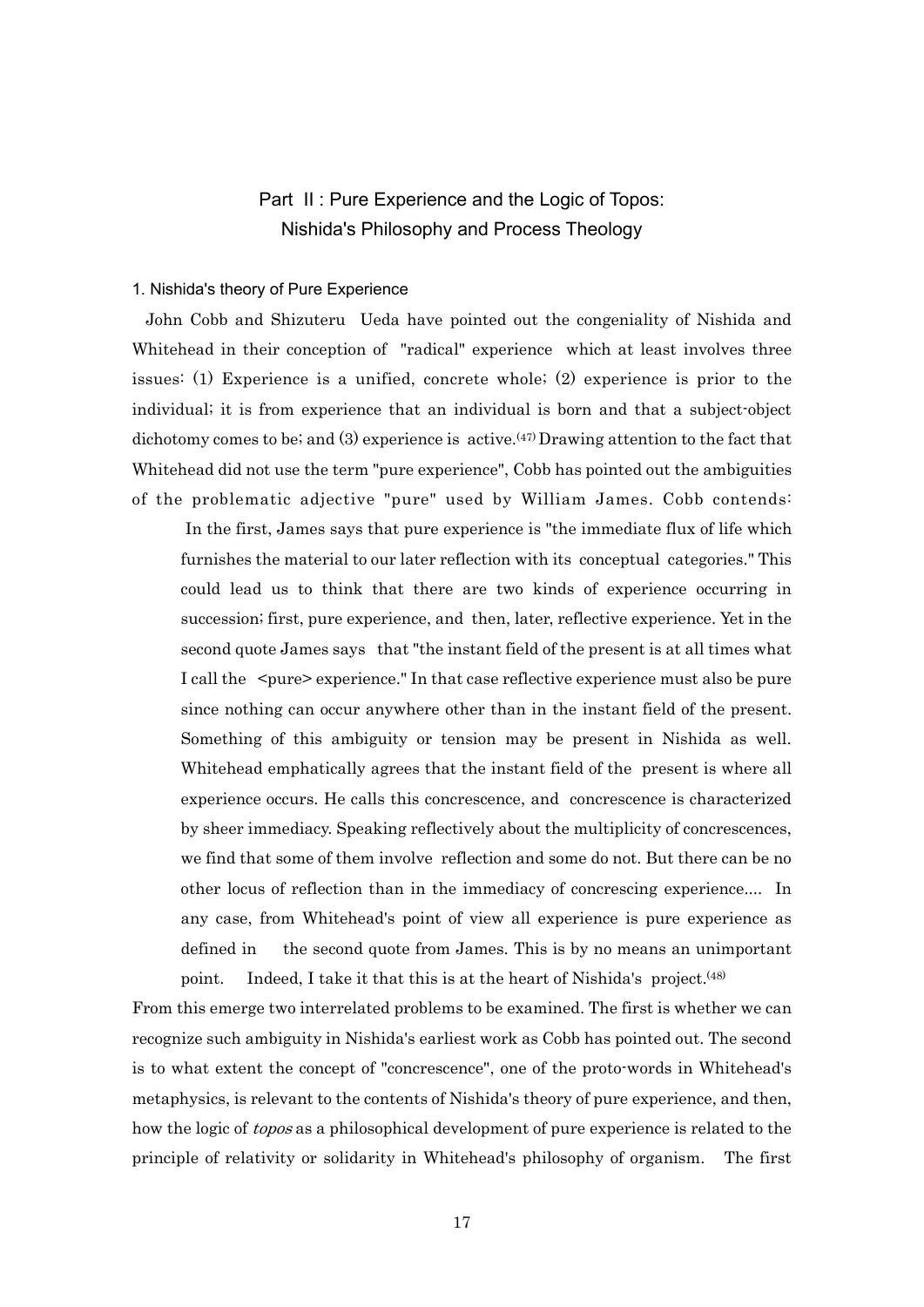problem would be comparatively easy if we accept Nishida's paradigm and realize that we cannot stand outside of pure experience: the moment we experience something, the very experiencing subjects that we recognize as ourselves have already been constituted by nothing other than pure experience. We will not recognize any ambiguities of pure experience nor tensions which have to be resolved in the reflective considerations afterwards. From the traditional non-radical empiricists' viewpoint, however, Nishida's definition of pure experience seems to contain equivocity and even contradiction, as it was criticized by Satomi Takahashi's review of An Inquiry into the Good just after its publication."" Nishida responded to Takahashi concerning the equivocity of "pure experience", saying that the intent of the first chapter of An Inquiry into the Good was "not to discriminate pure from impure and indirect elements of experience", but "to demonstrate that perception, thinking, will, and intellectual intuition are of the same kind"."" Pure experience in Nishida's sense was neither a passive reception of objective sense-data given before subjective mental operations, nor the raw material of experience which must be given forms by an experiencing subject, but more fundamentally was "the subject-object called nature in its activity of self-constructing", if we use the phrase of Schelling's *Philosophy of Nature* which was referred to by both Whitehead and Nishida."(51) In order to understand this activity, Schelling must leap to an intellectual intuition of nature which the empiricist would reject as metaphysical, but Nishida did comprehend it within the range of pure experience at the outset. So what Nishida called pure experience, i.e. "the direct experience before mental operations" is not blind at all in the Kantian sense, for the intuition without categories is blind only when we deny the existence of intellectual intuition and limit human reason (*intellectus, Vernunft*) to inferior mental operations of understanding (*ratio, Verstand*). "Pure experience" is a proto-word (Gruntwort) which signifies the metaphysically ultimate activity; the whole range of our experience, including both sense-perception and intellectual-intuition, is the explicit order of its development. We may analogically say that pure experience has an implicit order of the absolute wealth of all kinds of experience just as pure light without colours contains implicitly in itself all colours in nature. The experience known as the result of reflective analysis is always, an abstract aspect of the self-unfolding of pure experience.

 Cobb's identification of pure experience with "perception in the mode of presentational immediacy" is not relevant in this context, though he was not wrong in pointing out that all experience is (the self-unfolding of ) pure experience in the case of Nishida, if we take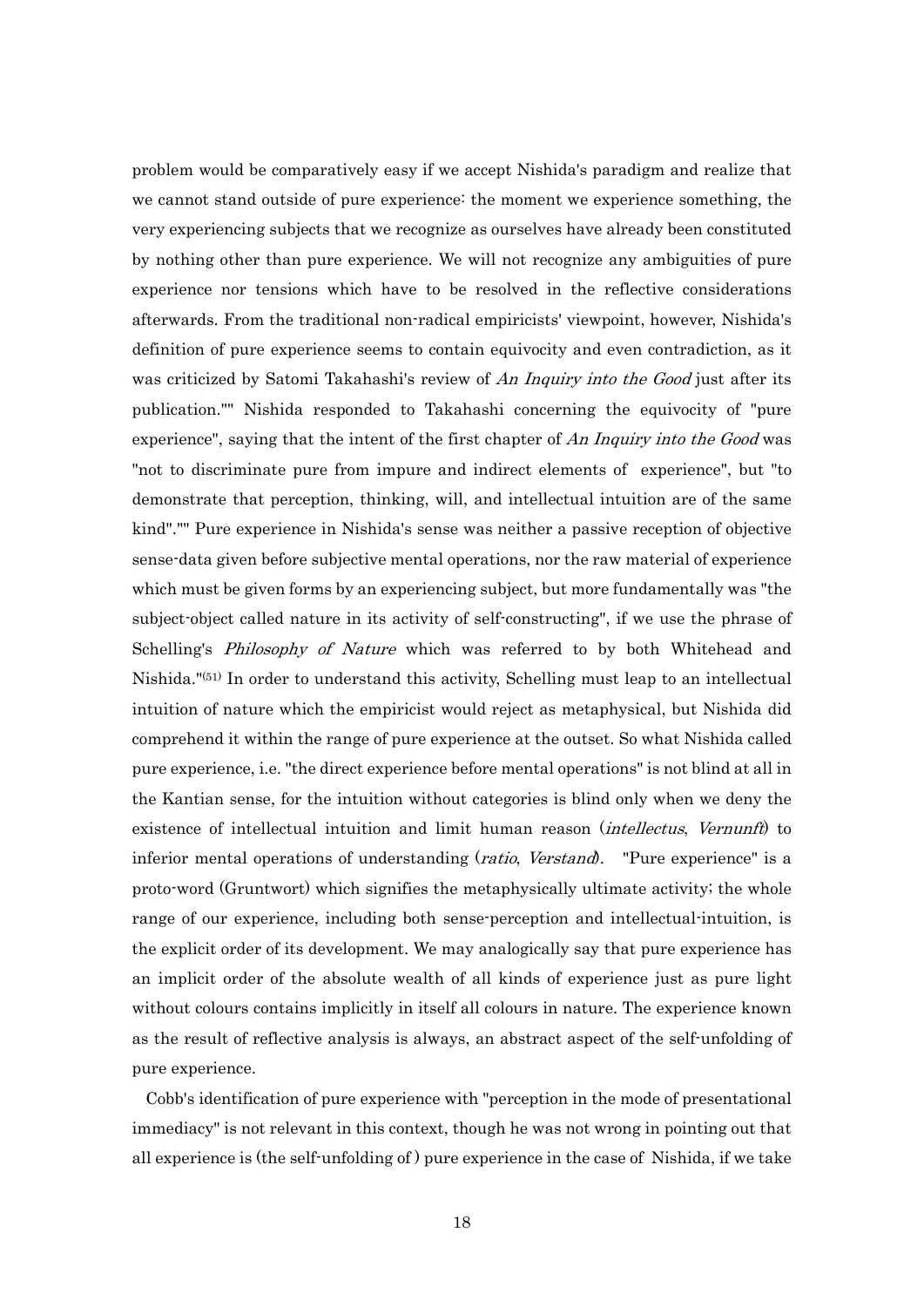it as "the instant field of the present"(52) As pure experience is dynamic activity behind the subject-object dichotomy, it necessarily includes "perception in the mode of causal efficacy" as well as "the perception in the mode of presentational immediacy" in the Whiteheadian sense. The philosophy of pure experience, as Ueda aptly summarizes,<sup>(53)</sup>contains the possibility of integrating three mutually conflicting tendencies in the modern philosophy, namely, empiricism, metaphysics, and existential philosophy, in both the backward movement going behind the subject-object dichotomy and the forward movement of unfolding pure experience as ultimate actuality and the authentic self. It is noteworthy that Nishida did not think that he succeeded in actualizing to the full extent this possibility in his first work. In the preface to the 1936 edition of An *inquiry into the Good*, (26 years after he had first published it), Nishida admitted the limits of the theory of pure experience, and the necessity of reforming it in such a way that the world of pure experience should be interpreted as the world of historical reality, or as the world of creative activity  $(\pi o(\eta \sigma \iota \zeta))$  and action/intuition in the light of later developments of his philosophy. An Inquiry into the Good lacks "dialectic" of absolute negation" which became characteristic in his later works, but develops the positive theme of pure experience. Its tone seems to us so simple and unsophisticated that we tend to overlook the importance of an original pure positivity in the development of negative dialectic in Nishida's philosophy.

#### 2. Concrescence and pratītyasamutpāda

 Cobb wrote that while studying Buddhist writers, he came to the conclusion that "what some of them described as pratītyasamutpāda was what Whitehead called concrescence."(54) He agrees to the tradition of Nāgārjuna as he has thought that "the distinctive attainment of Buddhist meditation is to realise that one is nothing but the many becoming one".<sup>(55)</sup> As the process of "the many becoming one" is called "concrescence" in Whitehead's metaphysics, we must explicate the meaning of this key word and relate it to the Buddhist standpoint of radical relationality expressed as the triad of dependent origination, non-substantiality, and emptiness.

 "Concrescence" is usually interpreted etymologically as "grow together" (obsolete usage according to OED), but this reading fails to catch its Christian-Platonistic connotations. Nicolaus Cusanus used the corresponding Latin word (concrescere, concretum) in an analogous sense to signify the dynamism of the absolute infinite which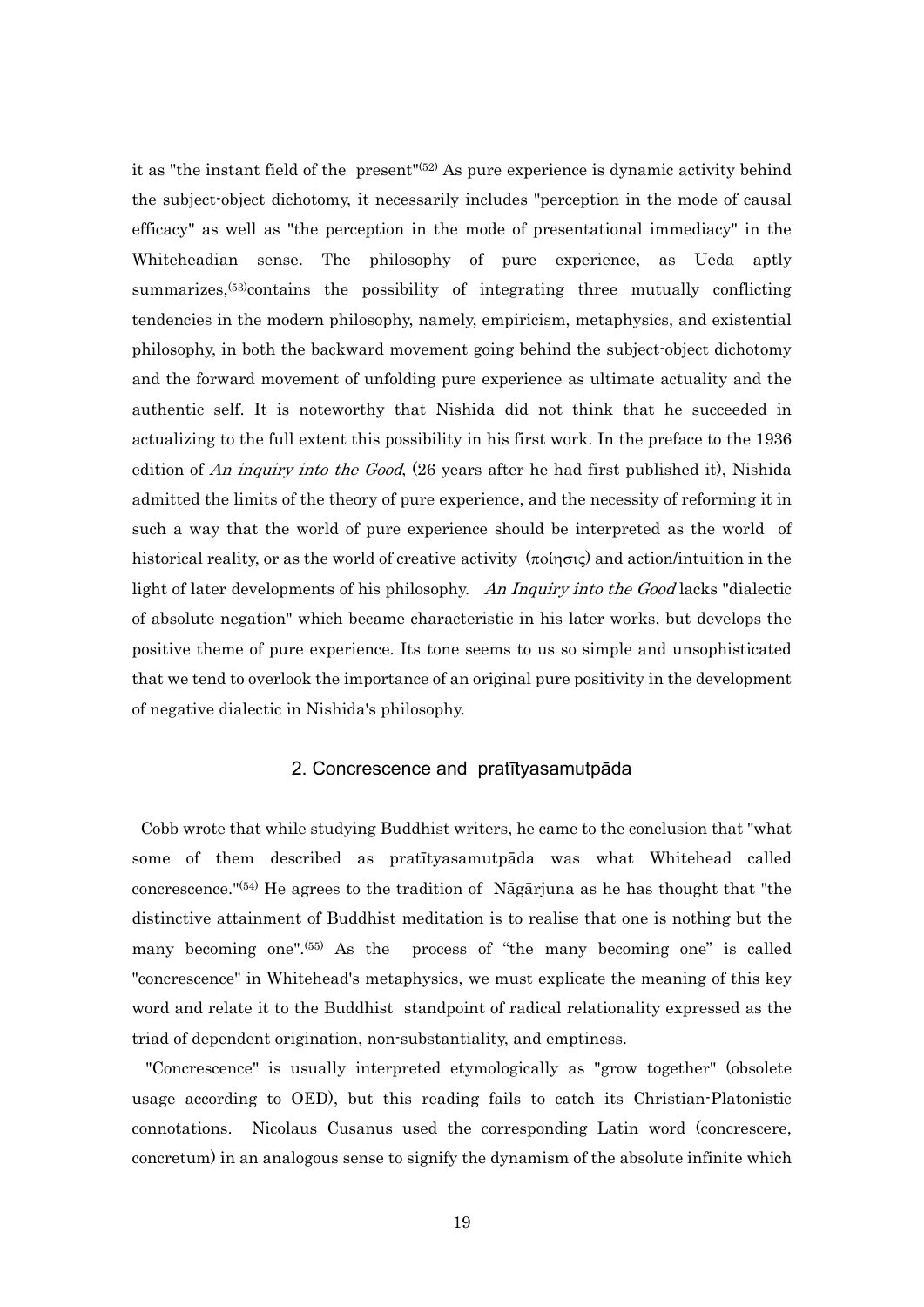"contracts" itself to a finite concrete thing."(56) We may say that Whitehead and Cusanus had the same task in the common tradition of a Christian Platonism; they had to avoid the monistic fallacy of the "emanation" theory of Neo-Platonism as well as the abstract transcendentalism which lacked the concreteness of this world. In Cusanus the world is really immanent in everything in the mode of contraction or "concretum": *universum* vero est in universis contracte. God is also immanent in everything of the world, but in a way radically different from that in which the world is immanent in everything. Cusanus said, "The world is neither the sun nor the moon, but it is in the sun the sun, and in the moon the moon. God, however, is neither the sun in the sun, nor the moon in the moon". In other words, God is the principle of self-transcendence of the individual as a focus of the world. In Whitehead, God is "the principle of concretion" as well as "the organ of novelty aiming at intensification".(57) God cannot be identified with the world because the concrescing individual (actual occasion) "prehends" God as the ground of its own subjectivity which trancends the givenness of the actual world.

 In a sense Whitehead's attitude towards this world was more radically positive than Cusanus and other Christian Platonists; the dynamical rhythm of "the many becoming one and increased by one"(58) involves everything in the actual world, and every ideal entities in the realm of "eternal objects". Even God himself cannot be detached from this historical process; God must give totally himself as one of actual entities according to his "superjective nature". The immortality which Whitehead talked about is not that which the substantial soul will enjoy in the world beyond, but the "objective immortality" in this world, which is inseparable from "the becoming and the perishing of actual entities". (59) There is no actual entity that is unborn and immortal enjoying separated existence from this world. Ideas (eternal objects) are not actualities but potentialities of related and definite actual entities. The creature which becomes and perishes is objectively immortal in the Whiteheadian sense."(60)

The experience which Whitehead's speculative philosophy seeks to clarify must be so radical and pure that it may break through what Nishida expressed as "the contradictory self-identity "of one-many, subject-object, and divine-human.<sup>(64)</sup> The way in which this contradiction is expressed, resolved or synthesized in the unity of opposites is different among philosophers, reflecting the climate of thoughts which they inherit in their own traditions. Cobb stressed the necessity of dialogue between East and West for the mutual self-transformation, and put forward the thesis of complementarity between Christianity and Buddhism in so far as they are expressed, and crystalised into official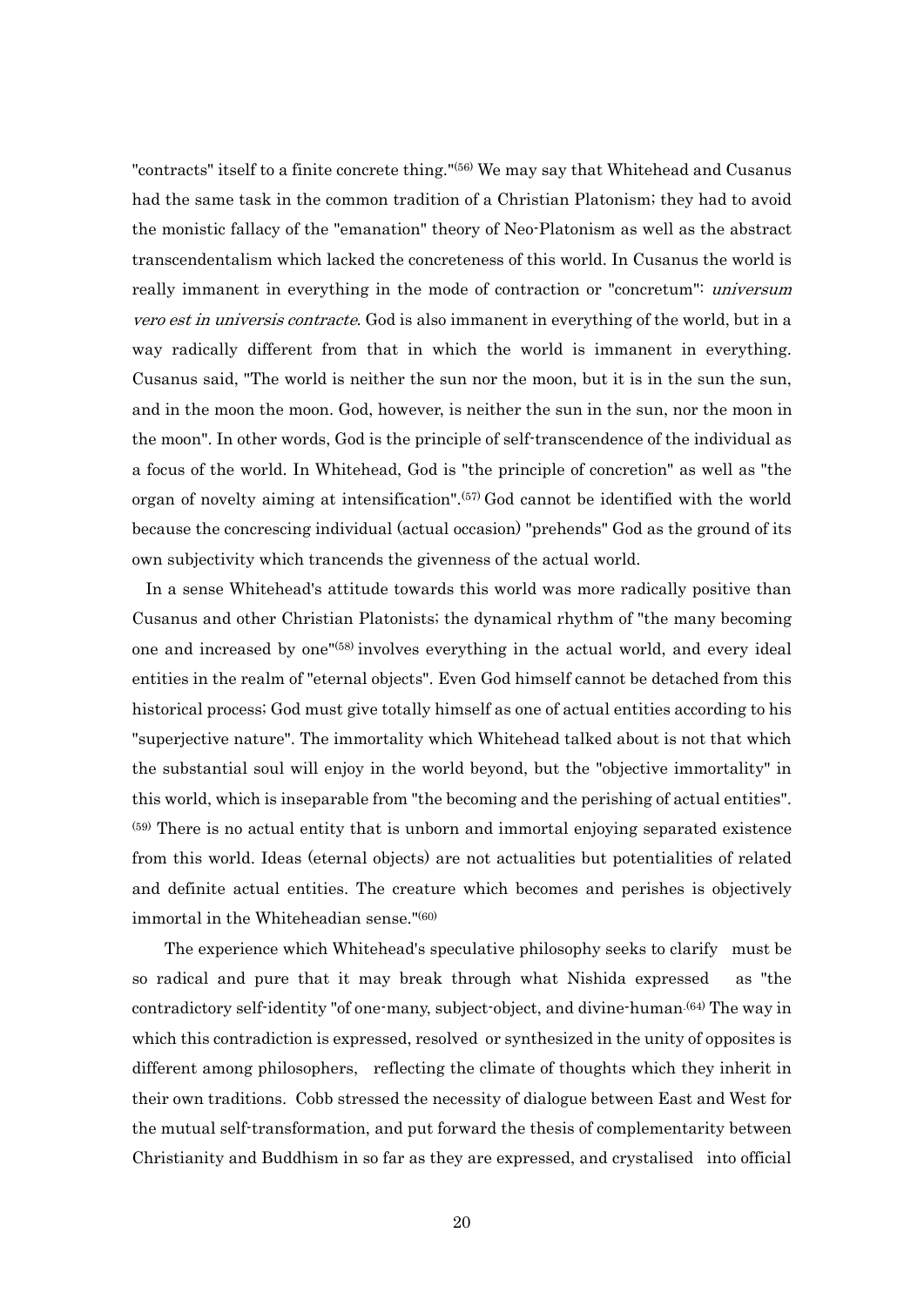dogmas in linguistic forms. A successful dialogue can reveal the nature of pure experience out of which these outer forms are born, signifying a small portion of totality by abstraction. One of the important features of Nishida's later philosophy is the concept of topos (Basho) which Cobb found baffling in his dialogue with the Nishida School. Nishida's logic of topos in his later developments of the theory of pure experience is too large a topic to be discussed in detail here. Instead, I shall present the thesis of complementality between *topos* and *process* in both Nishida's and Whitehead's theories in the next section.

### (Comments on how to translate "concrescence" in Japanese)

 I usually translate "concrescence" into "genjyo" in Japanese. This word is obsolete in modern Japanese just as "concrescence" is in English; it is the very word that the Zen Master Dōgen in the thirteenth century frequently used in Shōbōgenzo (The Eye and Treasury of the True Law) to signify the actualization of the absolute and infinite in "the here-present" in the concrete act of experience. He said that the ultimate aspect of actuality is "this body, this mind, this world, this wind, and this rain, this sequence of daily going, living, sitting, and lying down, this series of melancholy, joy, action, and inaction, this stick and wand, this Buddha's smile, this transmission and reception of the doctrine, this study and practice, this evergreen pine and this ever unbreakable bamboo." ("The True Nature of Dharmas" in Shōbōgenzo)

 At the 1985 conference of AAR, Steve Odin pointed out that Whitehead's epochal theory of time has something common with Dōgen's "Uji (being-time)" in their conceptions of time as "discontinuous continuity".(65)

 Time is conceived as a continuous series of discontinuous epoch-making monads; Whitehead and Dōgen termed each temporal monad "the concrescence of an actual ocassion" in the extensive continuum and "the genjyo of being-time(有時現成) " in the locus of "nikon(而今=And Now)" respectively. Dōgen was a great exception among other Zen Buddhists in that he was not satisfied with the *via negativa* in Zen Buddhism, i.e. the tradition of "the direct pointing to the Mind and no reliance on letters"; he had quite a low opinion of the significance of the silence of Vimalakīrti, who was generally highly commended in this tradition. In a glossary of *Shōbōgenzo*, "genjyo" occurs 262 times in important contexts of Dōgen's thoughts whereas "nothingness(無)" and "emptiness  $(\mathcal{Z})^{\prime\prime}$  occur only 30 and 51 times respectively.<sup>(66)</sup> The characteristic usage of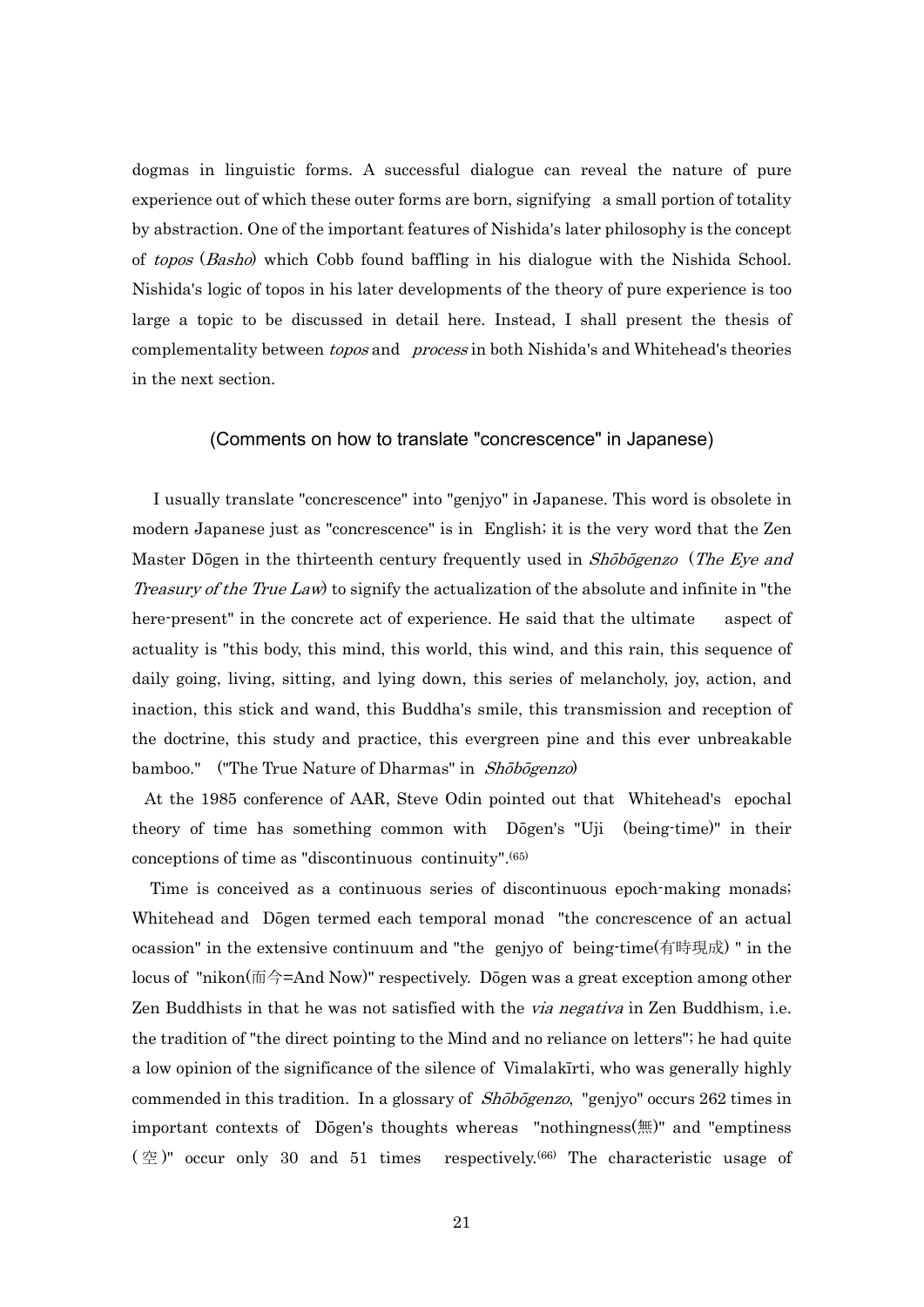"nothingness" and "emptiness" is pejorative in such a way that "(the absolute is) neither being nor nothingness" or "(we must transcend) both emptiness and being". On the other hand, "genjyo" is always used in an absolutely affirmative way as it signifies the actualization of enlightenment (genjyokōan). This seems to suggest that the proto-word (Gruntwort) which transcends the relative opposition of "being" and "nothingness" was neither "(Absolute) Nothingness" nor "(True) Emptiness" but rather "genjyo", the dynamic and concrete activity in "the here-present."

#### 3. Process Theology and the Logic of *Topos*

 It is remarkable that Whitehead calls his mataphysics "the philosophy of organism", but not "process theology". The reason why the successors of Whitehead have been called "process theologians" is that the ultimate purpose of PR is to elucidate the relationship of the world to God in history. It may be admitted that one of the main chatacteristics of this cosmological essay is the concept of dynamic process as actuality which subordinates the static (objective) beings as potentials, but we must remember that the fundamental theme of the philosophy of organism is to "elucidate the paradox of the solidarity or the connectedness of things:--the many things, the one world without and within".<sup>(67)</sup> Process theologians seem to have overlooked the importance of this paradox, i.e. the connectedness of actual entities which are mutually immanent in each other qua genuine individuals. What the philosophy of organism seek to preserve is "the discovery that the, process, or concrescence, of any one actual entity involves the other actual entities among its components".<sup>(68)</sup> The categoreal scheme of Whitehead's metaphysics was invented to develop "all those generic notions adequate for the expression of any possible interconnection of things".(69) In order to elucidate the solidarity of the world, Whitehead introduced "the principle of relativity" as "the one general metaphysical character attaching to all entities, actual and non-actual, that every item of its universe is involved in each concrescence".(70) Whitehead stressed the philosophical significance of this principle as follows: $(71)$ 

The principle of universal relativity directly traverses Aristotle's dictum, "A substance is not present in a subject". In fact if we allow for degrees of relevance, and for negligible relevance, we must say that every actual entity is present in every other actual entity. The philosophy of organism is mainly devoted to the task of making clear the notion of "being present in another entity". This phrase is here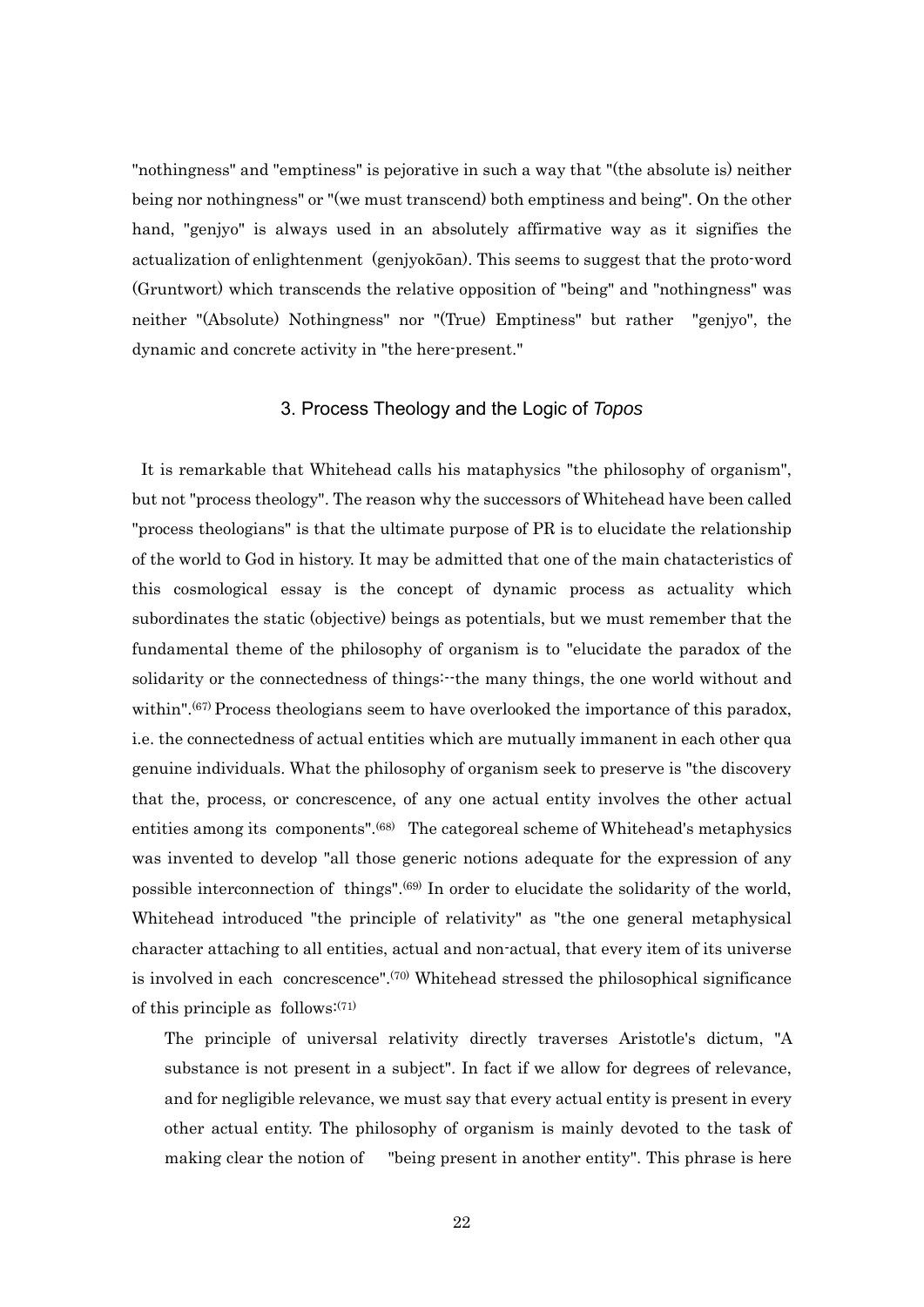borrowed from Aristotle; it is not a fortunate phrase, and in subsequent discussion it will be replaced by the term "objectification".

 The concept of substance is often roughly characterized as that which is always an subject, never a predicate(object). This definition is not adequate because it does not articulate two different aspects in the *definiens* of substance between which Aristotle carefully distinguishes in his theory of Categories."(72) One is the aspect of grammatical predication which is schematized as "to be asserted of a subject (καθ' ὑποκειμένου τινὸς λέγεσθαι)"; the other is the ontological aspect of immanence which is schematized as "to be present in a subject(ἐν ὑποκειμένῳ τίς εἶναι)". The primary substance (say, Socrates) is defined as "that which is neither present in any subject nor asserted of any subject, whereas the secondary substance (say, animal) is not in any subject but can be asserted of some subject(say, dog)". The concept of substance, whether primary or secondary, certanly contains an element of mutual externality or exclusiveness among substances, and this kind of disconnectedness is the target of Whitehead's criticism against the ontological tradition since Aristotle.

 Whitehead replaces the Aristotelian phrase of "being present in a subject" by "objectification". In this context, the object is always a universal element inherent in a subject and the "objective reality (*realitas objectiva*) " does not mean the reality of a thing which exists independently of any subject as it usually means in modern philosophy. Rather, it signifies the reality of other entities objectified for and immanent in an actual entity. According to the principle of relativity, everything can function as an object, i.e. every being has "the potentiality for being an element in a real concrescence of many entities into one actuality".(73) What makes an entity "actual" is its subjectivity in the process of concrescence, and the actuality without subjectivity should be rejected as "vacuous" in Whitehead's system,<sup>(74)</sup> The subjectivity of an actual entity is always self-transcending ; it gives itself as one object among others to the universe through the transition from the subjective immediacy to the objective immortality. In order to signify this character of self-transcendence, Whitehead replaces the concept of mere subject by that of "subject-superject". The actual entity is to be conceived both as a subject presiding over its own immediacy of becoming, and as a superject exercising its function of objective immortality in other actual entities.(75) The actual entity as a superject is a universal in the sense of its entering into the constitutions of other actual entities because it has become a "being" and it belongs to the nature of a "being" that it is a potential for every "becoming". (78) The actual entity in its own subjective immediacy is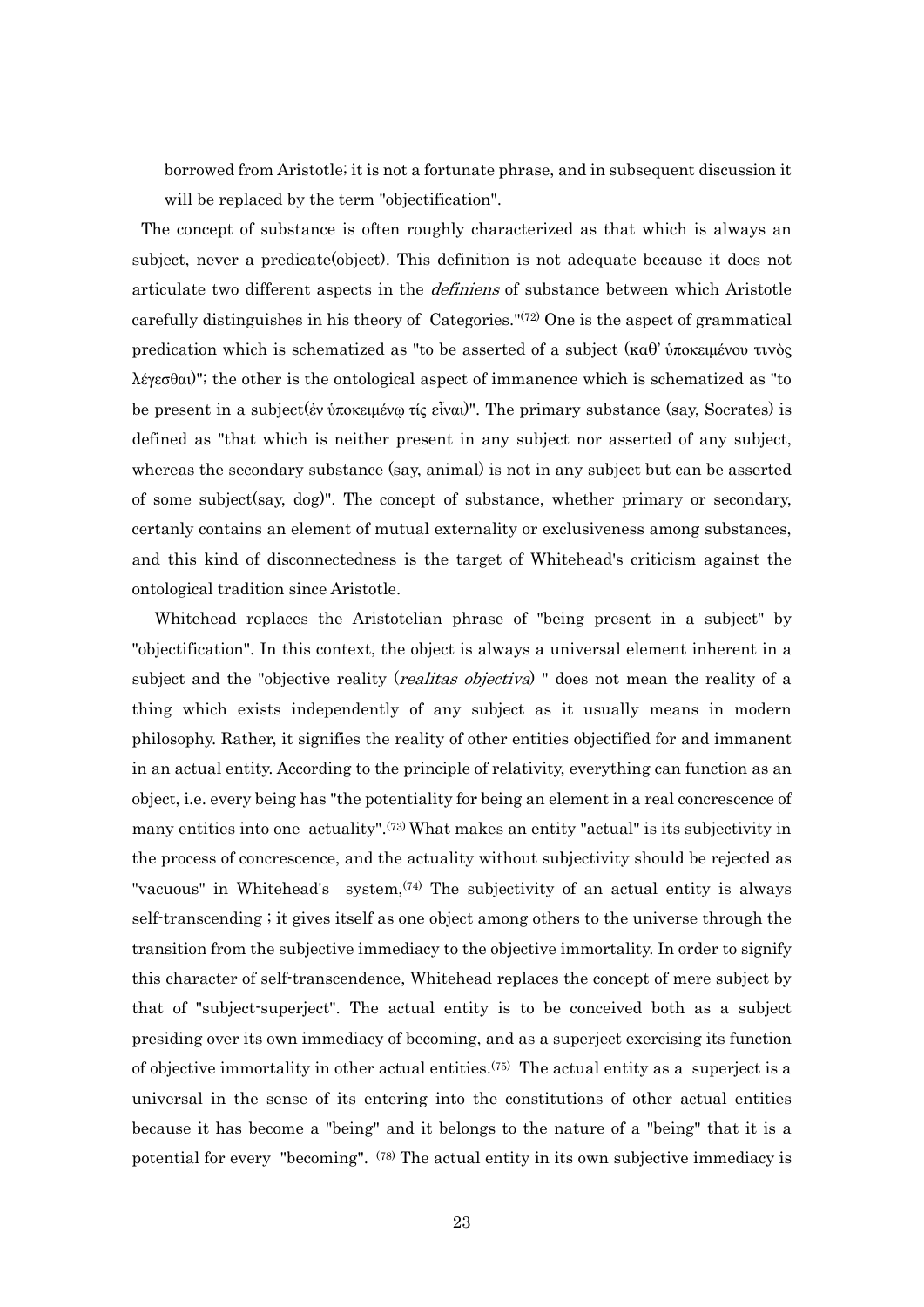an individual occasion of experience in the sense that the same process of concrescence cannot happen twice on account of "the insistent particularity of things experienced and of the act of experiencing."(77) The unity of opposites such as the concept of an actual entity as a subject-superject and as an individual-universal is a necessary condition for understanding the solidarity of the universe. According to Jorge Luis Nobo who has presentd a new interpretation of the philosophy of organism,  $(78)$ the concept of the "receptacle" or "the extensive continuum" plays an ultimate role for the solidarity of the universe. Nobo distinguishes the metaphysical extensive continuum from the physical spatio-temporal continuum, and tries to demonstrate that the (metaphysical) extensive continuum and the eternal creativity are both sides of the same ultimate metaphysical coin. Extension and creativity will then be understood as distinguishable, but inseparable aspects of "the one ultimate reality grounding the becoming, the being, and the interconnectedness of actual entities." There may be some objections to Nobo's interpretation of Whitehead, because Whitehead himself did not include the extensive continuum in the categoreal scheme in the first part of PR, but classified it as one of applications of the categoreal scheme. This fact may refute Nobo's thesis that the extensive continuum and creativity are both sides of the same ultimate reality. Nobo anticipates this criticism,"(80) saying that the categoreal scheme in the first part of PR should be considered neither as a final and accurate formulation of the metaphysical principles nor as the categories of the organic philosophy. I agree with Nobo that Whitehead's system has to be read in the making, but not to be read as a completed dead system, yet the fact remains that Whitehead himself did not include the extensive continuum in his categoreal scheme.

 Apart from the problem of his faithfulness to the texts of PR, Nobo's reading of Whitehead is extremely interesting to us, for it will certainly provide the key for the mutual understanding between process theologians and the Nishida School. The logic of "Basho (*topos* or *receptacle*)" was originally proposed by Nishida in order to overcome essential limitations of the "objective" logic which fails to function in the presence of the contradictions of self-transcending actualities. The logic of Whitehead's metaphysics is also characterized by the interaction between objectivity and subjectivity in the creative process which grounds self-transcending actualities. The difficult but fundamental problems which are common to Nishida and Whitehead necessitate our reinterpretation or reconstruction of both systems in such a way that it will result in a new synthesis of process theology and the philosophy of *topos* in Nishida's sense. The prospects for such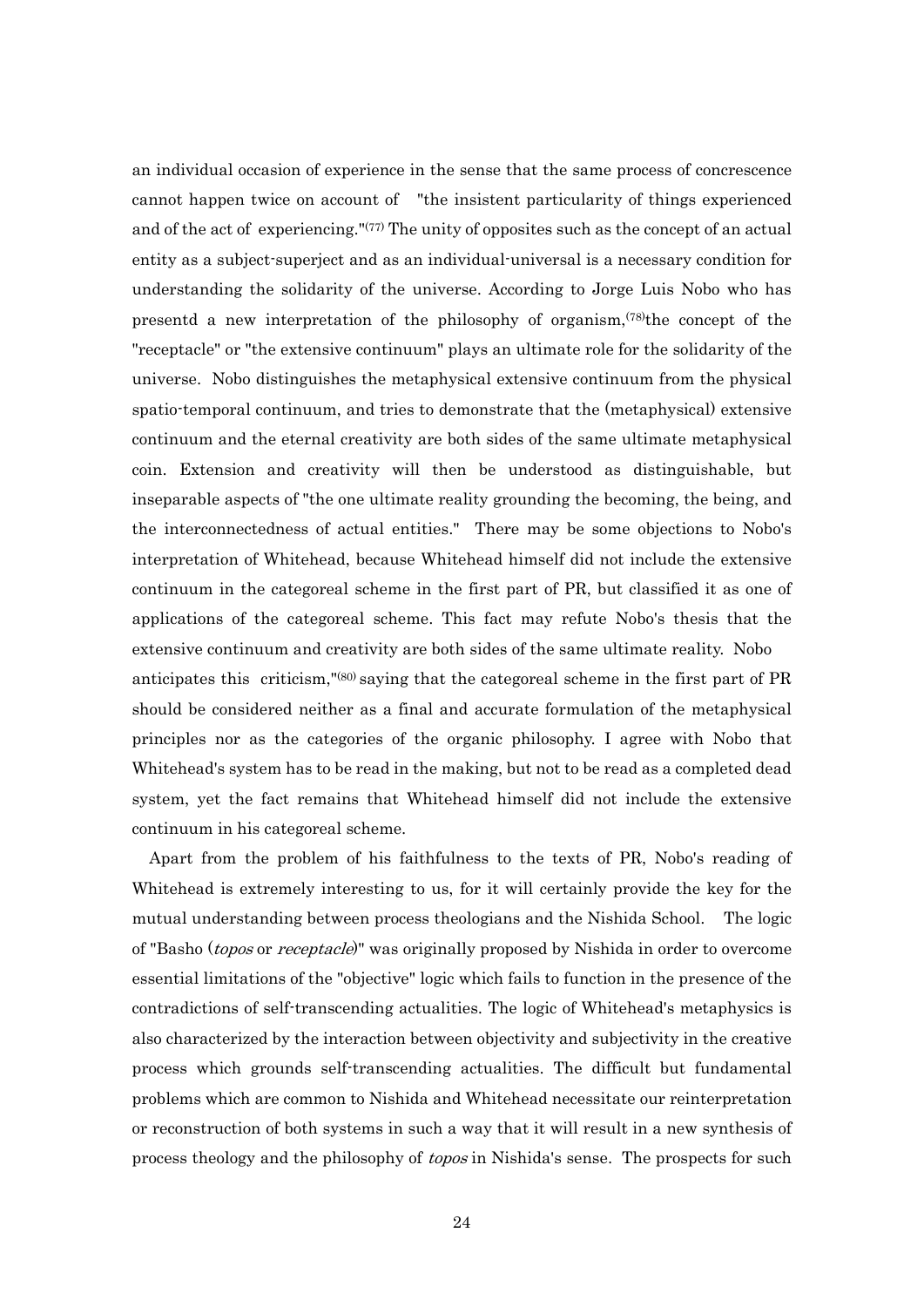reconstruction are bright, because the textual analysis of PR guarantees our reading of Whitehead in the terminology of both process and *topos*. The first part of PR is a prolegomena of the whole system, the second part is the explication of "the philosophy of organism" in contrast to other philosophers, and the third and fourth parts are "the cosmological scheme developed in terms of its own categoreal notions without much regard to other systems of thoughts".(81) The third part, titled "The Theory of Prehensions", is the theory of process which contains "the genetic analysis" of an actual occasion. The fourth part, titled "The Theory of Extention", is the theory of topos which contains "the extensive analysis" of an actual entity in the "cell theory" of actuality."(82)These two parts may be characterized as the real internal constitution of Whitehead's metaphysics which provides the philosophical foundation for "process theology" as the final interpretation of the whole system. Therefore, the structure of PR itself helps us to understand that process theology does need the logic of topos already present in Whitehead's theory of the extensive continuum.

 What is the metaphysical role of the extensive continuum, then? The notion of a "continuum" involves both the property of indefinite divisibility and the property of unbounded extension. There are always entities beyond entities, because nonentity is no boundary.(83) The infinite openness of the extensive continuum is the essential characteristic of our "being in the world(*in-der-Welt-sein*)". This openness within the world is referred to by Ueda as "the double structure of *topos*" in his explanation of the horizontal structure of experience. Ueda writes  $;^{(84)}$ 

The horizon moves as we move, but there is no horizon that has no direction beyond wherever we may go. This is because the horizon itself is finite in its essence....People do not always pay due attention to the fact the "beyond the horizon" belongs within the horizontal structure itself. I would like to emphasize specifically this point when it comes to understanding Nishida's thinking. The double nature as such of the horizon and the "beyond the horizon" constitutes the horizon of experience. By this double nature is opened the depth dimension. We cannot comprehend the beyond, but when we understand that it is beyond our comprehension, this "incomprehensible" is an absolute limitation and yet at the same time constitutes in exactly such a manner an avenue leading to the infinite topos.

 The depth dimension which Ueda refers to above is indispensable to our understanding Nishida's philosphy, because we realize the meanings of "the unity of opposites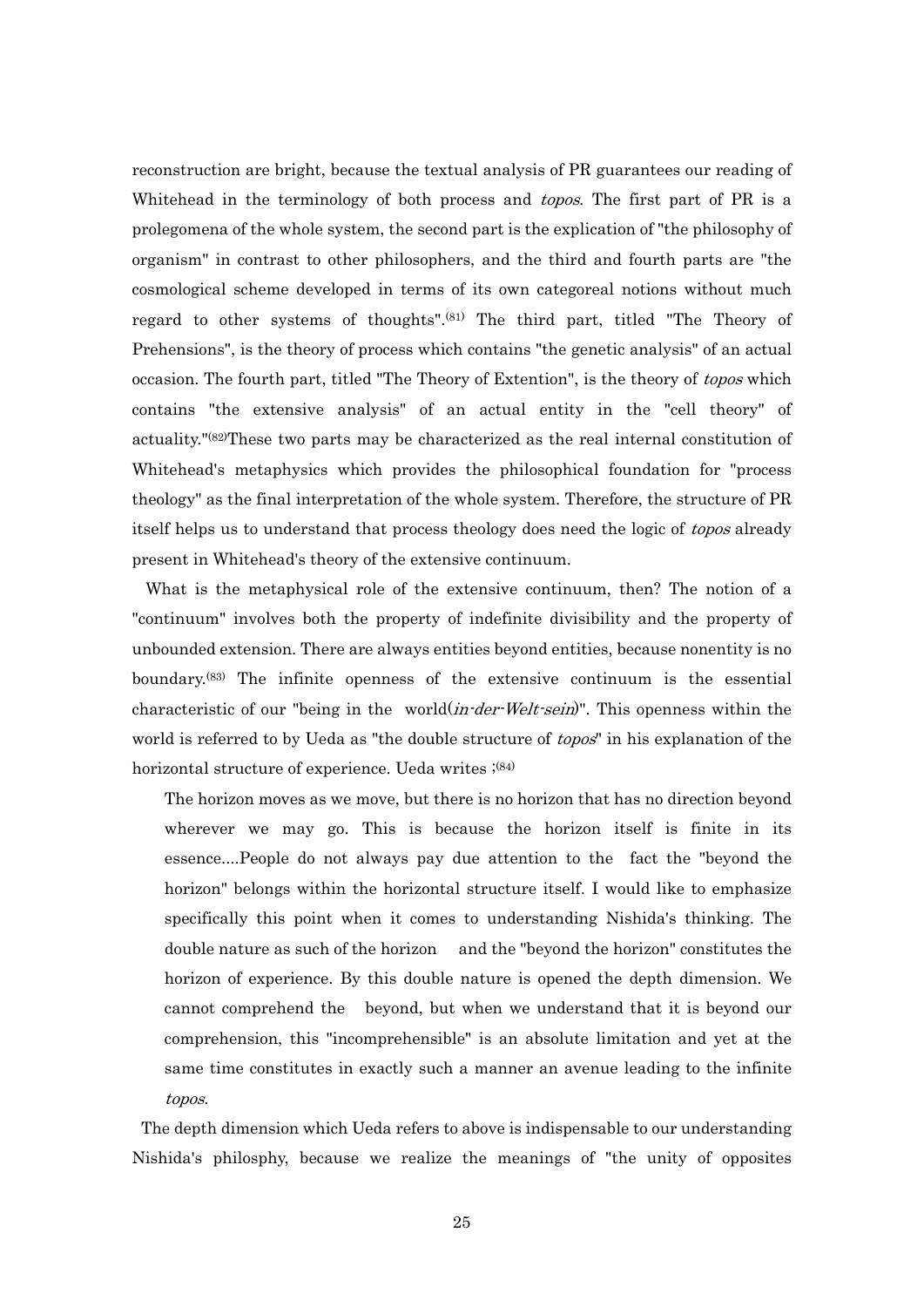(coincidentia oppositorum)" in this dimension of the logic of topos. The doctrine of the simultaneous interpenetration of all entities which Nishida inherits from Hua-Yen Buddhism would be meaningless if we fail to recognize the paradox of the infinite openness within the world. Whitehead certainly recognizes this paradox of being-in-the-world, and develops the doctrine of mutual immanence in his philosophy of organism. Although we do not stand in a position of grasping the whole world from without, we "*prehend*" the whole world from within in a limited sense. We can accept the Hua-Yen doctrine of mutual immanence on the basis of the theory of the extensive continuum. According to Whitehead, the extensive continuum expresses "the solidarity of all possible standpoints throughout the whole process of the world."(85) All actual entities are related to one another according to the determinations of this continuum; all possible actual entities in the future must exemplify these determinations in relation to the already actual world. The reality of the future is bound up with the reality of this continuum. This continuum may be called the topos of the creative advance of the actual world, i.e. the becoming, the perishing, and the objective immortality of actual entities. As regards the role of the extensive continuum as the ground of the mutual immanence of all actual entities, Whitehead writes:(86)

Every actual entity, in its relationship to other actual entities is somewhere in the continuum, and arises out of the data provided by this standpoint. But in another sense it is everywhere throughout the continuum; for its constitution includes the objectifications of the actual world and thereby includes the continuum; also the potential objectifications of itself contribute to the real potentialities whose solidarity the continuum expresses. Thus the continuum is present in each actual entity, and each actual entity pervades the continuum.(underlines are mine)

 Most process theologians seem to overlook the metaphysical role of the extensive continuum in the above citation. They argue only the unilateral immanence of one actual entity in another, i.e. the immanence in the mode of causal objectification, and thereby do not understand that the philosophy of organism needs the mutual immanence of all actual entities. One of the most controversial problems discussed in the dialogue between process theologians and the Nishida School is whether the fundamental relation of the world is "reversible" or "irreversible". Process theologians often criticize the doctrine of mutual immanence or interpenetration in Hua-Yen Buddhism on the ground that the relation of causal inheritance is non-symmetrical in the sense that the past and the future are irreversible. On the other hand, the Nishida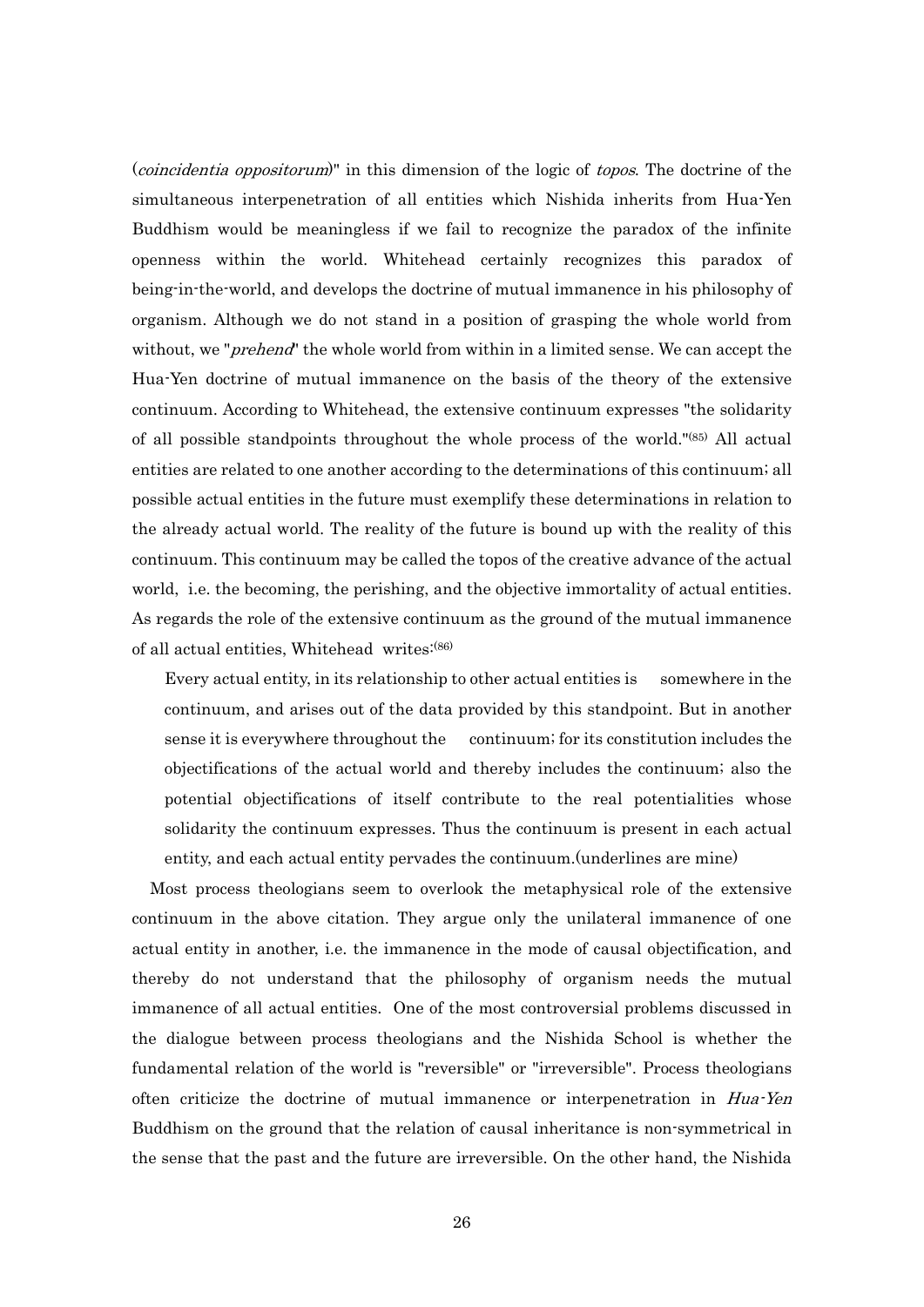School stresses the radically reversible relationality in the concept of śūnyatā, or pratītyasamutpāda. Both fail to grasp the significance of Whitehead's theory of the extensive continuum as a mediating link of the dialogue between them. Yoshinori Takeuchi, an exponent of the Nishida School, criticizes "process" thinkers such as Hartshorne on the basis of Nishida's logic of topos, when he comments on Nishida's notion of the eternal Now:

Bergson and more recently an American philosopher, Professor Charles Hartshorne, think that all events of the past are restored in a metaphysical remembrance. It seems that Nishida thought through the problem above more radically: not only events of the past, but also those of the future, are all present in the eternal  $\text{Now.}^{(87)}$ Citing the above passage, Steve Odin criticizes Nishida on the basis of the doctrine of cumulative penetration in process theology:

 In a symmetric theory of causal relatedness as posited by Nishida, relations are closed or determinate at both ends so that there is virtually no place for creativeness, novelty and freedom in such a framework. Nishida fails to address the critical problem at issue here, but instead ambiguously conjoins the notions of total interrelation and interpenetration with those of creativeness and free self-determination, despite the inherent contradictions which accompany this conjunction.(88)

Odin's criticism would be fair if Nishida really said that the future events *qua concreta* are present in the eternal Now. In fact, Takeuchi's comments are misleading in so far as Nishida never says that the future and the past have symmetrical relations in the deterministic sense. What Nishida calls "Eternal Now" is neither an object of mystical intuition nor the non-temporal abstraction of determinism, but the very condition for the possibility of spatio-temporal relations. Temporal experience is always and necessarily connected with the direct presence of something eternal which Whitehead calls the extensive continuum and which Nishida calls "Eternal Now" in his logic of topos. The radically symmetrical or reversible relationality holds in this eternal continuum but not on the level of concrete actuality. It is not correct to regard the irreversibility of time as something like an axiom. Obviously we cannot go back in time, but the very possibility of asserting the impossibility of going back to the past shows that our past is directly present to us in the eternal continuum. If all we have is present images and if the past is not directly present to us, it would be impossible for us to tell what objects of the past these present images represent. Memory and anticipation would be impossible without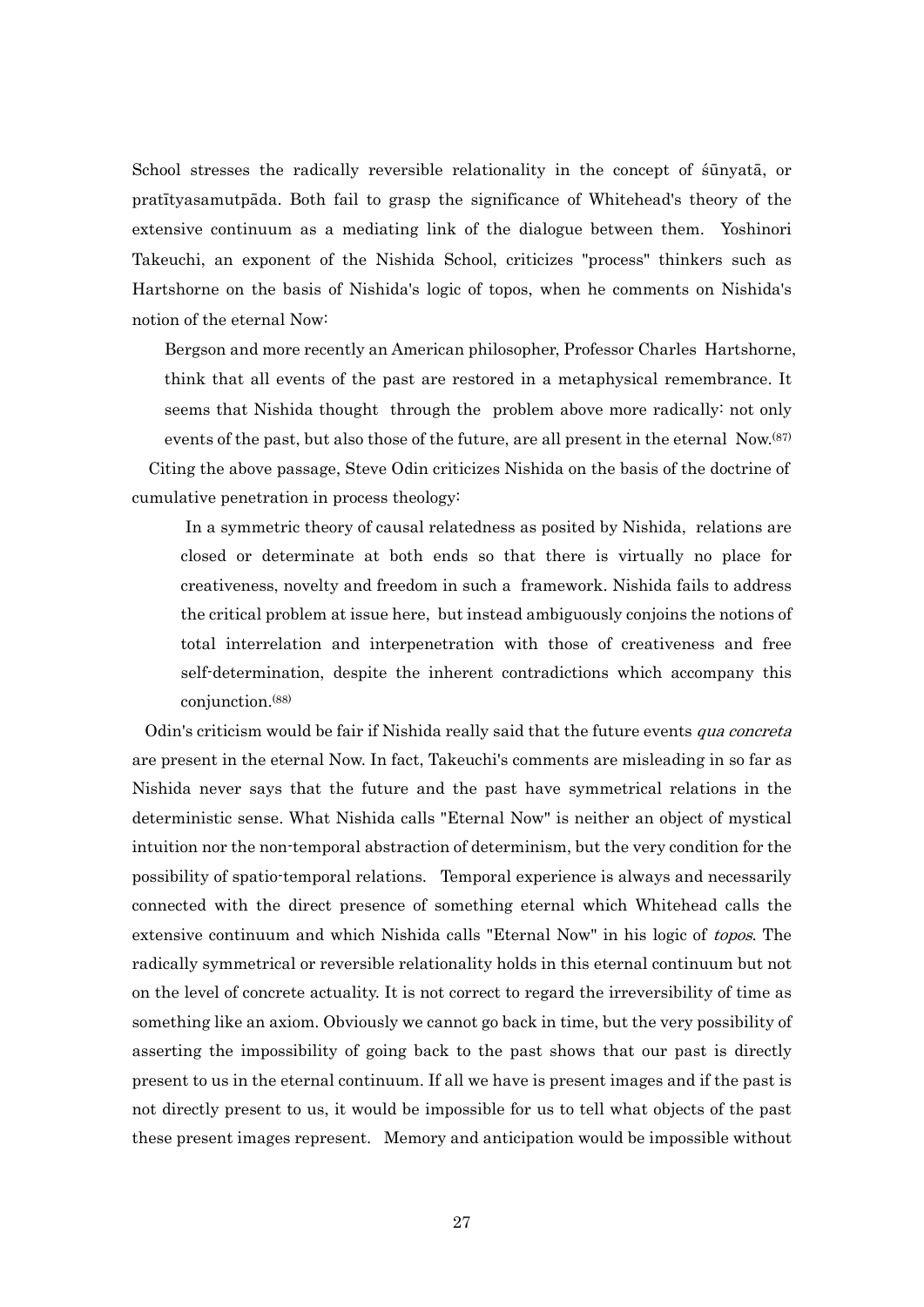the communion of the moments of time in Eternal Now, which Whitehead characterizes as the direct presence of the extensive continuum on each occasion of experience. The point which I want to make is that the communion of the moments of time not only is compatible with the asymmetric structure of time, but also provides a necessary condition for the possibility of a linear temporal series of cumulative experience. On the other hand, the linear temporal series of cumulative experience supplements the elements of concreteness for the eternal continuum, for the concrete always has finiteness against the background of real infinite potentialities. If Whitehead sometimes goes so far in equating Creativity and God with the metaphysical receptacle of the extensive continuum as Nobo suggests, we could certainly make this trend materialize as a synthesis of process theology and the philosophy of *topos* in Nishida's sense. The extensive continuum presents the ground of the mutual immanence of actual occasions, i.e. finite temporal actual entities, but it cannot guarantee the communion of God and the world in so far as God is conceived as the non-temporal and omnipresent actual entity. The extensive continuum is conceived as "a complex of entities (i.e. eternal objects) united by the various allied relationships of whole to part, and of overlapping so as to possess common parts, and of contact, and of other relationships derived from these primary relationships".(89) The extensive continuum defined in this way may well be called "the topos of relative beings", which Nishida considered as the first of three degrees of the gradually deepening conceptions of *topos*. In process theology, the dipolar God has been conceived either as a non-temporal actual entity or as a personal society of divine occasions. According to the logic of *topos*, I would like to present an alternative idea of God as the topos of Relative Nothingness which is the transcendental ground of relative beings. The concept of God as the topos of the world is necessary to the Whiteheadian panentheism because "it is as true to say that the World is immanent in God, as that God is immanent in the World". <sup>(90)</sup> God is not only an actual entity but also the *topos* of both ideal (eternal) and actual entities. Accepting the ontological principle of seeking every reason in actualities, Whitehead postulates that the whole realm of unrealized disjunct potentialities should be in the primordial nature of God as an actual entity. The Whiteheadian God as "the unconditioned conceptual valuation of the entire multiplicity of eternal objects<sup>"(91)</sup> is the *topos* of eternal objects as pure potentialities: this topos must be more fundamental than the extensive continuum as the topos of real potentialities. Therefore, the dipolar God can be reinterpreted as the *topos* of Relative Nothingness, as God is both the ground of actuality (in God's Primordial Nature) and a chief exemplification of actuality (in God's Consequent Nature). Whitehead's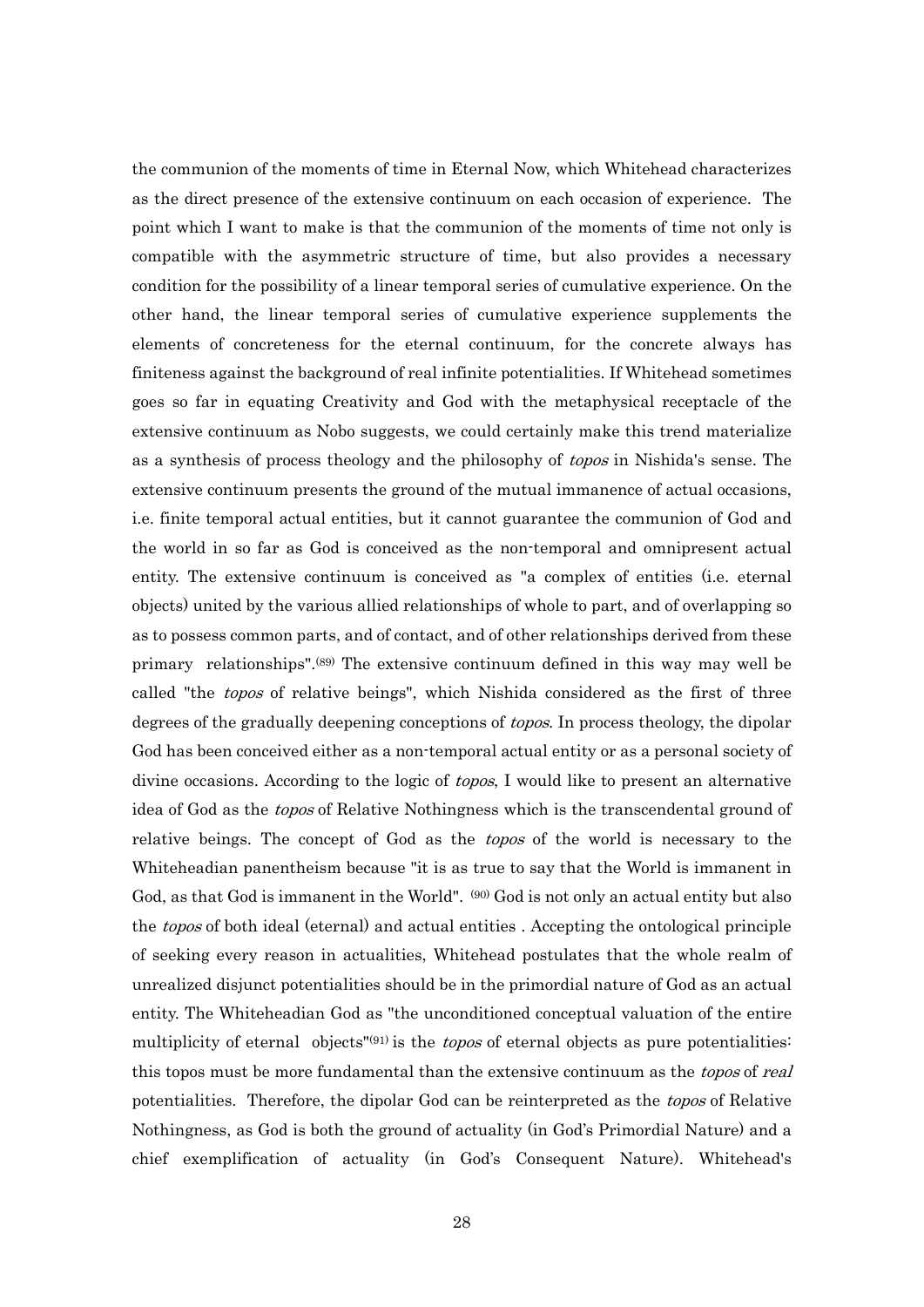metaphysics, neither the extensive continuum as the topos of relative beings nor the dipolar God as the *Topos* of Relative Nothingness is the metaphysical ultimate (the universal of universals) Not the metaphysical ultimate (the universal of universals) which can include God and the world as the "contrasted opposites". This ultimate is termed by Whitehead "Creativity"(92); even "God is its primordial, non temporal accident."

 In Nishida's philosophy, the metaphysical ultimate is called the Topos of Absolute Nothingness, in the true awareness of which there is neither God nor the Ego."(93) Whitehead need not include the extensive continuum in his categoreal scheme because Creativity and God are analoguos to the Topos of Absolute Nothingness and that of Relative Nothingness in Nishida's later works. The mutual immanence of God and the World is characterized by the reciprocal dynamics of Creativity in such a way that what is done in the World is transformed into a reality in heaven, and the reality in heaven passes back into the World. The solidarity of God and the world as contrasted antistrophes<sup>(94)</sup> is grounded in the Topos of Absolute Nothingness, the dynamics of which Whitehead calls "creativity". The fathomless ground of God's self turns out to be the ground of ourselves in the dynamic creative process of the "inverse correlationality" because of "the absolutely contradictory self-identity" of the God-World relation.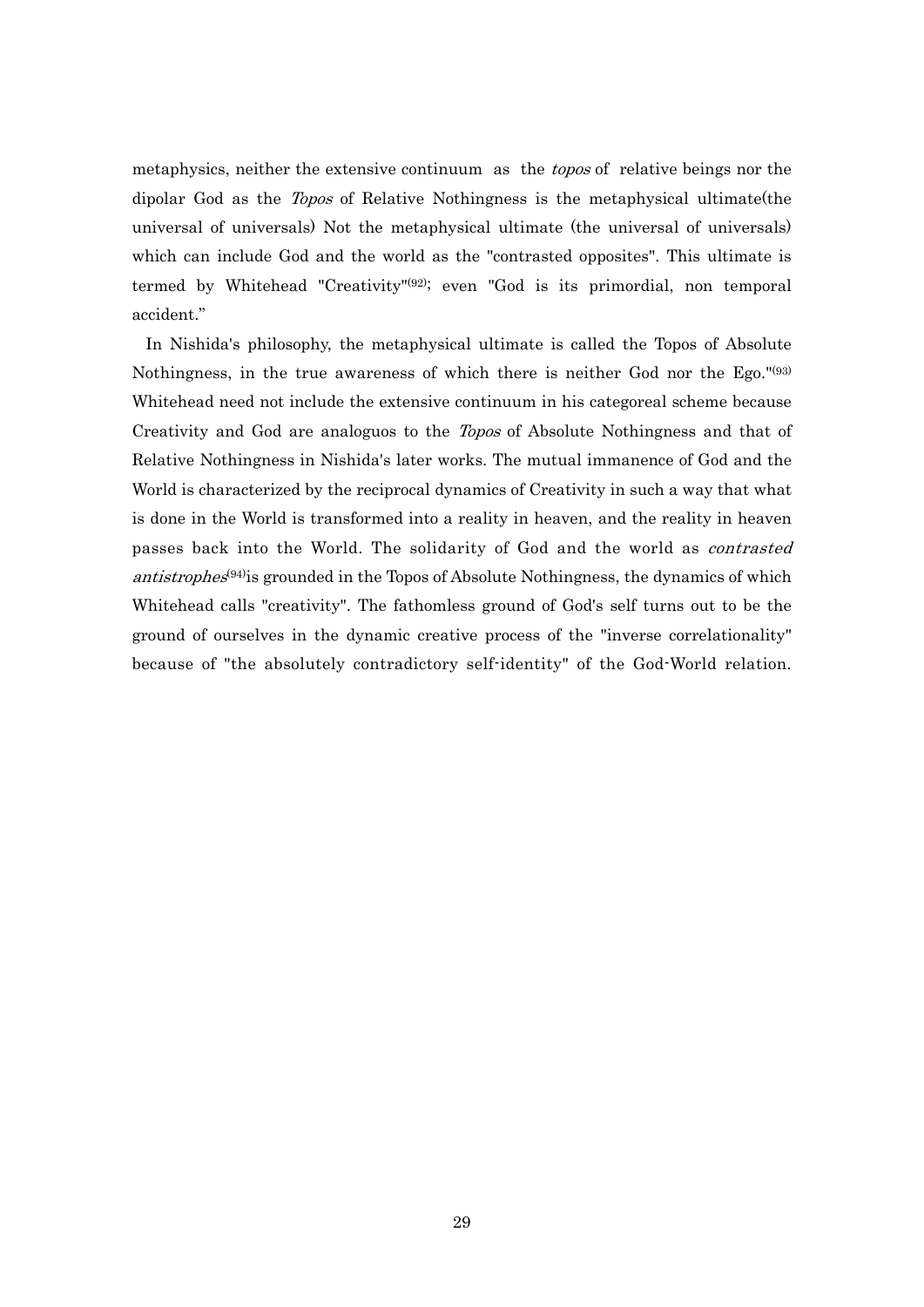## Part Ⅲ: Nothingness as the Principle of Creative Transformation in the Historical World:

#### 1. Subjectivity in the Historical World: Heidegger, Whitehead, and Tanabe

In Nishida's logic of *topos* transcendental subjectivity as pure activity is grounded on the *Topos* of Absolute Nothingness as the contradictory self-identity. As we have seen in Part II, this logic must be complemented by the dynamic creative principle of the historical world. In this respect the examination of Tanabe's philosophy is necessary, because Tanabe reformulates Nishida's concept of Nothingness from the temporalistic perspective of a human existence related essentially to the contemporary society in the historical world. In Tanabe's conception, transcendental subjectivity should be characterized as primordial temporality operating as the dynamic principle of self-transcendence, and then this transcendence should be transformed into the immanent principle of the historical world through the mediation of primordial temporality with spatiality. His arguments always start from the relative to the absolute as the Ideal that regulates a finite human being's practice, though always beyond his or her reach. Whereas Nishida starts from Absolute Nothingness as the universal topos, and then considers history as "a self-determination of the dialectical universal", Tanabe starts from the experience of an individual which is irreducibly temporal, and then tries to relate the individual self to the contemporary society in the dialectical historical world.

In this section I shall discuss Tanabe's treatise, titled From the Schematism of Time to the Schematism of the World, which in 1932 he wrote after he had returned from Germany. This treatise may be considered as a synthesis of Nishida's metaphysical topology and the temporalistic analysis of human existence propounded by the young Heidegger, whom Tanabe encountered at Freiburg in the early 1920s. Nishida has shown that an individual's subjectivity is not a substance but an event which occupies place in the universal Topos of Absolute Nothingness. Heidegger has reformulated the Kantian schematism of time and transcendental imagination in such a way that a human being's subjectivity is not due to the atemporal pure ego but an event of self-affection which takes time because transcendence is primordially temporal. Then, Tanabe's task may be characterized as showing that transcendental subjectivity should be redefined as inter-subjectivity in the sense that the self of an individual is essentially both existential and social, and that its subjectivity takes time and place in essentially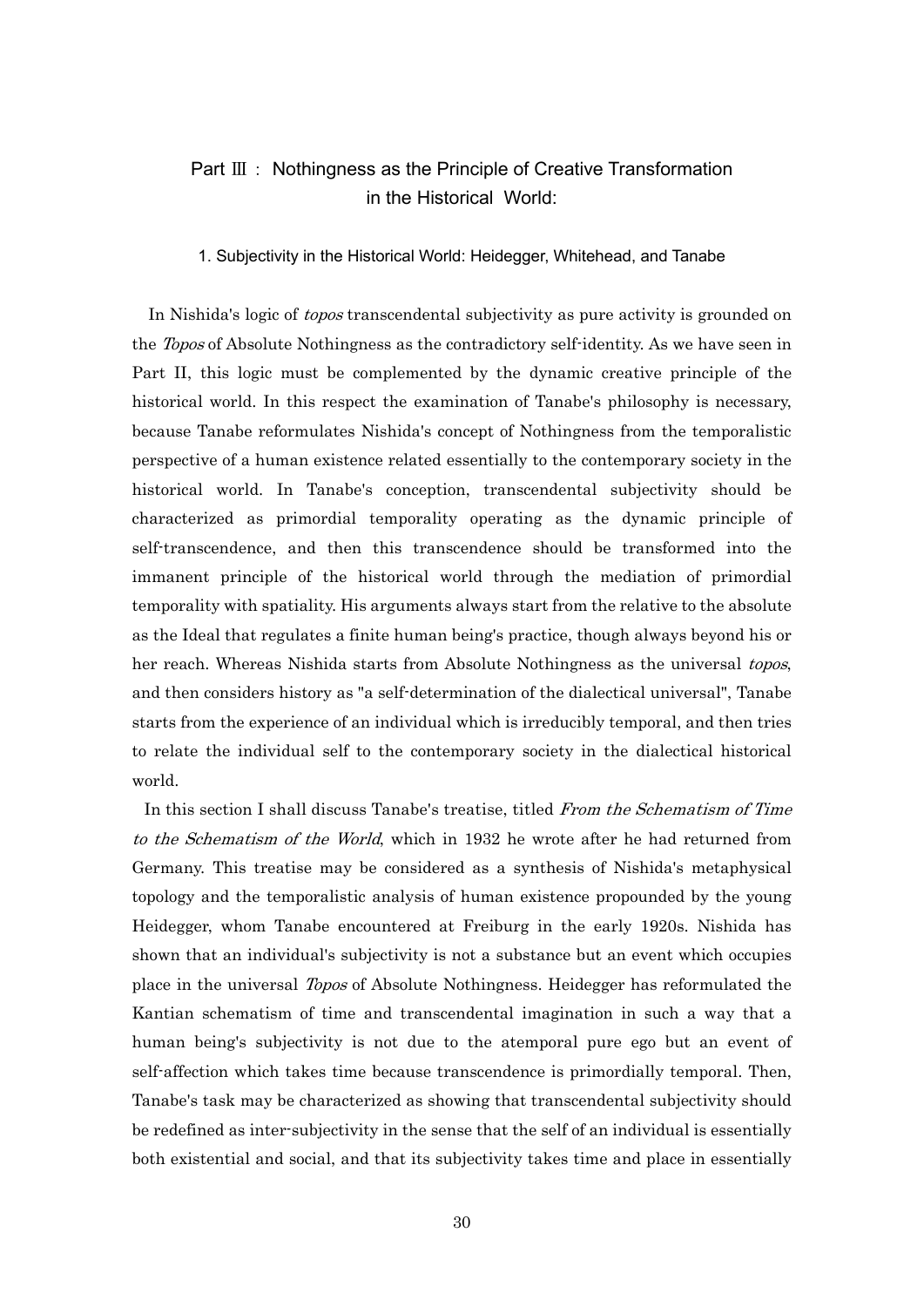dialectical unity in the historical world. Another aspect of Tanabe's treatise is that his philosophy is, as the theme of Kant's *First Critique* was, both of science and of religion; he combines the existential analytic of Heidegger with the contemporary revolution of science, especially the new discoveries of relativity physics which break through the limit of Newtonian principles presupposed by Kant. Tanabe's philosophy is noteworthy in that it aims at synthesizing two mutually conflicting trends of modern philosophy, i.e., existential philosophy on the one hand and scientific philosophy on the other. In this respect Tanabe is very similar to Whitehead. In agreement with the philosophical spirit of Science and the Modern World, Tanabe himself cites Whitehead in the important context of his treatise on Heidegger. In From the Schematism of Time to the Shematism of the World, Tanabe discusses and criticizes Heidegger's revisionary reading and reformulation of Kant's theory of transcendental imagination and the Problem of Metaphysics.

 Appreciating Whitehead's theory of relativity and his philosophy of nature, Tanabe replaces the Kantian theory of schematism of time by the schematism of space-time as the extensive continuum in relativity physics, thus criticizing Heidegger's concentration on transcendental imagination and primordial time which, according to Tanabe, essentially suffers from the remnants of subjective idealism.

In *Critique of Pure Reason* Kant proceeded from the thesis that "there are two sources" of human knowledge which probably spring from a common, but to us unknown root, namely, sense and understanding."<sup>(95)</sup> He proposed to begin his transcendental inquiry only from the point at which the common root of our faculty of knowledge divides and throws out these two stems. But what is the origin of these two components of human knowledge? If sense and understanding have a common root, we could comprehend them only when we discover wherefrom they spring. Identifying this common root with the transcendental imagination implanted in primordial time, Heidegger concludes that time is not only the form of the objects of experience but also that of the experiencing self; and that temporality is not the mere characteristic of empirical objects but essentially the ground of the free transcendence of the subject. The pure finite self has in itself a temporal character, and the fundamental determination which Kant provides for transcendental apperception must, according to Heidegger, first become intelligible through this temporal character. "Time and the I think are no longer opposed to one another as unlike and incompatible: they are the same."(96) In the Kantian perspective, the ego is not "in time", though this does not mean that it is a-temporal. Rather, "the ego is so temporal that it is time itself and only as such in its very essence is it possible at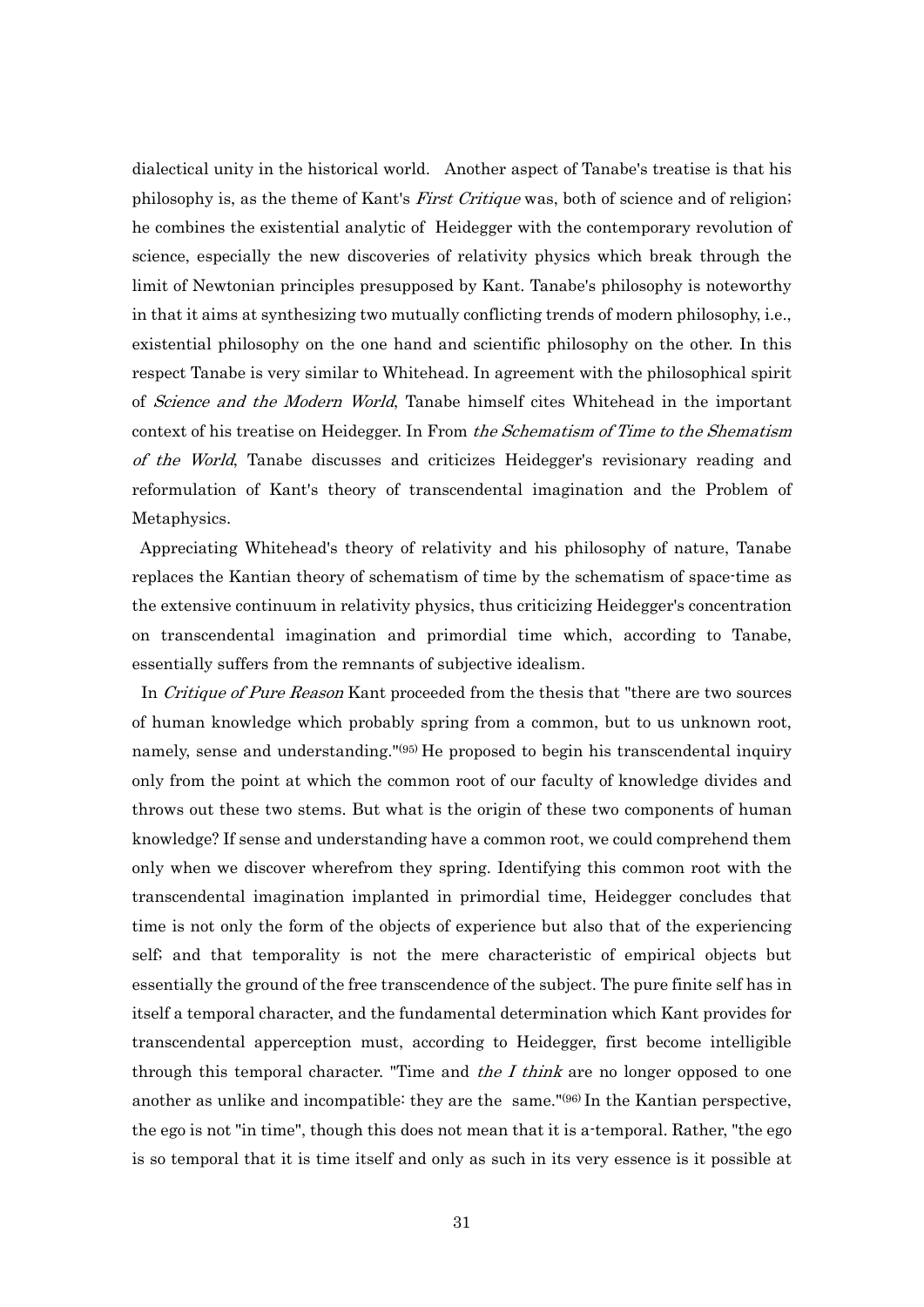all."  $(97)$  Tanabe agrees with Heidegger that the ego is not "in time" just because it is time itself, or "projects" time, but objects that Heidegger does not understand Kant's argument against subjective idealism added in the second edition of CPR. Temporality without spatiality is an abstraction, and the laying of the foundation of the phenomenal world exclusively on the basis of primordial time tends to be idealistic in the subjectivist sense; there would be no such thing as the external world. The ego is not only temporal but also spatial in its dialectical unity, and Kant stressed in his refutation of idealism the fact that the temporal determination of myself is possible only through my knowledge of spatial (external) objects in the environment. In other words, the relation between time and space is more fundamental than that between time and myself as a spatial object. Temporality and spatiality constitute the extensive continuum as inseparable wholeness, though they are irreducible to each other. Time as pure self-affection is inseparable from external things in space. The relation between time and space must be dialectically reciprocal in such a way that both constitute space-time as the extensive continuum in which subjectivity of an individual self should be regrasped as inter-subjectivity of the social self. The contemporary world, essentially spatially related to but causally independent of the self, is irreducible to the actual world temporally related to the self. The external but communal character of contemporary actual entities is constituted by the schematism of the extensive continuum, or what Tanabe calls *the schematism of the world*. Concerning the relation between the causally independent but communal contemporaries and the creative advance of the actual worlds, Tanabe cites Whitehead; (98)

When the events belong to the contemporary domain (Zwischengebiet), they constitutes the other worlds causally independent of me....

In Whitehead's philosophy of organism actuality is considered as process as the inner development of events which are monads of becoming as the synthetic unity between space and time. These events are independent as monads (in the contemporary domain) and at the same time new individuals temporally constituted by the creative advance of totality.

 Kant was the philosopher who first, fully and explicitly, introduced into philosophy the conception of an act of experience as a constructive functioning, transforming subjectivity into objectivity. The purpose of *the schematism of the world* was to make this functioning reciprocal and more dynamic; for the subjective idealist the process whereby there is experience is a transition from subjectivity to apparent objectivity only; Tanabe complements this analysis with the inverse affectation of the world on an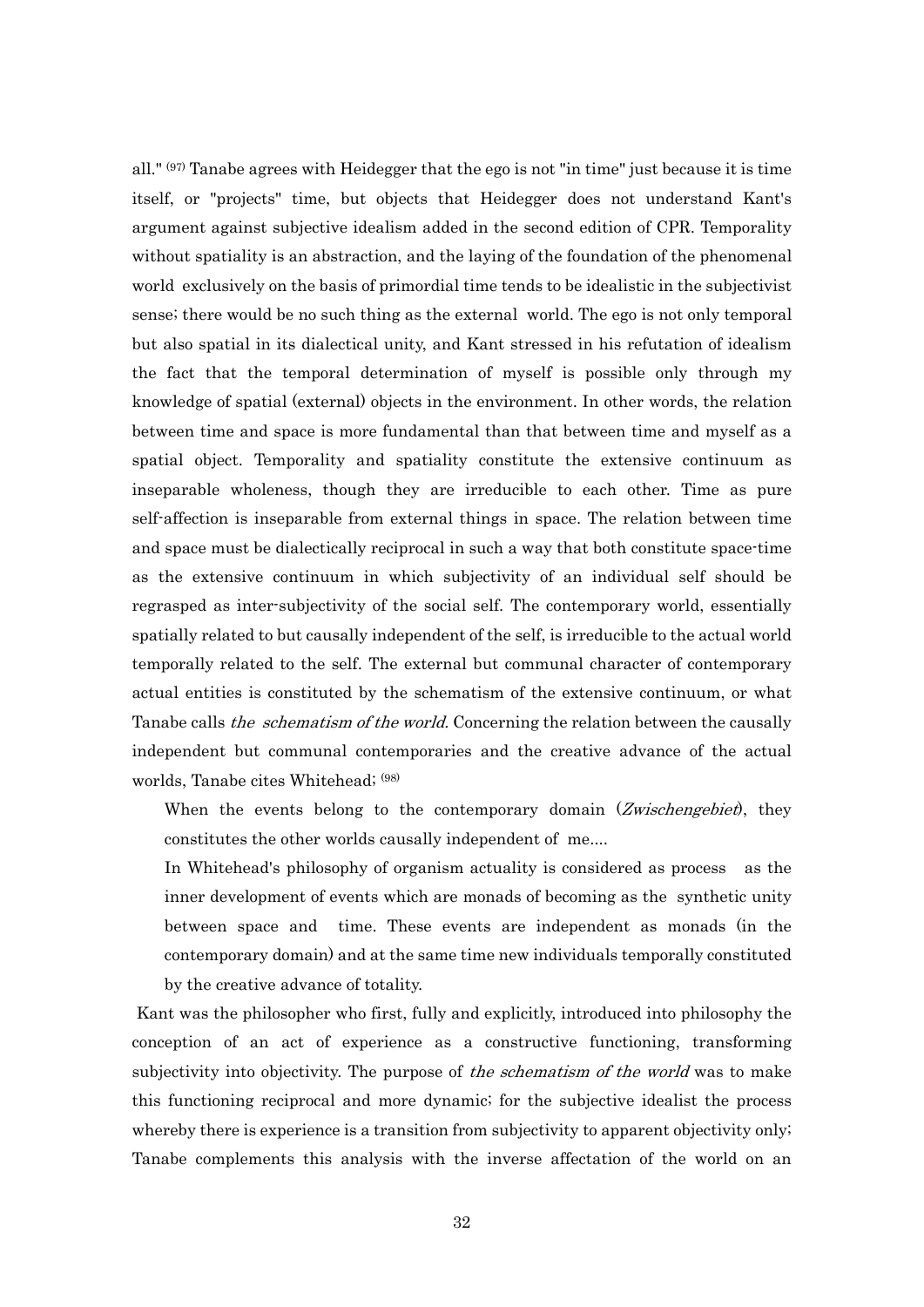individual and also explains the process as proceeding from objectivity to subjectivity as well, thus making the relation between an individual and the world completely dialectical.

 Independent of Heidegger and Tanabe, Whitehead stresses both the epoch-making character of the temporary ego and the importance of its environmental world in this way:(99)

Decartes' "cogito ergo sum" is wrongly translated, "I think, therefore I am." It is never bare thought or bare existence that we are aware of. I find myself as essentially a unity of emotions, enjoyments, hopes, fears, regrets, valuations of alternatives, decisions--all of them subjective reactions to the environment as active in my nature. My unity—which is Descartes' "I am"—is my process of shaping this welter of material into a consistent pattern of feelings. The individual enjoyment is what I am in my role of a natural activity, as I shape the activities of the environment into a new creation, which is myself at this moment; and yet, as being myself, it is a continuation of the antecedent world.

 Whitehead characterises the philosophy of organism as the inversion of Kant's philosophy. Whitehead "seeks to describe how objective data pass into subjective satisfaction, and how order in the objective data provides intensity in the subjective satisfaction; for Kant, the world emerges from the subject: for the philosophy of organism the subject emerges from the world--a superject rather than a subject".(100) The word "object" thus means an entity which is a potentiality for being a component of feeling; the word "subject" means the entity constituted by the process of feeling, and includes this feeling. This inversion of Kant would be meaningless unless the concept of transcendental subjectivity in the Kantian schematism of time is replaced by the Whiteheadian concept of *subject-superjectivity in the schematism of the world*, i.e., the extensive continuum.

 The extensive continuum is a necessary prerequisite of Whitehead's concept of society as a spatio-temporal nexus of actual occasions; "a set of entities is a society in virtue of a defining characteristic shared by its members, and in virtue of the presence of the defining characteristic being due to the environment provided by the society itself."(101) The point here is that a society mediates temporal subjectivity with spatial objectivity in such a way that the nexus of actual occasions constitute "public matters of fact". In the same way the schematism of the world is closely related with the logic of species which Tanabe first launched in the celebrated paper, "The Logic of Species and the Schematism of the World". What Tanabe means by the logic of species is "the logic of social being"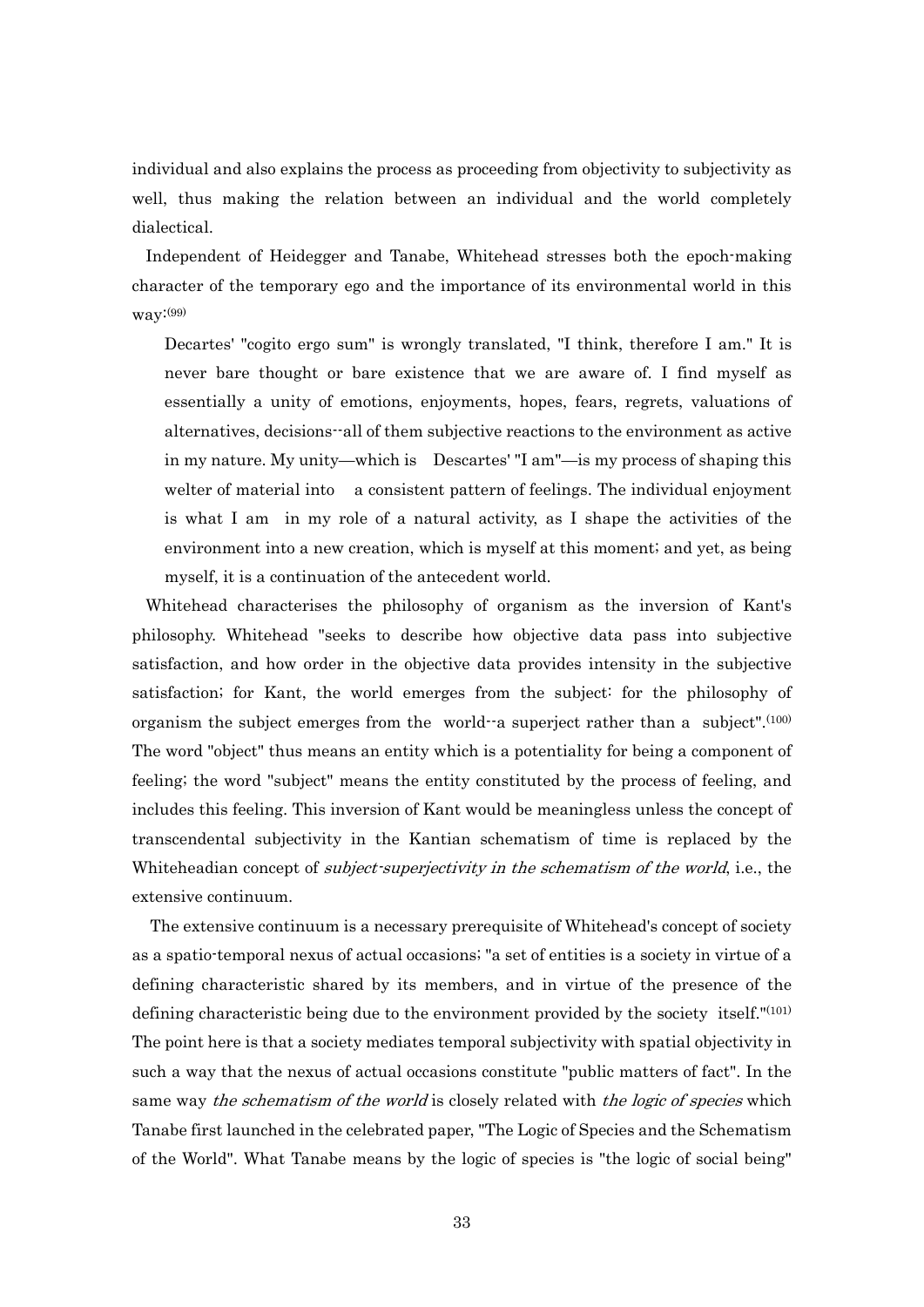which dialectically mediates individual existence and universal *topos*. The temporalistic analysis of the subjectivity of an individual existence should be combined with the topological synthesis of the *subject-superjectivity* of the same individual essentially as a social being.

### 2. Tanabe's Philosophy of Science after Metanoetics

 Yoshiharu Hakari, one of the representative scholars of Non-Church Christianity in Japan, has propounded the thesis that grace cannot complete nature without abolishing it, thus overcoming both the Thomistic principle that *gratia non tollit naturam sed perficit* and the Kantian principle of the religion within the limit of mere reason.<sup>(102)</sup> This thesis may be considered as the retrieval of the leit motif of Tanabe's *Philosophy as* Metanoetics. The completion of nature through its annihilation is considered by Tanabe as the paradox of grace.(103) According to him this paradox is a fact in the transcendence of natural reason (*metanoesis*) as the self-power which, through the absolute repentance (*metanoia*) of guilt, has experienced death-resurrection by the grace of the "Other Power", i.e. *Nothingness-qua-Love.* The range of *metanoetics* is wide enough to include both Christianity and Pure Land Buddhism; *metanoetics* can be viewed not only as the modern version of Shinran's *Kyōgyōshinshō* but also as "dialectics of Christian philosophy" because it is "the philosophy which is not a philosophy" having abolished the self-power of natural reason.<sup>(104)</sup> Metanoetics is is metanoetics is neither dogmatic theology nor buddhology based on any established religious authority.

Keiji Nishitani points out that the unique characteristic of *metanoetics* consists in the absolutely critical use of "reason resurrected from death by grace", which does not come from the merely religious attitude of a penitent person.<sup>(105)</sup> Metanoetics has its own dialectics in order to "dig" to a deeper foundation which resurrects both religion and philosophy. Nishitani recommends us to read Tanabe's books on the philosophy of science written after *Metanoetics* if we are to understand the full scope of the dialectic of Tanabe's philosophy as *metanoetics*."<sup>(106)</sup>

 Tanabe has written many treatises on the philosphy of science after he retreated to Karuizawa; "An Essay on the Philosophy of Dynamics", "The Development of Mathematical Philosophy from the Perspective of Historicism", "A New Methodology of Theoretical Physics", "The Dialectic of Relativity Physics", etc.. Although the titles of these works do not seem to have any relevance to the philosophy of religion, Tanabe himself considered them as "summing up his lifelong philosophical thoughts". In order to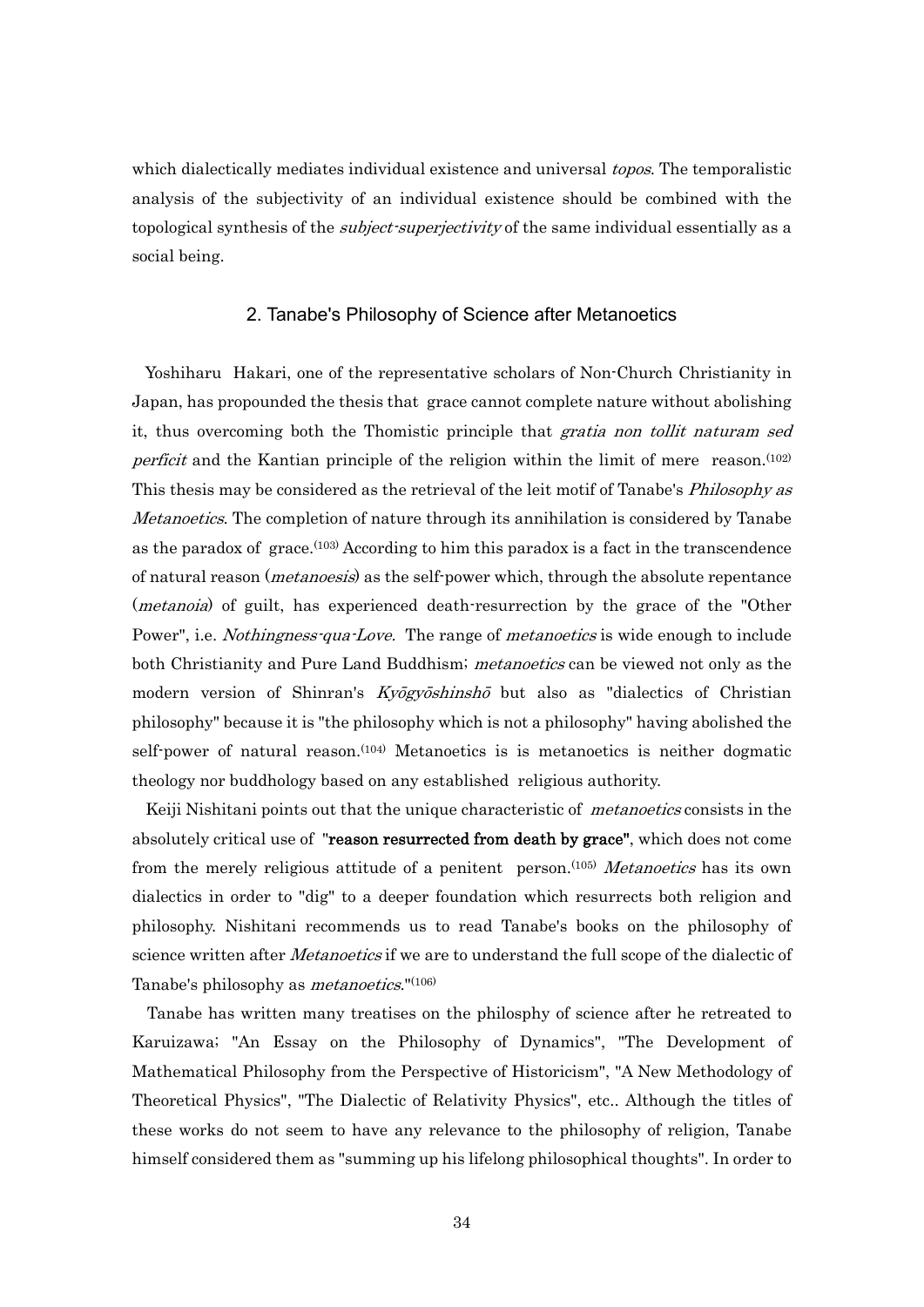understand the significance of these works, we must know what Tanabe means by "the philosophy of science". Just as the philosophy of religion should be distinguished from theology or a religious philosophy, in the analogous way the philosophy of science in Tanabe's sense should be distinguished from "scientific philosophy" which logical positivists advocated in the 1930s.

 As Hans Reihenbach emphasized in The Rise of Scientific Philosophy logical positivists reduced the task of philosophy to the logic of science and the linguistic analysis of moral language.<sup> $(107)$ </sup> As theology and metaphysics were deprived of cognitive meanings, "scientific philosophy" in this sense tends to be *ancilla scientiae* which announces the end of philosophical speculations in the age of technology and science. Although the influence of logical positivism has declined, "the philosophy of science", even when distinguished from "scientific philosophy" turns to be a special branch of philosophy whose task is to analyse philosophical problems of a scientific inquiry; it is usually considered as a self-sufficient branch of philosophical study which is supposed to be quite independent of, and indifferent to the problems of "the philosophy of religion".

 On the contrary, Tanabe assumed that the philosophy of science is complementary with the philosophy of religion in such a way that the former mediates science with religion and the latter religion with science. (108)Both science and religion would remain incomplete without our philosophical reflections on their common but unknown foundation.

 In what way, then, should we seek this foundation after the Kantian critical philosophy has proven the existence of the inevitable paradoxes and antinomies involved in such trials? If we apply a scientific method to the problems of religion, or a religious criterion to the scientific discussions in the naive and unreflexive manner, then the result would be disastrous both to religion and science; it is a grave mistake to assume that science supercedes religion or religion anticipates science because they do not provide competing accounts of the same subject matter.

 According to Tanabe, the common but unknown root of science and religion could be unearthed only when we are aware of the basic limitations of our faculties in both science and religion; he interprets the paradoxes and antinomies of "pure reason" in the Kantian sense not only as the limitations of a finite human reason, but also as that which shows the very path of historical practice through a radical self-denial of theoretical reason to the Real that mediates two incommensurables.

 In the essay, titled "Science, Philosophy, and Religion", Tanabe writes: (109) The critical spirit of philosophy cannot remain in a neutral standpoint concerning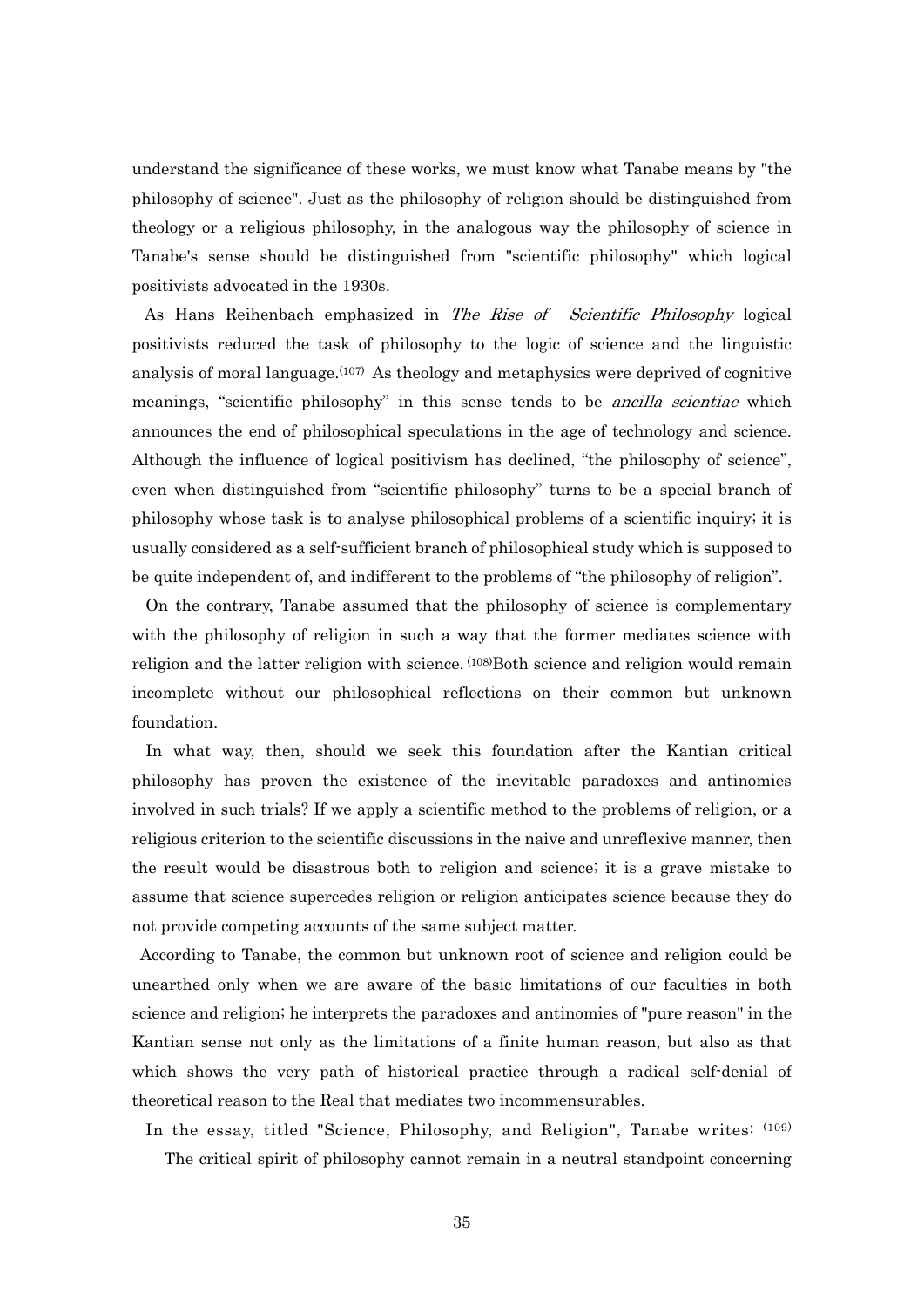the relation between science and religion. The coexistence of religion and science considered as independent of and indifferent to each other is not a satisfactory situation. Philosophy has to break through the "statics" of theoretical reason and to undertake its own ideal in a humble awareness of its own self-contradictions in the "dynamics" of historical praxis.... Reason must affirm its own destiny to walk the way of "action-faith-witness" after having been abolished theoretically but "ressurrected" practically in the depth of antinomies and paradoxes.... The task of philosophy is to mediate, i.e., to establish something like analogia entis between science and religion which do not admit any direct unification.

 Tanabe compares the prime task of the philosophy of science with the solving of the Kōans of science in the same way that Zen practitioners concentrate themselves on solving "Kōan", which means the Truth manifested as a religious paradox. In A Personal View of the Philosophy of Shōbōgenzo Tanabe signifies by Kōan the universal Truth that cannot be manifest without paradoxes, which has been suggested by Dōgen's usage of Genjyo Kōan (Manifesting Truth through awakening)", thus including coincidentia oppositorum of science as well as religion. (110)

According to Tanabe *Philosophy as Metanoetics* is a response to the ethico-religious Kōan which he had to face at the time of Japan's defeat in 1945.(111) Anticipating the coming unconditional defeat of Japan, he asked Nishida to send his message to the ex-prime minister and member of the Imperial House, Konoe, who had been a student of Nishida at Kyoto University. In this message Tanabe tried to persuade the Imperial House to decide to give all its properties to the people for the reconstruction of the nation after the war at its own initiative rather than from the compulsion of the Allied Powers, so that the Imperial House might be the true symbol of the unity of the people by its self-negating decision."(112) Although his message was rejected by Nishida as unrealistic, this episode shows how Tanabe, having repented his tacit agreement to imperialistic policies, felt responsible for the disastrous results of the "holy" war, the war which he could not have prevented during the period of ultra-nationalism. The leitmotif of Tanabe's *Philosophy as Metanoetics* was to criticize radically the totalitarian ideology of the wartime Japan through *metanoia*(repentance) of its crimes. What makes Tanabe distinct among the Kyoto school is that he has thought through the problems of history and ethical practice from the standpoint of Nothingness. He criticizes and reformulates Nishida's philosophy of Absolute Nothingness so that he can reject clearly any monistic or totalitarian interpretation of this philosophy. According to Tanabe, philosophy cannot begin from a self-determination of wholeness because the totality of beings cannot be an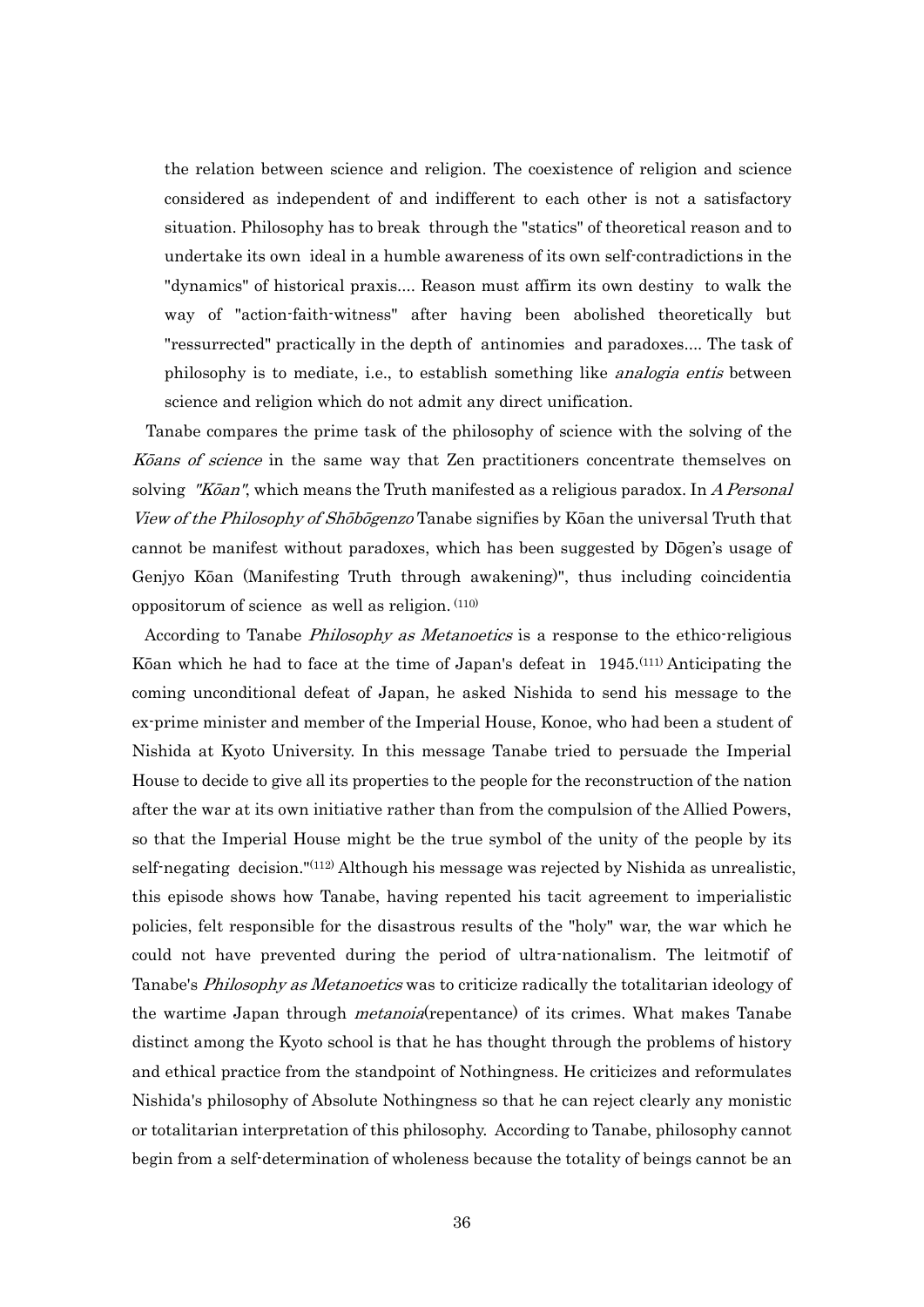object of our intuition. Rather, we can only move from "the microscopic and local" analysis to "the macroscopic and universal" synthesis, from "the differential" equations to "the integral" solutions as Tanabe often characterizes his own methodology in terms of mathematical physics.(113)In his philosophy of science, Tanabe compares Nishida's conception of Absolute Nothingness as topos analogously with Lorentz's or Newton's idea of absolute space as something like *sensorium dei*. Tanabe prefers Einstein's "relative and local" approaches to Lorentz's "absolute and universal" because the latter remains to be a mere dogma whereas the former has a firm foundation in our experiments and observations.<sup>(114)</sup> Einstein's theory has its own concept of absolute existence, but this absolute is neither mere-space nor mere-time, but space-time as the four dimensional manifold which we can describe only through our experimental measurements, or what Tanabe calls "action-realization(行為的自覚)" although we cannot "intuit" the totality of space-time.(115) One of the important amendments which Tanabe has made concerning Nishida's logic of topos is that Tanabe has considered "the contradictory self-identity" as essentially temporalily mediated rather than as the absolute principle of immediate intuition. Tanabe criticizes Nishida's metaphysical topology of Nothingness for its lack of dialectics of dynamic temporal activity: philosophy based on the unity of opposites without temporal mediation would remain to be a "speculative" mysticism without any positive principle of historical practice. In the Logic of Species and the Schematism of the World, Tanabe writes  $;$ <sup>(116)</sup>

 Although (Heidegger's fundamental) ontology of temporal existence needs synthesis with spatial elements if it is to become a concrete ontology of a social being through *the schematism of the world*, these spatial elements should not be considered as the spatial expression of the infinite topos of Nothingness, or the Eternal Now....Coincidentia oppositorum in the topos of Nothingness conceived as the mere spatiality is nothing more than the static unity of mystical intuition and cannot be the dynamic unity between time and space; this unity would be possible through the mediation of a subject's practice rather than through an immediate intuition of the substratum.

Tanabe transforms the unity of contradictories in the logic of topos into the contrasted opposites in the historical process of becoming which involve novelty and a discontinuous jump in crisis.(117) For him history has become "the overall Kōan" in which the metaphysical topology of a static being is to be superseded by *the innovative* principle of nothingness in the historical world. Nothingness considered as mere spatiality which abstracts somewhat from a temporal becoming is the mere concept of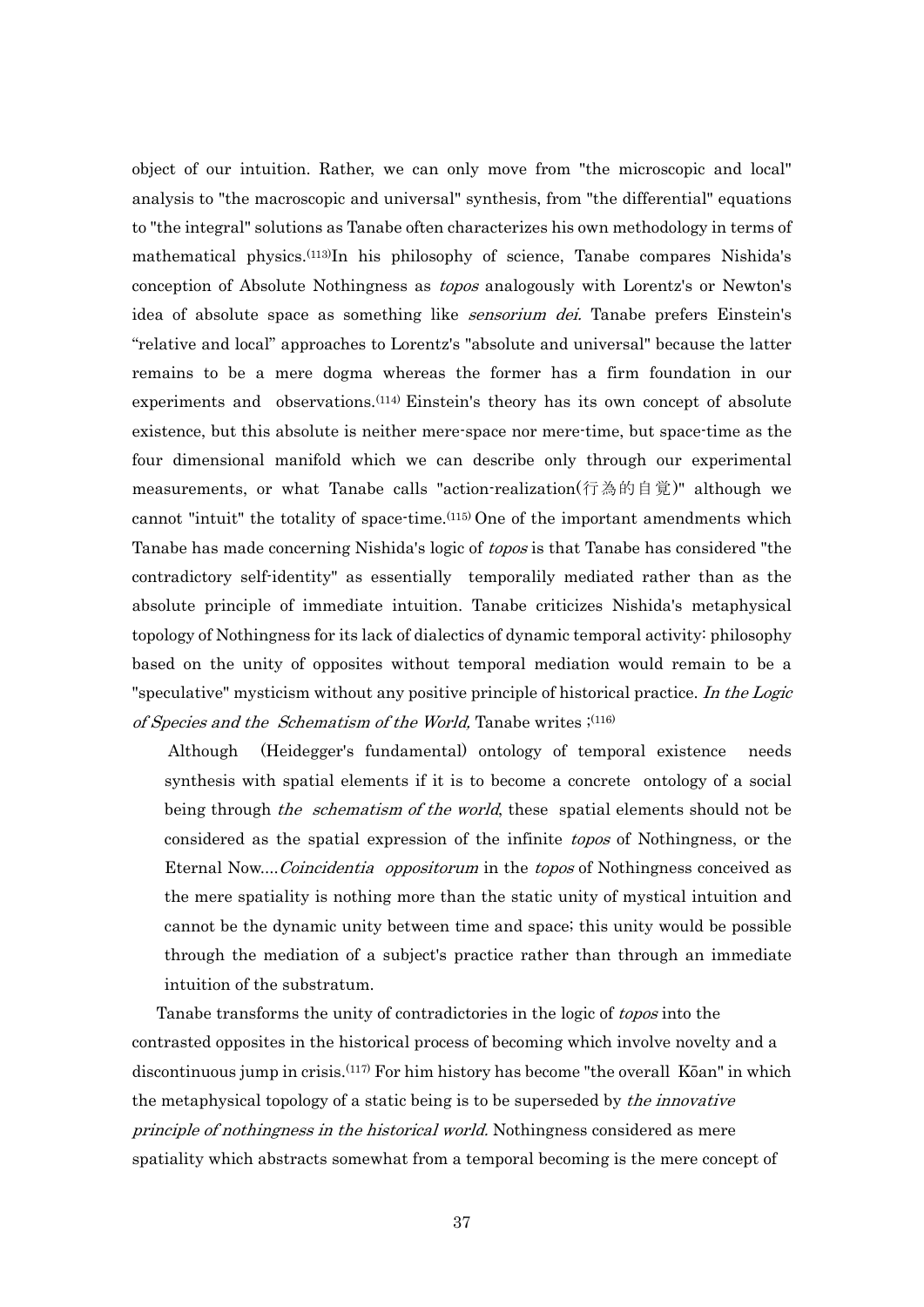pure nothingness which Hegel has identified with the pure being in his dialectics; therefore this is not to be confused with Absolute Nothingness which Tanabe considers essentially as the creative principle of self-transformation."(118)

 Nothingness as the transformative principle of mediation is a key to our understanding of Philosophy as Metanoetics; just as Pure Land Buddhists of Jyōdoshinshū, abandoning their own self-power, calls on the name of Amida Buddha as the savior and mediator of sentient beings for their attainment of Freedom(nirvāna), in the same way Tanabe, underscoring the essential finitude of human existence, recommends both *metanoia* (repentance) and *metanoesis* (transcendence of reason) as the necessary means by which we are permitted to attain freedom through dying to and being resurrected from the historical world by the grace of the Other Power. If we were able to observe history *sub specie aeternitatis*, repentance and hope would be meaningless because it would be a folly to care about what has been determined in the past or will necessarily be in the future, as Spinoza clearly states in his *Ethics*."<sup>(119)</sup> But we cannot really observe history as if it were an object of our intuition because our existence itself has a temporal "ecstatic" structure which is always going beyond or overcoming a previously determined self; it is a "thrown projection" as well as a "projected thrownness" that conforms to and mediates the determination of the past, a transformation of the determined into the determining, and therefore it has to be seen as "an opening up to nothingness." Concerning the relation between the historicity of human reason and *metanoesis*, Tanabe writes<sup>(120)</sup>

 Human reason must be driven through the impasse of contradiction to its own death. And, there, mediated by the transformation of absolute nothingness, it must be restored to a middle way that belongs to neither pole of the contradiction but develops in a new theory as a synthesis of both. This is a circular movement of creativity, a "revolution-qua- restoration" that forms the basic structure of history....In metanoesis the past is not merely a "thrownness" that has passed away and is out of our control, but a present incessantly renewing its meaning and caught up in an unending circularity in accord with the future that mediates it. We might say that "thrown project" is transformed into a "projected thrownness". Whereas Heidegger considers death as the ultimate possibility for *Dasein*, representing the utmost horizon of its existential projection of future potentialities, Tanabe, complementing "thrown project" with "projected thrownness", provides a dialectical category for "the existential communion" which the mere existential analysis of *Dasein* does not recognize between the dead and the living. In this respect, Tanabe's dialectics of "thrown project" and "projected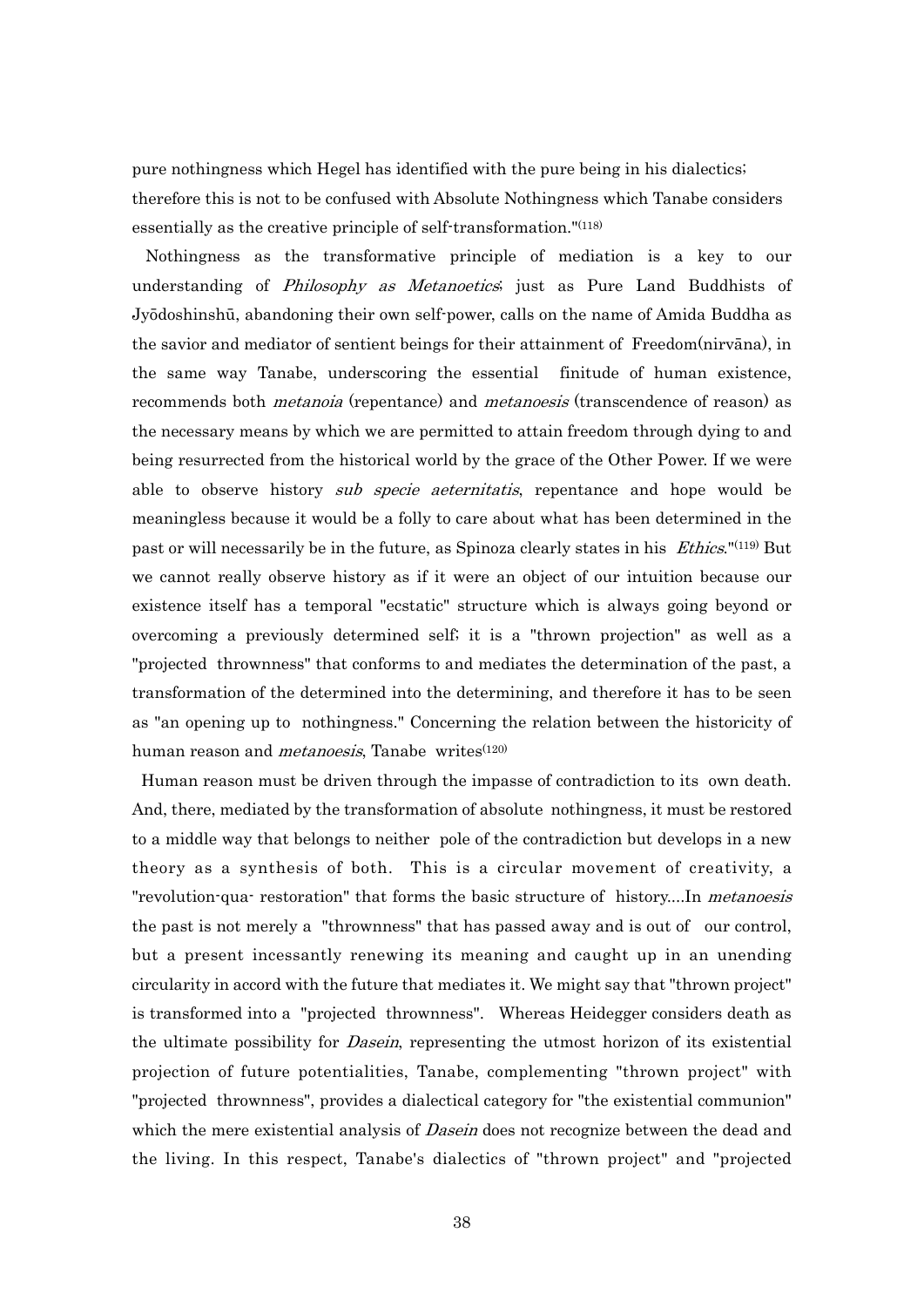thrownness" in the existential communion corresponds to the Whiteheadian concept of subject-superject, and, therefore, to the concept of *objective immortality* whereby what is divested of its own living immediacy becomes a real component in other living immediacies of becoming." $(121)$  In *Either Ontology of Life Or Dialectic of Death* dedicated to Heidegger on his 70th birthday, Tanabe criticizes Heidegger's analysis of being-toward-death (Sein zum Tode) as a non-relational(unbezügliche) solipsistic singularity for its ignoring the essential relatedness of the living with the dead.

Tanabe underscores the existence of *communio sanctorum*<sup>(122)</sup> which the living hold with the dead. Whereas Heidegger dealt with death as a singular point of his ontology of life, Tanabe may be said to have resolved and redeemed this singularity into life in his dialectics of death. Just as Mahāyāna Buddhists transformed the Hīnayāna concept of nirvāṇa as absolute death into the saving principle of life in their conception of aparatiṣṭhita- nirvāṇa (the nirvāṇa that does not remain in absolute nirvāṇa on account of great compassion( karuṇā), Tanabe has transformed Heidegger's solipsistic concept of absolute death into an essentially communal one, thus expanding the context in which we can dialectically discuss both death and resurrected life.

## 3. Natural Theology based on *Analogia Nullius Entis*: Big Bang Cosmology and the Concept of Nothingness in Modern Physics

 Tanabe has recognized an analogy between two trends of modern thoughts: the development of existential philosophy after Heidegger and the growth of a scientific philosophy of a new cosmology after the discovery of relativistic quantum theory. The central theme of his latest works on the philosophy of science concerns the dialectic of relativity and quantum physics, viewed from the perspective of *Nothingness as the* principle of creative transformation. Thirty years after his death, modern physics seems to face the very *problematik* that Tanabe foresaw in these works.

 In the last section of Part 1, I have discuss a new possibility of natural theology based on analogia nullius entis, in an effort to retrieve and develop Tanabe's philosophy of science in the light of the latest development of scientific cosmology in the 1980s.

 Relativistic quantum cosmology is one of the most controversial frontiers of modern physics. The discovery of astronomical vestiges of the Big-Bang in the 1960s has made it possible for physicists to tackle metaphysical problems concerning the origin and the destiny of our universe.<sup>(123)</sup> In the Western Middle Ages, God's creation of heaven and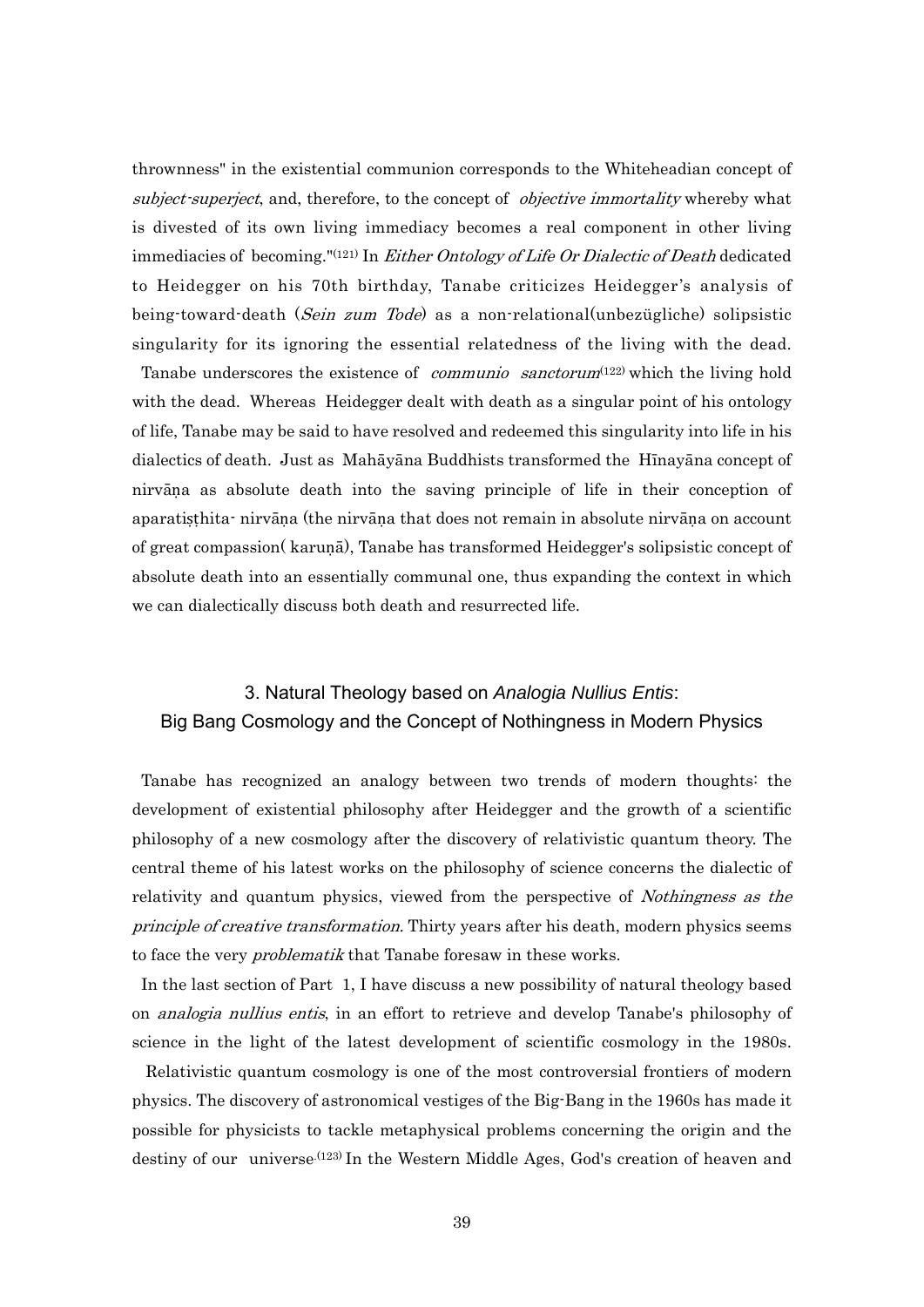earth in seven days was a topic of great importance amongst Christian theologians. Today, it is the physicist Steven Weinberg's story of "the First Three Minutes" after the Big Bang about fourteen billion years ago which engages the minds of those concerned with the origin of the universe.  $(124)$  Some physicists, unsatisfied with merely describing the universe after the Big Bang, boldly set about resolving the Big-Bang-singularity itself. The dogma of *creatio ex nihilo*, which was considered as one of the incomprehensible mysteries in Christianity, is now discussed by physicists as a genuine theoretical possibility.<sup>(125)</sup> Leibniz summed up the fundamental problems of metaphysics in the question: "why are there beings rather than nothing at all?" His answer was based on the principle of sufficient reason, which ultimately appealed to God as the First Cause.(126) Heidegger restated the above question with capitalized "Nichts", and criticized onto-theology for its explication of Being.(127) Metaphysics is not sufficient for the solution of the *problematik* of Being because the "root" of beings is not a being at all. We find an analogous situation in the realm of natural science today, in the search of the ultimate ground of being. As quantum physics does not permit the unlimited use of the principle of sufficient reason, the creation of the universe from nothingness, which has been formulated as a fluctuation of the vacuum, might well be considered as a mere contingency in the sense suggested by Heisenberg's principle of uncertainty. Such a conception of nothingness seems necessarily to result in a kind of paradox because it explicitly contradicts one of the most fundamental principles of ontology: that nothing comes out of nothing, or everything comes out of something. I would like to discuss two interrelated problems which have some bearing on the transcendetal dialectics of Kant's *First Critique*, and then to put forward "the overall Kōan" of the Big Bang cosmology; why are there beings rather than nothing at all?

 The first problem to be considered concerns the "decidability" of the cosmological problems; is it possible for us to determine, empirically or speculatively, whether the whole universe is finite or infinite in space and time? As the universe qua the spatio-temporal totality of beings necessarily includes ourselves who ask the cosmological question, we cannot observe it from the outside in relation to space and time. Only able to inquire into the universe from the inside, we cannot in principle stipulate the spatio-temporal boundary conditions of the universe. How, then, can we apply the fundamental laws of physics to the whole universe without knowing its boundary conditions? And even if we can do without necessary boundary conditions on the purely theoretical level, how can the Big Bang cosmology claim empirical certainty concerning the origin of the universe when, according to the accepted theory, we human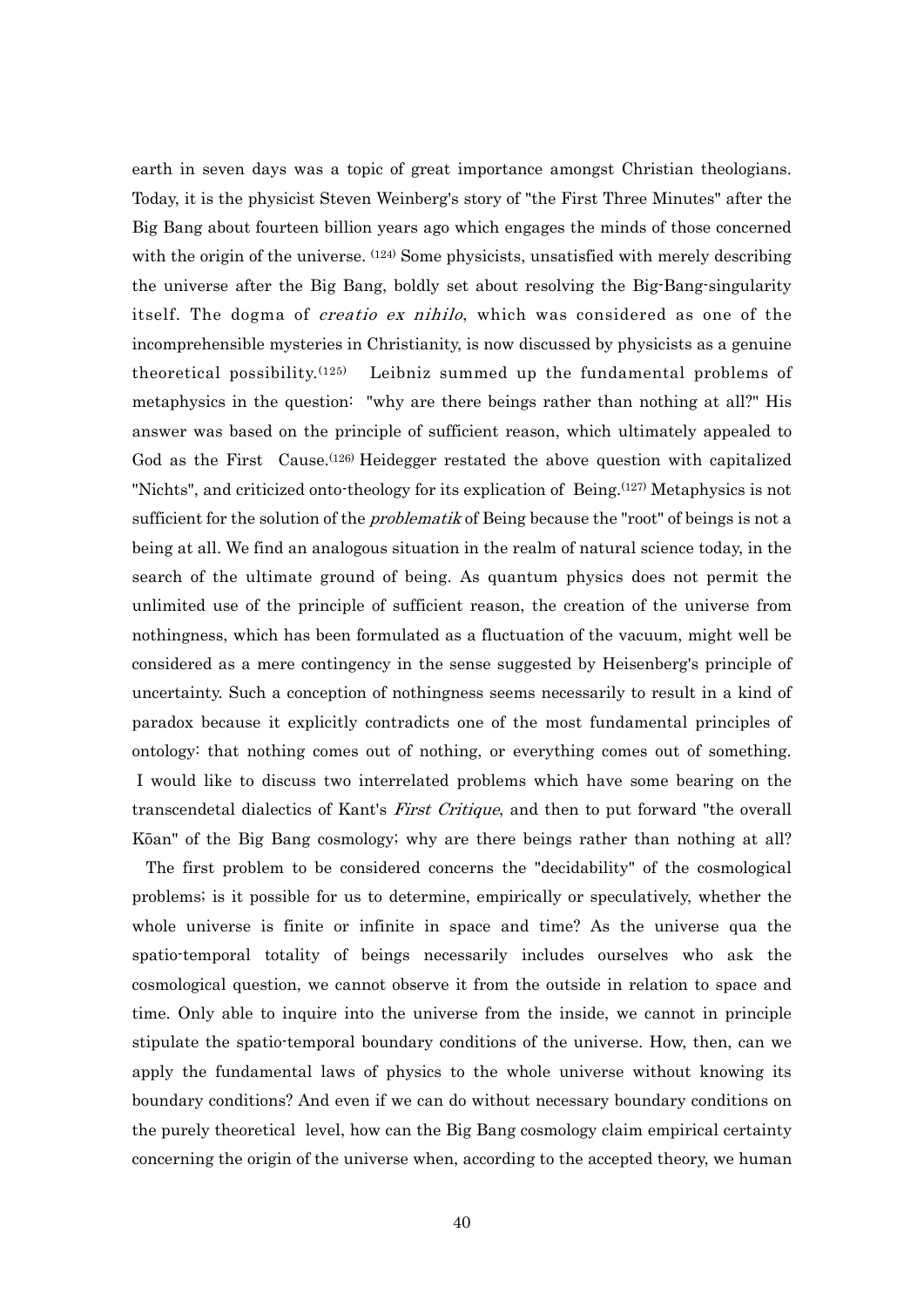beings, are only the latest products of the expanding universe?

 The second problem to be considered concerns the modern version of the cosmological arguments for a God who imposes order on the universe; how has the universe achieved its organization in its history since the Big Bang? The second law of thermodynamics tells us that any closed system cannot evolve from chaos to order. If there is any system evolving from chaos to order, it must be open, and therefore capable of admitting new information through its interaction with the outside environment. Therefore, if we admit the creative evolution from the simple to the complex material structures of the universe, we would have to characterize the whole universe as an open system. But what is it to which the universe open? If it is something, then it must be included in the universe. On the other hand, if the universe is a self-sufficient closed system, how can we explain the creative evolution from the Big Bang to the present universe--a process which includes the creation of human beings who can ask the being of the universe? One may think that the impossibility of resolving the above cosmological problems had been established by Kant's *First Critique*. Certainly, Kant's stated intention was to prove that the a priori use of pure reason cannot determine whether the universe is finite or infinite because of the antinomy which that endevour necessarily involved. I would like to stress, however, that the problem is more complex for us than it was for Kant. Due to the scientific revolution caused by the theory of relativity and quantum physics, Kant's cosmological arguments can no longer be acceptable without suitable modifications. Kant was able to assume the universal validity of Euclidean geometry and Newtonian physics as *quid facti*, and to ask the *quid juris*. Thanks to Einstein we have come to believe that both Newtonian physics and Euclidian geometry are not universally valid, and that their validity should therefore be claimed only as a *posteriori* knowledge. Moreover, the status of the fundamental laws of physics which Kant considered as synthetic apriori has been drastically changed; for example, the conservative law of matter has been unified with that of energy, and the law of causal change has been reformulated on terms of probability theories.

 As Tanabe has pointed out, Kant's argument of transcendental analytics proved to be insufficient for the explanation of the problems of modern physics. (128) This means that while Kant's laying of the foundation of empirical science in judgement *synthetic apriori* has become dubious, physicists today are beginning to consider cosmological problems that Kant rejected as unanswerable on purely rational grounds *apriori* in his arguments dealing with transcendental dialectics.

The finite-versus-infinite antinomy of the universe was resolved by Einstein in his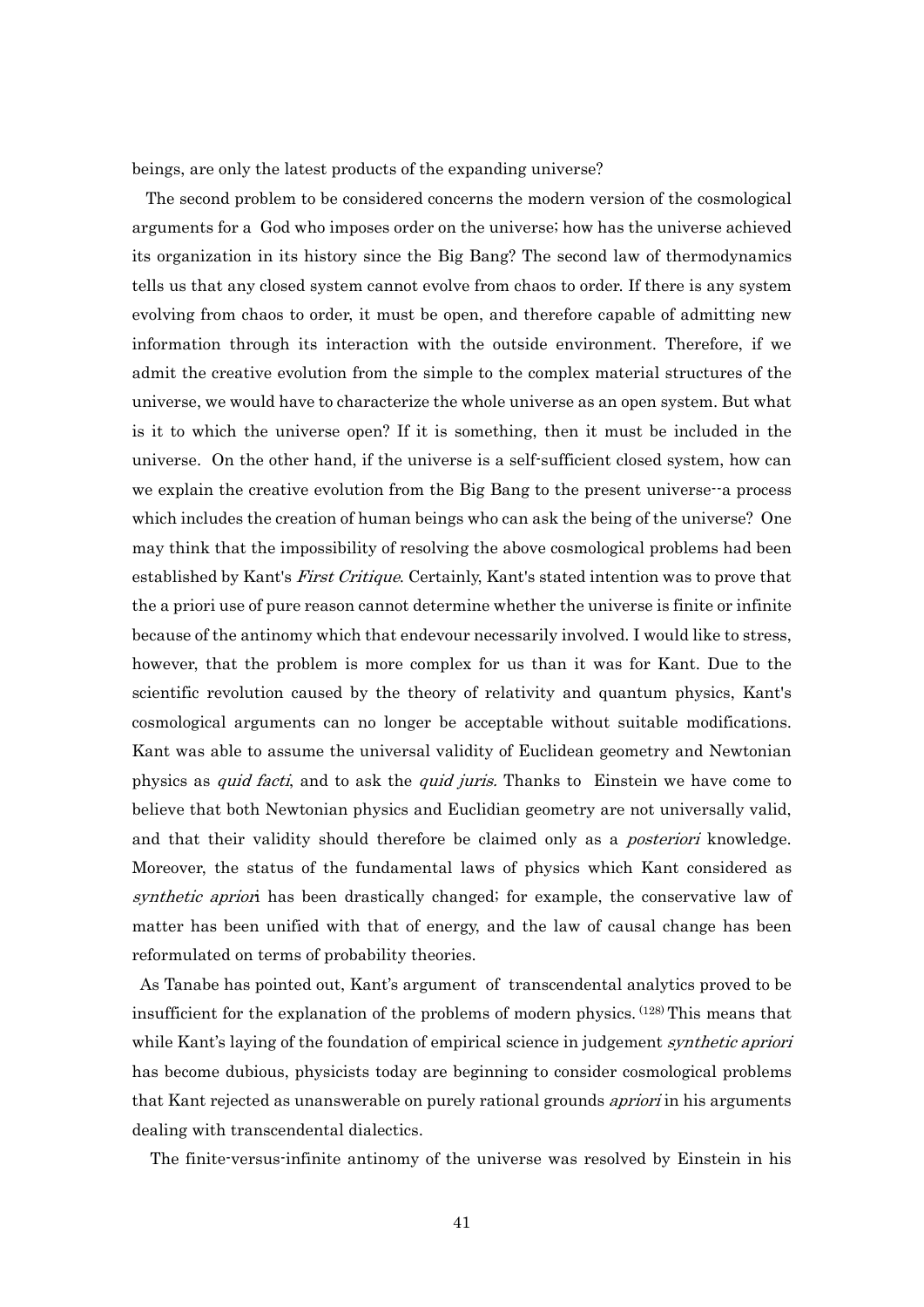1917 paper, "Cosmological Considerations on the General Theory of Relativity".(129) In this celebrated paper, Einstein set out to resolve the paradoxical problem of how to describe the whole universe including ourselves from the inside--that is, how to apply the differential laws of relativity physics to the whole universe, and how to integrate them without the arbitrary specification of its boundary conditions. Einstein has shown that this paradox of impossible boundary conditions can be resolved if our universe proves to be a non-Euclidean, Riemannian space with a positive curvature on empirical grounds a posteriori. In this case, our universe is to be described as a spatially finite universe with no boundaries, and the condition of having no boundaries would serve as a boundary condition for the application of the universal laws of physics to the universe. Einstein's predilection with the eternity of the universe led him to introduce the "cosmological constant" in order to make his model of the universe temporally stable. In 1922 Einstein's static cosmology was modified by Freedmann in such a way that it could describe the unstable evolving universe; and this was verified by astronomical observations of Hubble's law.(130)

 The problem of the eternity of the universe was empirically decided by Penzias and Wilson, whose 1964 discovery of background radiation as the remnant of the Big Bang earned them a Nobel Prize in 1978. The standard theory of the Big Bang is theologically important, for it tells us on empirical grounds that the universe is spatially finite though it has no boundaries; that the universe has a history spanning about fourteen billion years; and that the material structure of the universe has been formed in the process of its expansion.<sup>(131)</sup>

 It is noteworthy that the method of relativistic cosmology is characterized by the idea that the topology of space-time is inseparable from the gravitational field. The universe as a whole must be taken into consideration because of the gravitational field which makes the idea of an isolated physical system untenable.

 Moreover, the topological thinking of relativity physics demands that the concepts of spatial distance and temporal duration be modified in such a way that they become frame-independent measurable quantities, to be reconsidered in terms of four dimensional space-time. There is a sense in which we can say that Big Bang which occurred fourteen billion years ago is nearer to us than the events we read about in yesterday's newspaper—if, that is, we can define "nearness" in terms of the four-dimensional distances of relativistic cosmology. The fact that we can now observe the evidence of the Big Bang in Penzias and Wilson's background radiation means that the beginning of the universe can be located on the backward light cone at a zero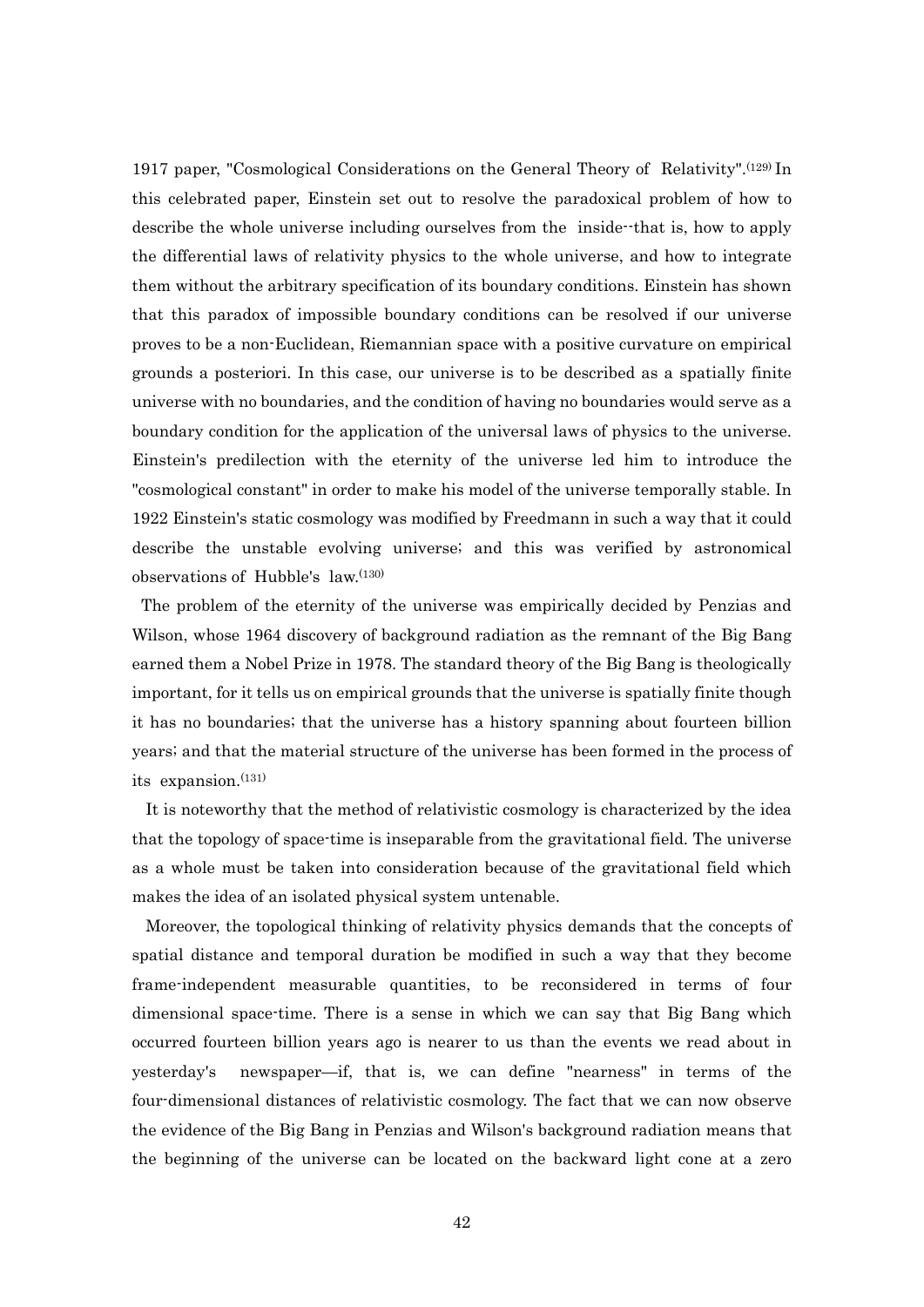distance from the here-present event. We may say that the relativistic cosmology, through combining Riemann's idea of the non-Euclidean manifold of space-time with empirical evidences, has answered the first antinomy of Kant's transcendental dialectics in such a way that the universe has a temporal beginning, that it is spatially finite in spite of having no boundaries, and that it is now expanding itself in the cosmological history. Although we have evidences of the past singularity of the Big Bang, we cannot have such a direct evidence of the future singularity of the Big Crunch as the global "death" of the universe. Concerning the future of the universe, we have not empirical evidences enough to predict whether the universe has a temporal end or not. The "birth" problem of the universe, however, seems inseparable from the "death" problem because we can have empirical evidences of the black hole which can be considered as a local "death" of the universe. The existence of the black hole which relativistic cosmology theoretically predicts would give us essential information concerning the life-death problem of the universe.

 Rejecting the idea of the eternal universe, modern physics has solved another paradox concerning the "heat death" of the universe. In 1865 Clausius predicted on the basis of the cosmological formulation of the two laws of thermodyanamics; the entropy as the measure of disorder of the universe will increase to the maximum— theromdyanamic equilibrium—, whereas its energy always remains constant.<sup> $(132)$ </sup>This prediction was paradoxical. If the universe is eternal in the sense of the conservation law of mass and energy, why did it not reach to the state of maximum entropy long ago? And if the universe has a beginning in time, what or who "wound up the clock" of cosmic maximum complexity and order in the beginning? Such a concept of *deus ex machina* would be formidable both to scientists and theologians.

 After the discovery of the Big Bang, physicists began to reconsider Clausius' cosmological formulation of thermodynamics. According to our best scientific understanding of the primeval universe, it does seem as though it began in the simplest state of all and that the currently observed complex structures and elaborate activity only appeared subsequently. Clausius thought that the evolution of the universe from simplicity to complexity would be impossible and the "heat death" would be an inevitable result. Certainly, the second law of thermodynamics requires that the order of any closed system should give way to disorder, so that complex structures tend to decay to a final state of disorganized simplicity. Therefore, if the universe as a whole is a closed system, the evolution of the universe from simplicity to complexity would be impossible and the "heat death" would be an inevitable result. The fact of creative evolution means that the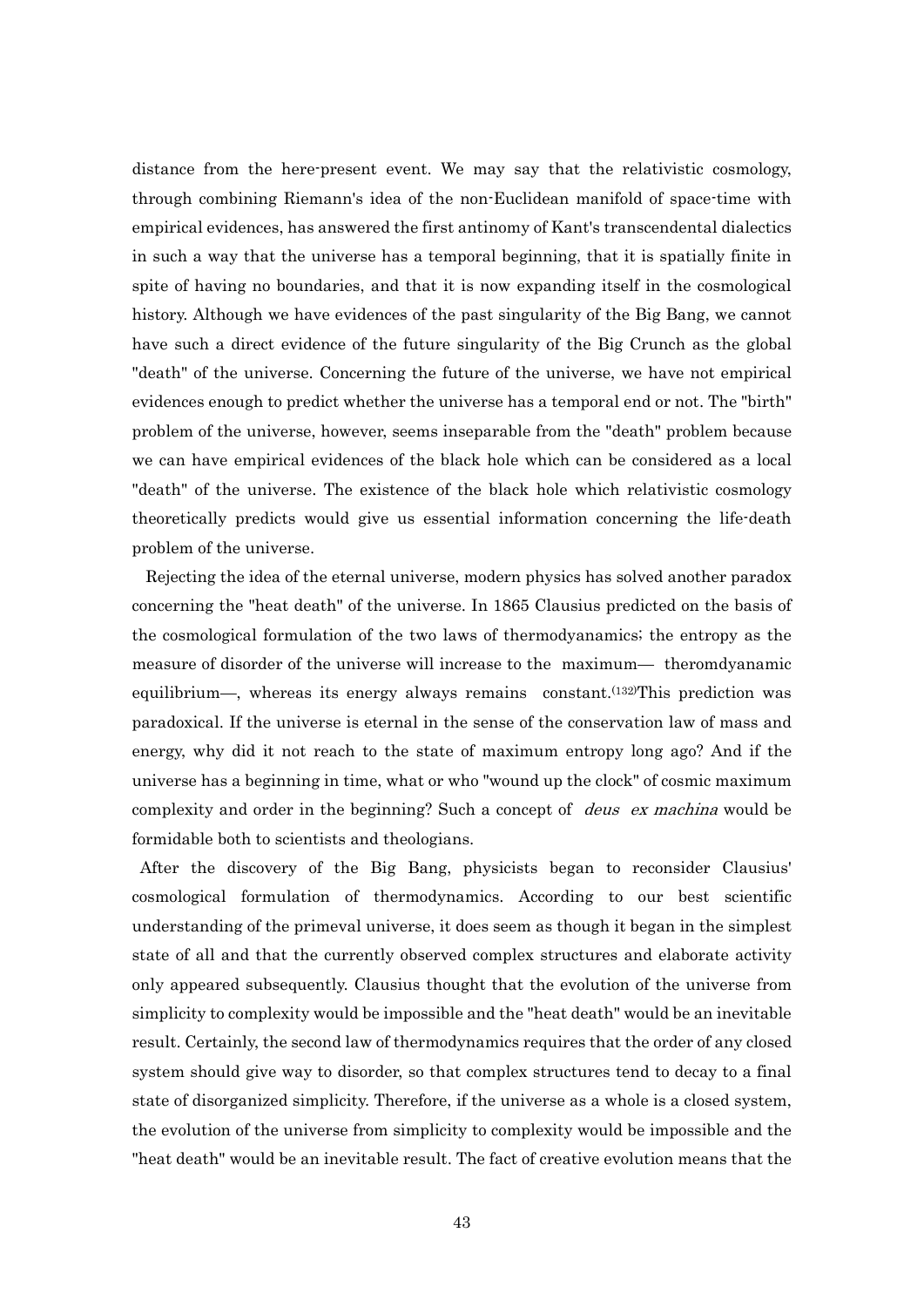universe cannot be a closed system. As there is nothing outside of the universe, we must say that the universe as the totality of beings is open to nothingness. This paradox of "open wholeness", the apparent conflict of the creative evolution of the universe with the second law has only recently been solved. According to Paul Davies, Fan Li Zhi, and other physicists, the coupling of thermodynamics and the cumulative effects of universal gravity opens the way to the injection of order into cosmic material by the cosmological gravitational field.(133)The expanding universe can generate order in the cosmic material itself, thus preventing thermodynamic equilibrium. Moreover, the expansion of the universe should be considered as a continuous creation of space rather than as its scattering of material beings into empty space as the ready-made framework. The universe as a whole can be an open system through its spontaneous generation of order in cosmic material during its dynamic expanding process.

Tanabe argued from philosophical reasons in his *Dialectics of Relativity Physics* that relativity physics contains contradictions which cannot be solved in its own terms unless it is integrated with quantum physics.(134) Both relativity and quantum theories can provide only partial descriptions of the universe; the former deals with the extremely macroscopic whereas the latter with the extremely microscopic aspects of the same universe. In 1970 Penrose and Hawking mathematically proved that the Big Bang as well as the black hole are inevitable results of Einstein's theory of general relativity. Relativistic cosmology is considered by them to be incomplete for the explanation of the life-death problem of the universe; it must be complemented by quantum physics because there seems to have been the coincidence between maximum and minimum both in the beginning and end of the universe. By a simple application of quantum mechanical principles, it is estimated that, at scales of  $10^{-33}$  cm and durations shorter than  $10^{-43}$  second, general relativity will have to be supplemented by a theory that correctly handles the quantum effects of the very early universe. It is in this domain of quantum cosmology that we seem to confront what may be called the ultimate Kōan of physics: why are there beings rather than nothing at all?

 In 1982 the Russian physicist Alex Villenkin launched a relativistic quantum theory of cosmogenitum ex nihilum in his paper, titled "Creation of Universes from Nothing".(136)The American physicist Heinz Pagel commented on Vilenkin's idea of Nothingness as the earliest state of the universe  $(136)$ 

The Nothingness "before" the creation of the universe is the most complete void that we can imagine--no space, time, or matter existed. It is a world without place, without duration or eternity....Yet this unthinkable void converts itself in the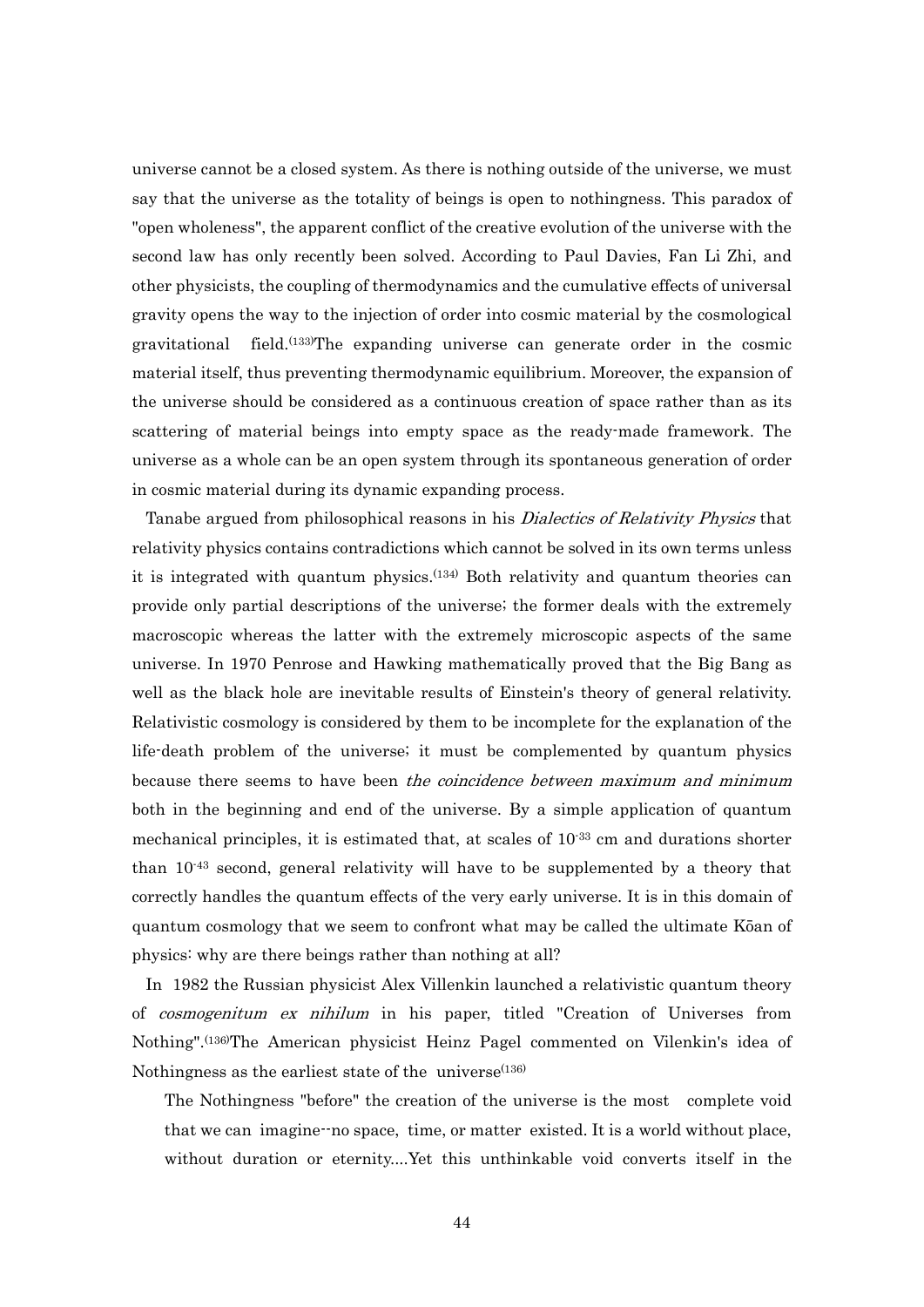plenum of existence --a necessary consequence of physical laws. Where are these laws written into the void? It would seem that even the void is subject to law, a logic that existed prior time and space.

 Vilenkin's answer to the fundamental Kōan of physics might well be characterized as saying that there is something rather than nothingness because nothingness is creative. He used an analogy of nothingness between the creation of the universe from nothingness before its inflationary expanding stage on the one hand and the pair-creation of a particle and its anti-particle from nothingness on the other, the latter of which we can confirm as a "quantum tunneling effect" in experiments. Instead of "Nature abhors a vacuum", the view of the new physics suggests, "The vacuum is all of physics"; everything that ever existed or can exist is already potentially there in the vacuum as the place of nothingness. Physicists came to this remarkable view of the nothingness by way of a deeper understanding of Heisenberg's uncertainty principle and the existence of anti-matter.<sup>(137)</sup> The *cosmogenitum ex nihilum* in relativistic quantum physics does not imply that there is any concept of time in which the universe did not exist before a certain instant and then came into being. Real time is defined only within the universe, and doesnot exist outside it. The creation of the universe from nothingness as a tunneling quantum effect at the minimum radius was described through an imaginary time, which the "no boundary proposal" for the quantum state postulates. As Stephen Hawking has emphasized, to ask what happened before the universe began is like asking for a point on the Earth at 91°; it is simply indefinable.<sup>(137)</sup>

 In what way should we realize the creative nothingness of quantum relativistic cosmology? We cannot consider it as absolute nothingness because we must still grant the existence of a body of pre-existing laws of nature in order to explain the cosmogenitum ex nihilum in scientific terms. The topos of nothingness from which the universe is created, in which the expanding universe is open, must be more primordial than space-time. This *topos* cannot be space-time without matter because space-time as well as matter have been created in the beginning.

 The Whiteheadian concept of the extensive continuum as the receptacle of creativity would give an important philosophical suggestion concerning how to realize this primordial place of nothingness. As we have seen in Part II, Whitehead characterizes the extensive continuum as below:(139)

The extensive continuum expresses the solidarity of all possible standpoints throughout the whole process of the world. It is not a fact prior to the world; it is the first determination of the order—that is, real potentiality--arising out of the general